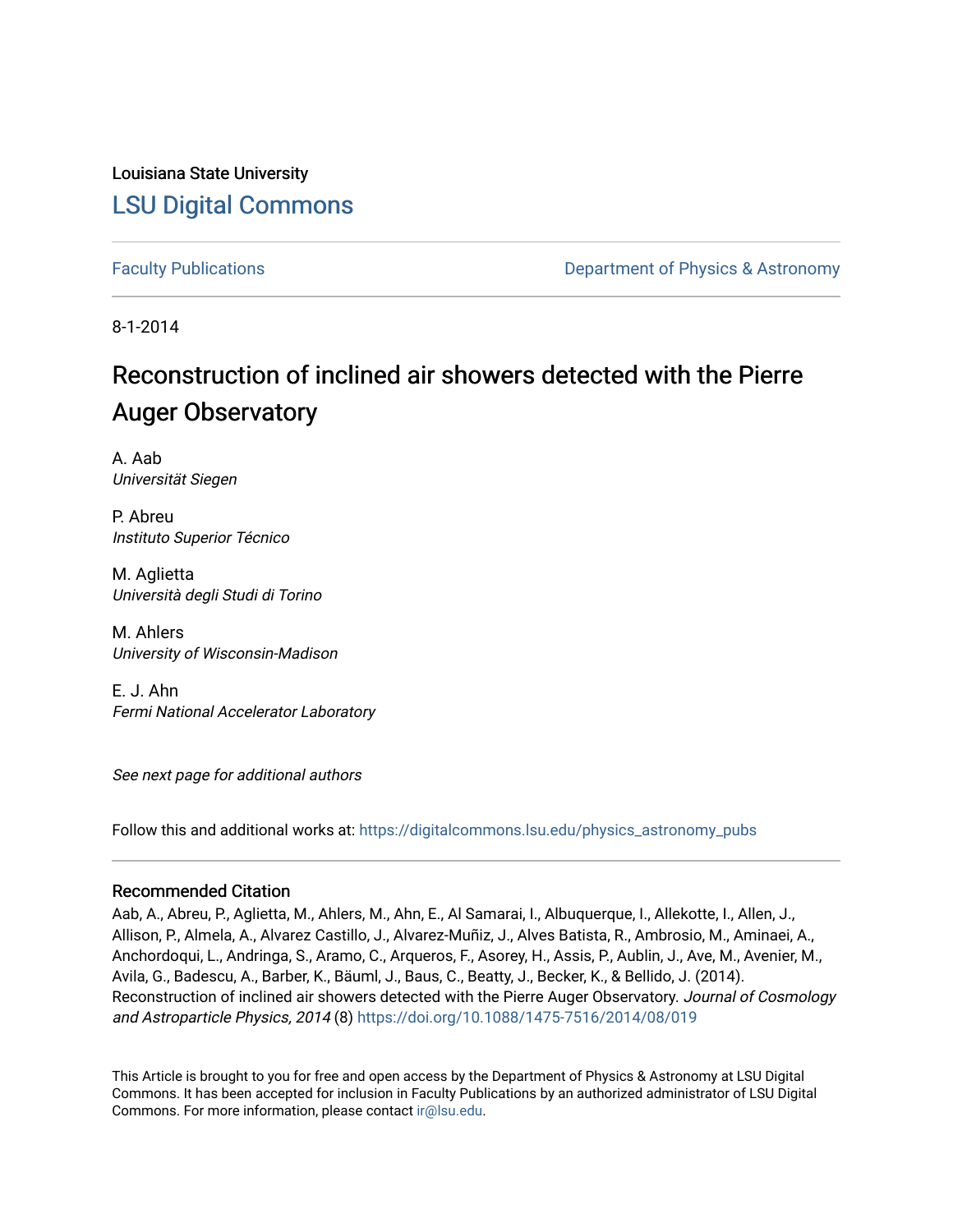#### Authors

A. Aab, P. Abreu, M. Aglietta, M. Ahlers, E. J. Ahn, I. Al Samarai, I. F.M. Albuquerque, I. Allekotte, J. Allen, P. Allison, A. Almela, J. Alvarez Castillo, J. Alvarez-Muñiz, R. Alves Batista, M. Ambrosio, A. Aminaei, L. Anchordoqui, S. Andringa, C. Aramo, F. Arqueros, H. Asorey, P. Assis, J. Aublin, M. Ave, M. Avenier, G. Avila, A. M. Badescu, K. B. Barber, J. Bäuml, C. Baus, J. J. Beatty, K. H. Becker, and J. A. Bellido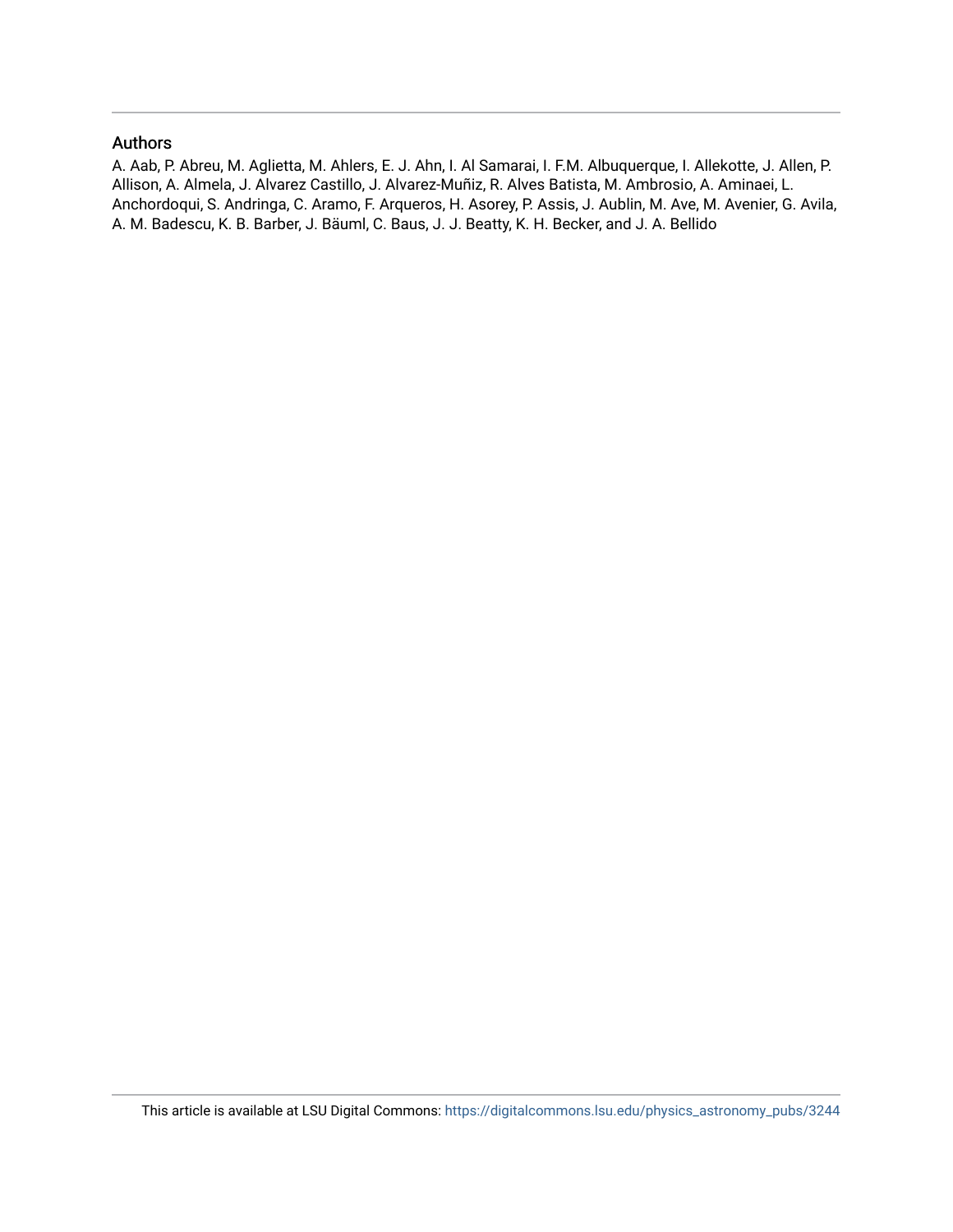# Reconstruction of inclined air showers detected with the Pierre Auger **Observatory**

## The Pierre Auger Collaboration

A. Aab<sup>42</sup> P. Abreu<sup>65</sup> M. Aglietta<sup>54</sup> M. Ahlers<sup>95</sup> E.J. Ahn<sup>83</sup> I. Al Samarai<sup>29</sup> I.F.M. Albuquerque $^{17}$  I. Allekotte $^1$  J. Allen $^{87}$  P. Allison $^{89}$  A. Almela $^{11,\,8}$ J. Alvarez Castillo<sup>58</sup> J. Alvarez-Muñiz<sup>76</sup> R. Alves Batista<sup>41</sup> M. Ambrosio<sup>45</sup> A. Aminaei<sup>59</sup> L. Anchordoqui<sup>96, 0</sup> S. Andringa<sup>65</sup> C. Aramo<sup>45</sup> F. Arqueros<sup>73</sup> H. Asorey<sup>1</sup> P. Assis<sup>65</sup> J. Aublin<sup>31</sup> M. Ave<sup>76</sup> M. Avenier<sup>32</sup> G. Avila<sup>10</sup> A.M. Badescu<sup>69</sup> K.B. Barber<sup>12</sup> J. Bäuml<sup>38</sup> C. Baus<sup>38</sup> J.J. Beatty<sup>89</sup> K.H. Becker<sup>35</sup> J.A. Bellido<sup>12</sup> C. Berat<sup>32</sup> X. Bertou<sup>1</sup> P.L. Biermann<sup>39</sup> P. Billoir<sup>31</sup> F. Blanco<sup>73</sup> M. Blanco<sup>31</sup> C. Bleve<sup>35</sup> H. Blümer<sup>38, 36</sup> M. Boháčová $^{27}$  D. Boncioli<sup>53</sup> C. Bonifazi<sup>23</sup> R. Bonino<sup>54</sup> N. Borodai<sup>63</sup> J. Brack<sup>81</sup> I. Brancus<sup>66</sup> P. Brogueira<sup>65</sup> W.C. Brown<sup>82</sup> P. Buchholz<sup>42</sup> A. Bueno<sup>75</sup> M. Buscemi<sup>45</sup> K.S. Caballero-Mora<sup>56, 76, 90</sup> B. Caccianiga<sup>44</sup> L. Caccianiga<sup>31</sup> M. Candusso<sup>46</sup> L. Caramete<sup>39</sup> R. Caruso<sup>47</sup> A. Castellina<sup>54</sup> G. Cataldi<sup>49</sup> L. Cazon<sup>65</sup> R. Cester<sup>48</sup> A.G. Chavez<sup>57</sup> S.H. Cheng<sup>90</sup> A. Chiavassa<sup>54</sup> J.A. Chinellato<sup>18</sup> J. Chudoba<sup>27</sup> M. Cilmo<sup>45</sup> R.W. Clay<sup>12</sup> G. Cocciolo<sup>49</sup> R. Colalillo<sup>45</sup> L. Collica<sup>44</sup> M.R. Coluccia<sup>49</sup> R. Conceição<sup>65</sup> F. Contreras<sup>9</sup> M.J. Cooper<sup>12</sup> S. Coutu<sup>90</sup> C.E. Covault<sup>79</sup> A. Criss<sup>90</sup> J. Cronin<sup>91</sup> A. Curutiu<sup>39</sup> R. Dallier<sup>34, 33</sup> B. Daniel<sup>18</sup> S. Dasso<sup>5, 3</sup> K. Daumiller<sup>36</sup> B.R. Dawson<sup>12</sup> R.M. de Almeida<sup>24</sup> M. De Domenico<sup>47</sup> S.J. de Jong<sup>59, 61</sup> J.R.T. de Mello Neto<sup>23</sup> I. De Mitri<sup>49</sup> J. de Oliveira<sup>24</sup> V. de Souza<sup>16</sup> L. del Peral<sup>74</sup> O. Deligny<sup>29</sup> H. Dembinski<sup>36</sup> N. Dhital<sup>86</sup> C. Di Giulio<sup>46</sup> A. Di Matteo<sup>50</sup> J.C. Diaz<sup>86</sup> M.L. Díaz Castro<sup>18</sup> P.N. Diep<sup>97</sup> F. Diogo<sup>65</sup> C. Dobrigkeit<sup>18</sup> W. Docters<sup>60</sup> J.C. D'Olivo<sup>58</sup> P.N. Dong<sup>97,29</sup> A. Dorofeev $^{81}$  Q. Dorosti Hasankiadeh $^{36}$  M.T. Dova $^4$  J. Ebr $^{27}$  R. Engel $^{36}$ M. Erdmann<sup>40</sup> M. Erfani<sup>42</sup> C.O. Escobar<sup>83, 18</sup> J. Espadanal<sup>65</sup> A. Etchegoyen<sup>8, 11</sup> P. Facal San Luis<sup>91</sup> H. Falcke<sup>59, 62, 61</sup> K. Fang<sup>91</sup> G. Farrar<sup>87</sup> A.C. Fauth<sup>18</sup> N. Fazzini<sup>83</sup> A.P. Ferguson<sup>79</sup> M. Fernandes<sup>23</sup> B. Fick<sup>86</sup> J.M. Figueira<sup>8</sup> A. Filevich<sup>8</sup> A. Filipčič<sup>70, 71</sup> B.D. Fox<sup>92</sup> O. Fratu<sup>69</sup> U. Fröhlich<sup>42</sup> B. Fuchs<sup>38</sup> T. Fuji<sup>91</sup> R. Gaior<sup>31</sup> B. García<sup>7</sup> S.T. Garcia Roca<sup>76</sup> D. Garcia-Gamez $^{30}$  D. Garcia-Pinto<sup>73</sup> G. Garilli<sup>47</sup> A. Gascon Bravo<sup>75</sup> F. Gate<sup>34</sup> H. Gemmeke<sup>37</sup> P.L. Ghia<sup>31</sup> U. Giaccari<sup>23</sup> M. Giammarchi<sup>44</sup> M. Giller<sup>64</sup> C. Glaser<sup>40</sup> H. Glass<sup>83</sup> F. Gomez Albarracin<sup>4</sup> M. Gómez Berisso<sup>1</sup> P.F. Gómez Vitale<sup>10</sup> P. Gonçalves<sup>65</sup> J.G. Gonzalez<sup>38</sup> B. Gookin<sup>81</sup> A. Gorgi<sup>54</sup>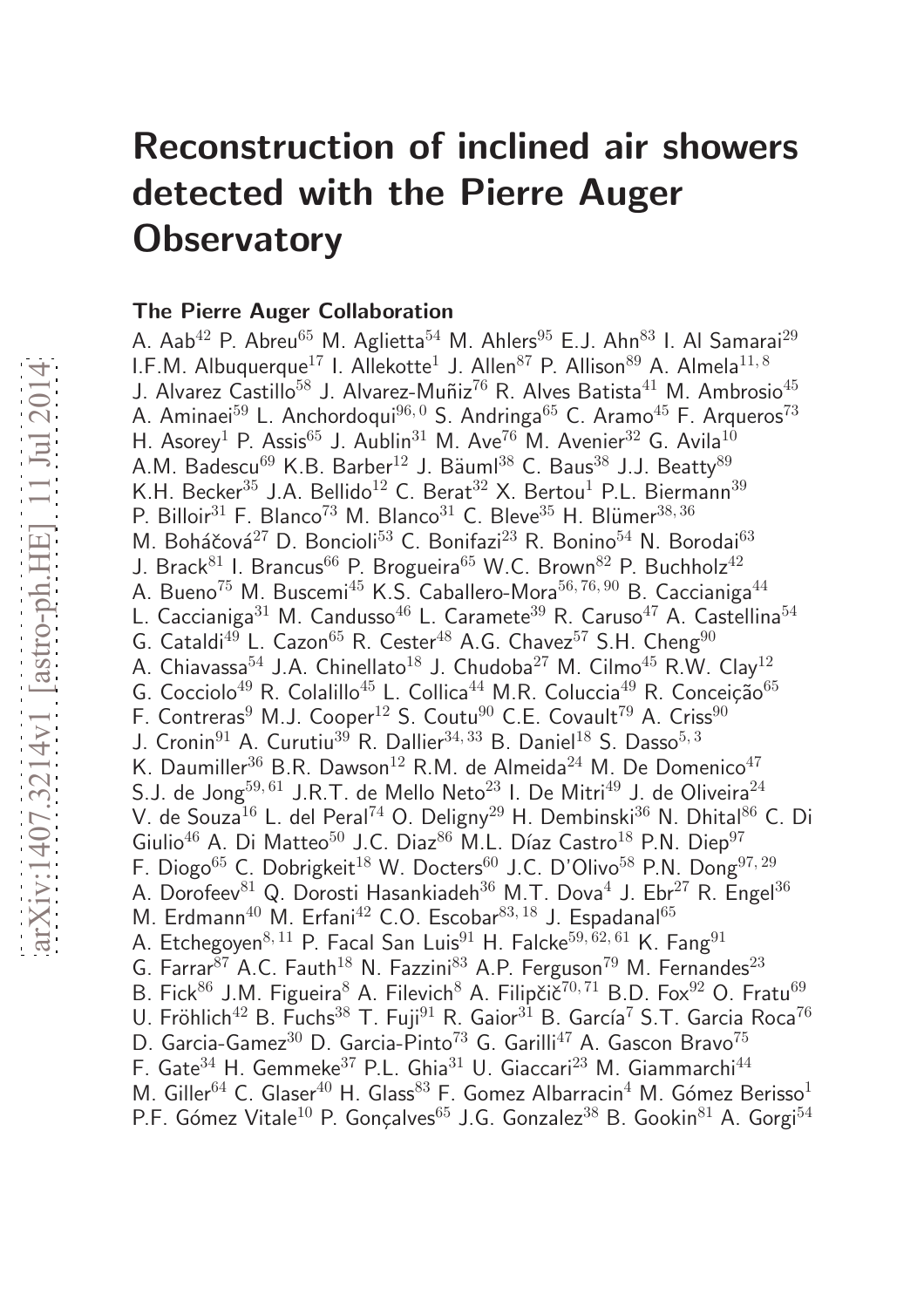P. Gorham<sup>92</sup> P. Gouffon<sup>17</sup> S. Grebe<sup>59, 61</sup> N. Griffith<sup>89</sup> A.F. Grillo<sup>53</sup> T.D. Grubb<sup>12</sup> Y. Guardincerri<sup>3</sup> F. Guarino<sup>45</sup> G.P. Guedes<sup>19</sup> P. Hansen<sup>4</sup> D. Harari<sup>1</sup> T.A. Harrison<sup>12</sup> J.L. Harton<sup>81</sup> A. Haungs<sup>36</sup> T. Hebbeker<sup>40</sup> D. Heck<sup>36</sup> P. Heimann<sup>42</sup> A.E. Herve<sup>36</sup> G.C. Hill<sup>12</sup> C. Hojvat<sup>83</sup> N. Hollon<sup>91</sup> E. Holt<sup>36</sup> P. Homola<sup>42, 63</sup> J.R. Hörandel<sup>59, 61</sup> P. Horvath<sup>28</sup> M. Hrabovský<sup>28, 27</sup> D. Huber<sup>38</sup> T. Huege<sup>36</sup> A. Insolia<sup>47</sup> P.G. Isar<sup>67</sup> K. Islo<sup>96</sup> I. Jandt<sup>35</sup> S. Jansen<sup>59, 61</sup> C. Jarne<sup>4</sup> M. Josebachuili<sup>8</sup> A. Kääpä<sup>35</sup> O. Kambeitz<sup>38</sup> K.H. Kampert<sup>35</sup> P. Kasper<sup>83</sup> I. Katkov<sup>38</sup> B. Kégl<sup>30</sup> B. Keilhauer<sup>36</sup> A. Keivani<sup>85</sup> E. Kemp<sup>18</sup> R.M. Kieckhafer<sup>86</sup> H.O. Klages<sup>36</sup> M. Kleifges<sup>37</sup> J. Kleinfeller<sup>9</sup> R. Krause<sup>40</sup> N. Krohm<sup>35</sup> O. Krömer<sup>37</sup> D. Kruppke-Hansen<sup>35</sup> D. Kuempel<sup>40</sup> N. Kunka<sup>37</sup> G. La Rosa<sup>52</sup> D. LaHurd<sup>79</sup> L. Latronico<sup>54</sup> R. Lauer<sup>94</sup> M. Lauscher<sup>40</sup> P. Lautridou<sup>34</sup> S. Le Coz<sup>32</sup> M.S.A.B. Leão<sup>14</sup> D. Lebrun<sup>32</sup> P. Lebrun<sup>83</sup> M.A. Leigui de Oliveira<sup>22</sup> A. Letessier-Selvon<sup>31</sup> I. Lhenry-Yvon<sup>29</sup> K. Link<sup>38</sup> R. López<sup>55</sup> A. Lopez Agüera<sup>76</sup> K. Louedec<sup>32</sup> J. Lozano Bahilo<sup>75</sup> L. Lu<sup>35,77</sup> A. Lucero<sup>8</sup> M. Ludwig<sup>38</sup> H. Lyberis<sup>23</sup> M.C. Maccarone<sup>52</sup> M. Malacari<sup>12</sup> S. Maldera<sup>54</sup> J. Maller<sup>34</sup> D. Mandat<sup>27</sup> P. Mantsch<sup>83</sup> A.G. Mariazzi<sup>4</sup> V. Marin<sup>34</sup> I.C. Maris<sup>75</sup> G. Marsella<sup>49</sup> D. Martello<sup>49</sup> L. Martin<sup>34, 33</sup> H. Martinez<sup>56</sup> O. Martínez Bravo<sup>55</sup> D. Martraire<sup>29</sup> J.J. Masías Meza<sup>3</sup> H.J. Mathes<sup>36</sup> S. Mathys<sup>35</sup> A.J. Matthews<sup>94</sup> J. Matthews<sup>85</sup> G. Matthiae<sup>46</sup> D. Maurel<sup>38</sup> D. Maurizio<sup>13</sup> E. Mayotte<sup>80</sup> P.O. Mazur<sup>83</sup> C. Medina<sup>80</sup> G. Medina-Tanco<sup>58</sup> M. Melissas<sup>38</sup> D. Melo<sup>8</sup> E. Menichetti<sup>48</sup> A. Menshikov<sup>37</sup> S. Messina<sup>60</sup> R. Meyhandan<sup>92</sup> S. Mićanović<sup>25</sup> M.I. Micheletti<sup>6</sup> L. Middendorf<sup>40</sup> I.A. Minaya<sup>73</sup> L. Miramonti<sup>44</sup> B. Mitrica<sup>66</sup> L. Molina-Bueno<sup>75</sup> S. Mollerach<sup>1</sup> M. Monasor<sup>91</sup> D. Monnier Ragaigne<sup>30</sup> F. Montanet<sup>32</sup> C. Morello<sup>54</sup> J.C. Moreno<sup>4</sup> M. Mostafá<sup>90</sup> C.A. Moura<sup>22</sup> M.A. Muller<sup>18, 21</sup> G. Müller<sup>40</sup> M. Münchmeyer<sup>31</sup> R. Mussa<sup>48</sup> G. Navarra<sup>54‡</sup> S. Navas<sup>75</sup> P. Necesal<sup>27</sup> L. Nellen<sup>58</sup> A. Nelles<sup>59, 61</sup> J. Neuser<sup>35</sup> D. Newton<sup>76 d</sup> M. Niechciol<sup>42</sup> L. Niemietz<sup>35</sup> T. Niggemann<sup>40</sup> D. Nitz<sup>86</sup> D. Nosek<sup>26</sup> V. Novotny<sup>26</sup> L. Nožka<sup>28</sup> L. Ochilo<sup>42</sup> A. Olinto<sup>91</sup> M. Oliveira<sup>65</sup> V.M. Olmos-Gilbaja<sup>76</sup> M. Ortiz<sup>73</sup> N. Pacheco<sup>74</sup> D. Pakk Selmi-Dei<sup>18</sup> M. Palatka<sup>27</sup> J. Pallotta<sup>2</sup> N. Palmieri<sup>38</sup> P. Papenbreer<sup>35</sup> G. Parente<sup>76</sup> A. Parra<sup>76</sup> S. Pastor<sup>72</sup> T. Paul<sup>96, 88</sup> M. Pech<sup>27</sup> J. Pekala<sup>63</sup> R. Pelayo<sup>55</sup> I.M. Pepe<sup>20</sup> L. Perrone<sup>49</sup> R. Pesce<sup>43</sup> E. Petermann<sup>93</sup> C. Peters<sup>40</sup> S. Petrera<sup>50, 51</sup> A. Petrolini<sup>43</sup> Y. Petrov<sup>81</sup> R. Piegaia<sup>3</sup> T. Pierog<sup>36</sup> P. Pieroni<sup>3</sup> M. Pimenta<sup>65</sup> V. Pirronello<sup>47</sup> M. Platino<sup>8</sup> M. Plum<sup>40</sup> A. Porcelli<sup>36</sup> C. Porowski<sup>63</sup> P. Privitera<sup>91</sup> M. Prouza<sup>27</sup> V. Purrello<sup>1</sup> E.J. Quel<sup>2</sup> S. Querchfeld<sup>35</sup> S. Quinn<sup>79</sup> J. Rautenberg<sup>35</sup> O. Ravel<sup>34</sup> D. Ravignani<sup>8</sup> B. Revenu<sup>34</sup> J. Ridky<sup>27</sup> S. Riggi<sup>52, 76</sup> M. Risse<sup>42</sup> P. Ristori<sup>2</sup>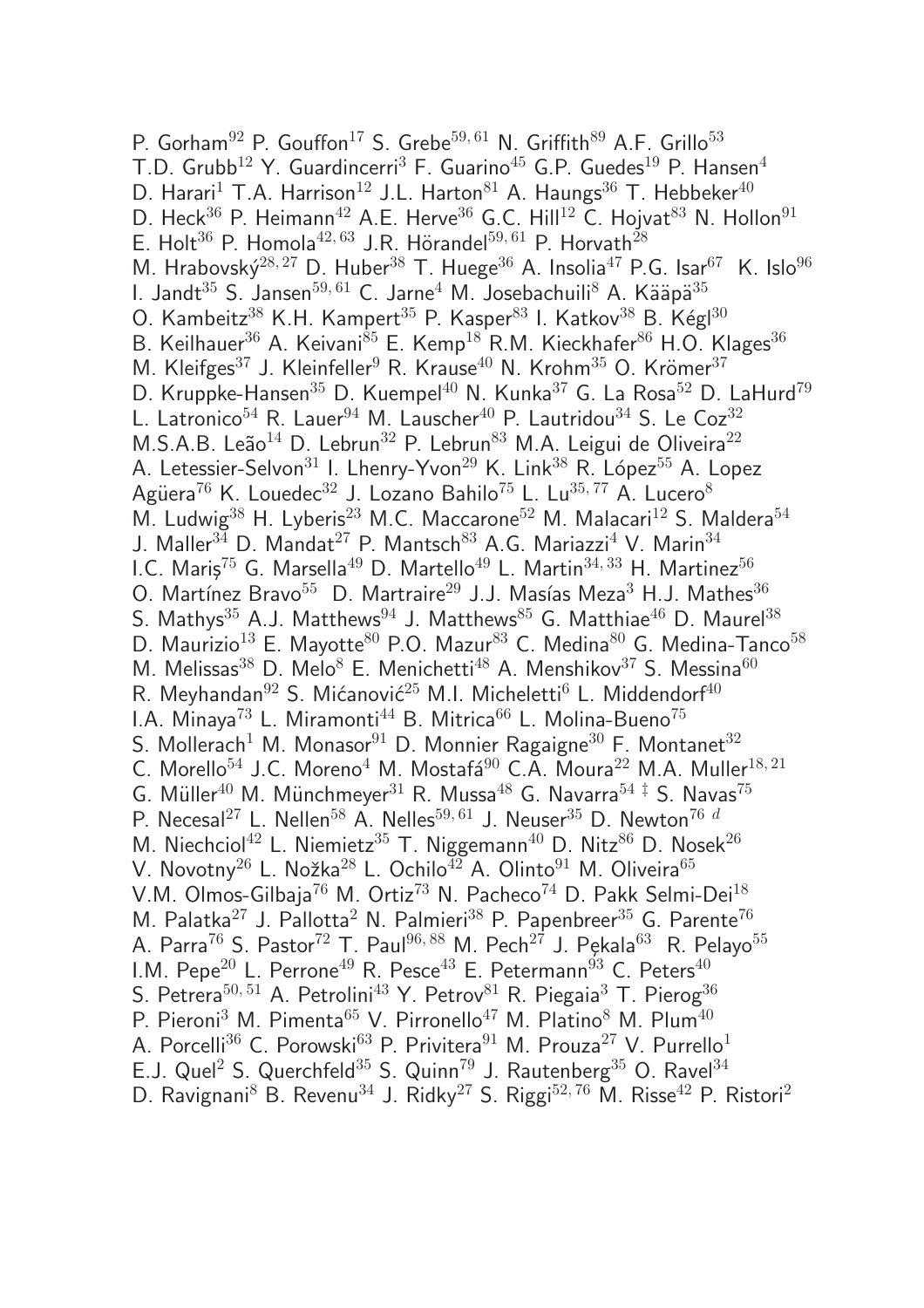V. Rizi<sup>50</sup> J. Roberts<sup>87</sup> W. Rodrigues de Carvalho<sup>76</sup> I. Rodriguez Cabo<sup>76</sup> G. Rodriguez Fernandez<sup>46, 76</sup> J. Rodriguez Rojo<sup>9</sup> M.D. Rodríguez-Frías<sup>74</sup> G.  $\text{Ros}^{74}$  J. Rosado<sup>73</sup> T. Rossler<sup>28</sup> M. Roth<sup>36</sup> E. Roulet<sup>1</sup> A.C. Rovero<sup>5</sup> C. Rühle<sup>37</sup> S.J. Saffi<sup>12</sup> A. Saftoiu<sup>66</sup> F. Salamida<sup>29</sup> H. Salazar<sup>55</sup> F. Salesa Greus<sup>90</sup> G. Salina<sup>46</sup> F. Sánchez<sup>8</sup> P. Sanchez-Lucas<sup>75</sup> C.E. Santo<sup>65</sup> E. Santos<sup>65</sup> E.M. Santos<sup>17</sup> F. Sarazin<sup>80</sup> B. Sarkar<sup>35</sup> R. Sarmento<sup>65</sup> R. Sato<sup>9</sup> N. Scharf<sup>40</sup> V. Scherini<sup>49</sup> H. Schieler<sup>36</sup> P. Schiffer<sup>41</sup> A. Schmidt<sup>37</sup> O. Scholten $^{60}$  H. Schoorlemmer $^{92, 59, 61}$  P. Schovánek $^{27}$  A. Schulz $^{36}$ J. Schulz<sup>59</sup> S.J. Sciutto<sup>4</sup> A. Segreto<sup>52</sup> M. Settimo<sup>31</sup> A. Shadkam<sup>85</sup> R.C. Shellard<sup>13</sup> I. Sidelnik<sup>1</sup> G. Sigl<sup>41</sup> O. Sima<sup>68</sup> A. Śmiałkowski<sup>64</sup> R. Šmída $36$  G.R. Snow $93$  P. Sommers $90$  J. Sorokin<sup>12</sup> R. Squartini<sup>9</sup> Y.N. Srivastava $^{88}$  S. Stanič<sup>71</sup> J. Stapleton $^{89}$  J. Stasielak $^{63}$  M. Stephan<sup>40</sup> A. Stutz<sup>32</sup> F. Suarez<sup>8</sup> T. Suomijärvi<sup>29</sup> A.D. Supanitsky<sup>5</sup> M.S. Sutherland<sup>85</sup> J. Swain<sup>88</sup> Z. Szadkowski<sup>64</sup> M. Szuba<sup>36</sup> O.A. Taborda<sup>1</sup> A. Tapia<sup>8</sup> M. Tartare<sup>32</sup> N.T. Thao<sup>97</sup> V.M. Theodoro<sup>18</sup> J. Tiffenberg<sup>3</sup> C. Timmermans $^{61, 59}$  C.J. Todero Peixoto<sup>15</sup> G. Toma<sup>66</sup> L. Tomankova<sup>36</sup> B. Tomé<sup>65</sup> A. Tonachini<sup>48</sup> G. Torralba Elipe<sup>76</sup> D. Torres Machado<sup>34</sup> P. Travnicek<sup>27</sup> E. Trovato<sup>47</sup> M. Tueros<sup>76</sup> R. Ulrich<sup>36</sup> M. Unger<sup>36</sup> M. Urban<sup>40</sup> J.F. Valdés Galicia<sup>58</sup> I. Valiño<sup>76</sup> L. Valore<sup>45</sup> G. van Aar<sup>59</sup> A.M. van den Berg<sup>60</sup> S. van Velzen<sup>59</sup> A. van Vliet<sup>41</sup> E. Varela<sup>55</sup> B. Vargas Cárdenas<sup>58</sup> G. Varner<sup>92</sup> J.R. Vázquez<sup>73</sup> R.A. Vázquez<sup>76</sup> D. Veberič<sup>30</sup> V. Verzi<sup>46</sup> J. Vicha<sup>27</sup> M. Videla<sup>8</sup> L. Villaseñor<sup>57</sup> B. Vlcek<sup>96</sup> S. Vorobiov<sup>71</sup> H. Wahlberg<sup>4</sup> O. Wainberg<sup>8, 11</sup> D. Walz<sup>40</sup> A.A. Watson<sup>77</sup> M. Weber<sup>37</sup> K. Weidenhaupt<sup>40</sup> A. Weindl<sup>36</sup> F. Werner<sup>38</sup> B.J. Whelan<sup>90</sup> A. Widom<sup>88</sup> L. Wiencke<sup>80</sup> B. Wilczyńska<sup>63‡</sup> H. Wilczyński<sup>63</sup> M. Will<sup>36</sup> C. Williams<sup>91</sup> T. Winchen<sup>40</sup> D. Wittkowski<sup>35</sup> B. Wundheiler<sup>8</sup> S. Wykes<sup>59</sup> T. Yamamoto $91 a$  T. Yapici<sup>86</sup> P. Younk<sup>84</sup> G. Yuan<sup>85</sup> A. Yushkov<sup>42</sup> B. Zamorano<sup>75</sup> E. Zas<sup>76</sup> D. Zavrtanik<sup>71, 70</sup> M. Zavrtanik<sup>70, 71</sup> I. Zaw<sup>87 c</sup> A. Zepeda $^{56\,\,b}$  J. Zhou $^{91}$  Y. Zhu $^{37}$  M. Zimbres Silva $^{18}$  M. Ziolkowski $^{42}$ <sup>0</sup>Department of Physics and Astronomy, Lehman College, City University of New York, New

York, USA

<sup>1</sup>Centro Atómico Bariloche and Instituto Balseiro (CNEA-UNCuyo-CONICET), San Carlos de Bariloche, Argentina

- <sup>2</sup>Centro de Investigaciones en Láseres y Aplicaciones, CITEDEF and CONICET, Argentina <sup>3</sup>Departamento de Física, FCEyN, Universidad de Buenos Aires y CONICET, Argentina
- 4 IFLP, Universidad Nacional de La Plata and CONICET, La Plata, Argentina
- <sup>5</sup>Instituto de Astronomía y Física del Espacio (CONICET-UBA), Buenos Aires, Argentina
- ${}^{6}$ Instituto de Física de Rosario (IFIR) CONICET/U.N.R. and Facultad de Ciencias Bioquímicas y Farmacéuticas U.N.R., Rosario, Argentina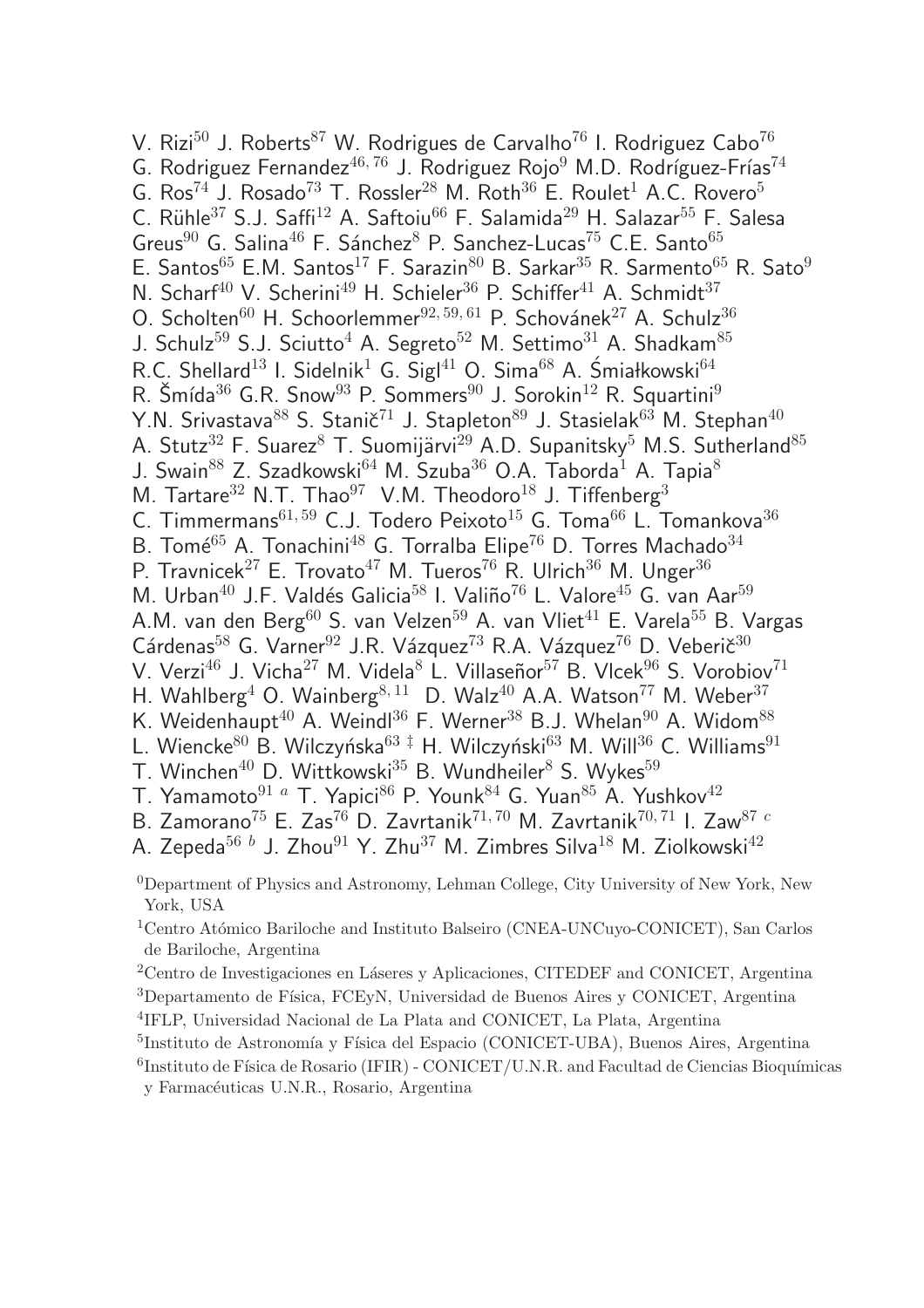- <sup>7</sup>Instituto de Tecnologías en Detección y Astropartículas (CNEA, CONICET, UNSAM), and National Technological University, Faculty Mendoza (CONICET/CNEA), Mendoza, Argentina
- <sup>8</sup>Instituto de Tecnologías en Detección y Astropartículas (CNEA, CONICET, UNSAM), Buenos Aires, Argentina
- <sup>9</sup>Observatorio Pierre Auger, Malargüe, Argentina
- $10$ Observatorio Pierre Auger and Comisión Nacional de Energía Atómica, Malargüe, Argentina
- $11$ Universidad Tecnológica Nacional Facultad Regional Buenos Aires, Buenos Aires, Argentina
- <sup>12</sup>University of Adelaide, Adelaide, S.A., Australia
- <sup>13</sup>Centro Brasileiro de Pesquisas Fisicas, Rio de Janeiro, RJ, Brazil
- $14$ Faculdade Independente do Nordeste, Vitória da Conquista, Brazil
- <sup>15</sup>Universidade de São Paulo, Escola de Engenharia de Lorena, Lorena, SP, Brazil
- <sup>16</sup>Universidade de São Paulo, Instituto de Física, São Carlos, SP, Brazil
- <sup>17</sup>Universidade de São Paulo, Instituto de Física, São Paulo, SP, Brazil
- <sup>18</sup>Universidade Estadual de Campinas, IFGW, Campinas, SP, Brazil
- <sup>19</sup>Universidade Estadual de Feira de Santana, Brazil
- <sup>20</sup>Universidade Federal da Bahia, Salvador, BA, Brazil
- <sup>21</sup>Universidade Federal de Pelotas, Pelotas, RS, Brazil
- $22$ Universidade Federal do ABC, Santo André, SP, Brazil
- <sup>23</sup>Universidade Federal do Rio de Janeiro, Instituto de Física, Rio de Janeiro, RJ, Brazil
- <sup>24</sup>Universidade Federal Fluminense, EEIMVR, Volta Redonda, RJ, Brazil
- $^{25}$ Rudjer Bošković Institute, 10000 Zagreb, Croatia
- <sup>26</sup>Charles University, Faculty of Mathematics and Physics, Institute of Particle and Nuclear Physics, Prague, Czech Republic
- <sup>27</sup>Institute of Physics of the Academy of Sciences of the Czech Republic, Prague, Czech Republic
- <sup>28</sup>Palacky University, RCPTM, Olomouc, Czech Republic
- $^{29}$ Institut de Physique Nucléaire d'Orsay (IPNO), Université Paris 11, CNRS-IN2P3, Orsay, France
- $30$ Laboratoire de l'Accélérateur Linéaire (LAL), Université Paris 11, CNRS-IN2P3, France
- $31$ Laboratoire de Physique Nucléaire et de Hautes Energies (LPNHE), Universités Paris 6 et Paris 7, CNRS-IN2P3, Paris, France
- $32$ Laboratoire de Physique Subatomique et de Cosmologie (LPSC), Université Grenoble-Alpes, CNRS/IN2P3, France
- <sup>33</sup>Station de Radioastronomie de Nancay, Observatoire de Paris, CNRS/INSU, France
- $34$ SUBATECH, École des Mines de Nantes, CNRS-IN2P3, Université de Nantes, France
- $35$ Bergische Universität Wuppertal, Wuppertal, Germany
- $36$ Karlsruhe Institute of Technology Campus North Institut für Kernphysik, Karlsruhe, Germany
- $37$ Karlsruhe Institute of Technology Campus North Institut für Prozessdatenverarbeitung und Elektronik, Karlsruhe, Germany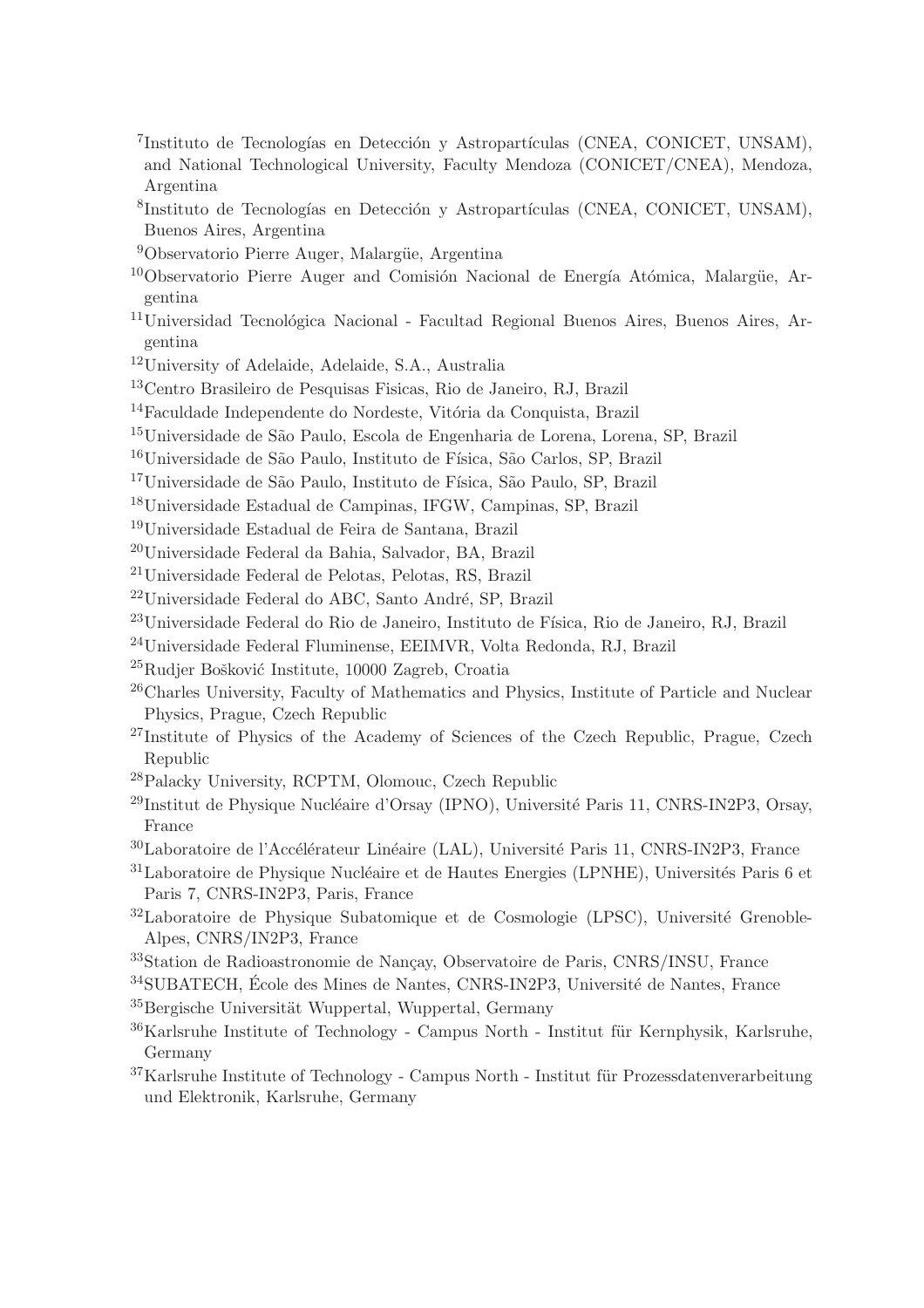- Karlsruhe Institute of Technology Campus South Institut für Experimentelle Kernphysik (IEKP), Karlsruhe, Germany
- Max-Planck-Institut für Radioastronomie, Bonn, Germany
- RWTH Aachen University, III. Physikalisches Institut A, Aachen, Germany
- Universität Hamburg, Hamburg, Germany
- Universität Siegen, Siegen, Germany
- <sup>43</sup>Dipartimento di Fisica dell'Università and INFN, Genova, Italy
- <sup>44</sup>Università di Milano and Sezione INFN, Milan, Italy
- <sup>45</sup>Università di Napoli "Federico II" and Sezione INFN, Napoli, Italy
- <sup>46</sup>Università di Roma II "Tor Vergata" and Sezione INFN, Roma, Italy
- <sup>47</sup>Università di Catania and Sezione INFN, Catania, Italy
- Università di Torino and Sezione INFN, Torino, Italy
- $^{49}{\rm Dipartimento}$ di Matematica e Fisica "E. De Giorgi" dell'Università del Salento and Sezione INFN, Lecce, Italy
- Dipartimento di Scienze Fisiche e Chimiche dell'Università dell'Aquila and INFN, Italy
- Gran Sasso Science Institute (INFN), L'Aquila, Italy
- Istituto di Astrofisica Spaziale e Fisica Cosmica di Palermo (INAF), Palermo, Italy
- INFN, Laboratori Nazionali del Gran Sasso, Assergi (L'Aquila), Italy
- $^{54}\mathrm{O}$ sservatorio Astrofisico di Torino (INAF), Università di Torino and Sezione INFN, Torino, Italy
- <sup>55</sup>Benemérita Universidad Autónoma de Puebla, Puebla, Mexico
- Centro de Investigación y de Estudios Avanzados del IPN (CINVESTAV), México, Mexico
- Universidad Michoacana de San Nicolas de Hidalgo, Morelia, Michoacan, Mexico
- Universidad Nacional Autonoma de Mexico, Mexico, D.F., Mexico
- IMAPP, Radboud University Nijmegen, Netherlands
- KVI Center for Advanced Radiation Technology, University of Groningen, Netherlands
- Nikhef, Science Park, Amsterdam, Netherlands
- ASTRON, Dwingeloo, Netherlands
- Institute of Nuclear Physics PAN, Krakow, Poland
- University of Lódź, Lódź, Poland
- $^{65}$ Laboratório de Instrumentação e Física Experimental de Partículas LIP and Instituto Superior Técnico - IST, Universidade de Lisboa - UL, Portugal
- 'Horia Hulubei' National Institute for Physics and Nuclear Engineering, Bucharest- Magurele, Romania
- Institute of Space Sciences, Bucharest, Romania
- University of Bucharest, Physics Department, Romania
- University Politehnica of Bucharest, Romania
- Experimental Particle Physics Department, J. Stefan Institute, Ljubljana, Slovenia
- Laboratory for Astroparticle Physics, University of Nova Gorica, Slovenia
- $^{72}$ Institut de Física Corpuscular, CSIC-Universitat de València, Valencia, Spain
- Universidad Complutense de Madrid, Madrid, Spain
- <sup>74</sup>Universidad de Alcalá, Alcalá de Henares (Madrid), Spain
- Universidad de Granada and C.A.F.P.E., Granada, Spain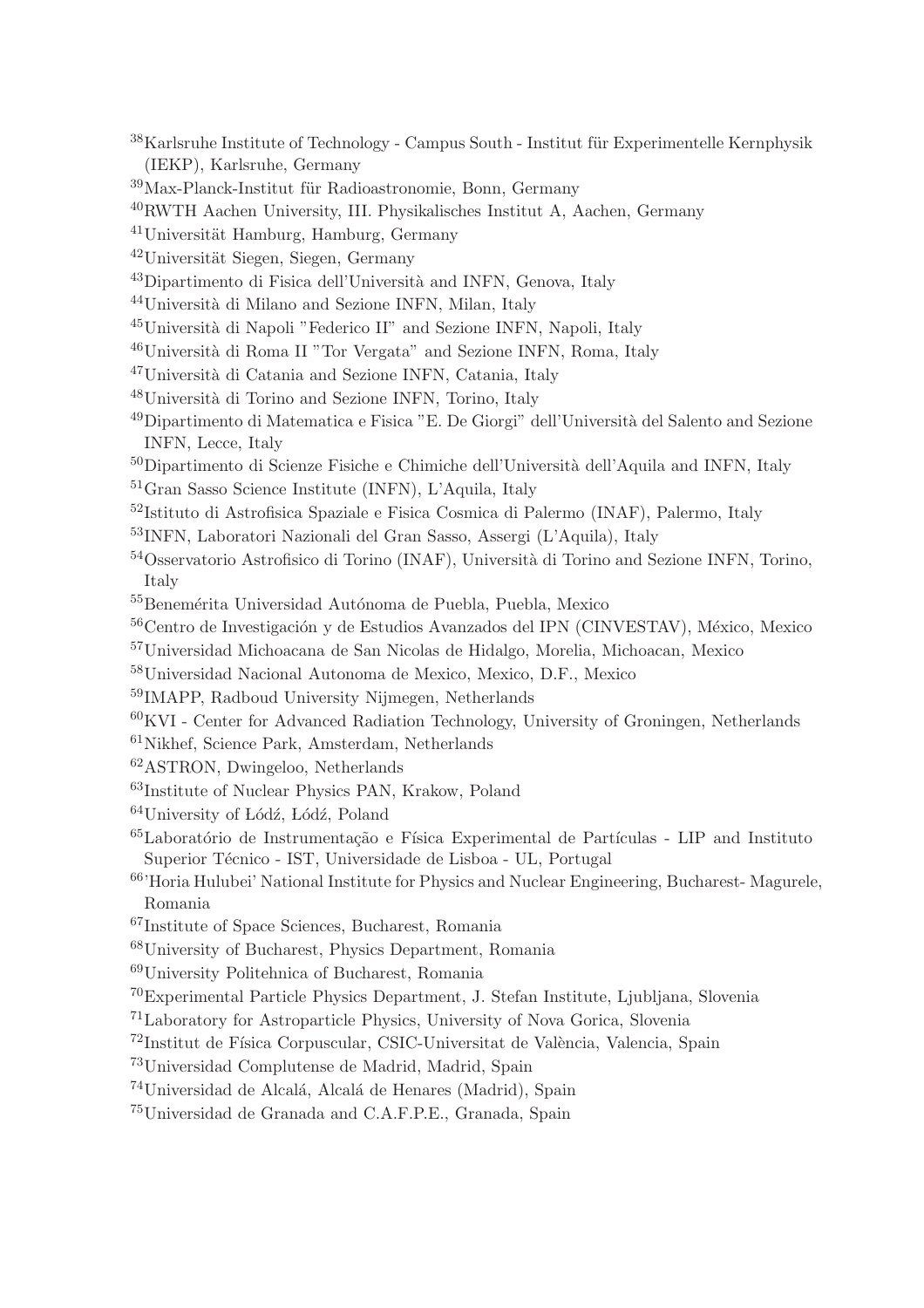Universidad de Santiago de Compostela, Spain School of Physics and Astronomy, University of Leeds, United Kingdom Case Western Reserve University, Cleveland, OH, USA Colorado School of Mines, Golden, CO, USA Colorado State University, Fort Collins, CO, USA Colorado State University, Pueblo, CO, USA Fermilab, Batavia, IL, USA Los Alamos National Laboratory, Los Alamos, NM, USA Louisiana State University, Baton Rouge, LA, USA Michigan Technological University, Houghton, MI, USA New York University, New York, NY, USA Northeastern University, Boston, MA, USA Ohio State University, Columbus, OH, USA Pennsylvania State University, University Park, PA, USA University of Chicago, Enrico Fermi Institute, Chicago, IL, USA University of Hawaii, Honolulu, HI, USA University of Nebraska, Lincoln, NE, USA University of New Mexico, Albuquerque, NM, USA University of Wisconsin, Madison, WI, USA University of Wisconsin, Milwaukee, WI, USA <sup>97</sup>Institute for Nuclear Science and Technology (INST), Hanoi, Vietnam

(‡)Deceased

 $^{(a)}$ Now at Konan University

 $(b)$ Also at the Universidad Autonoma de Chiapas on leave of absence from Cinvestav

 $(c)$ Now at NYU Abu Dhabi

 $(d)$ Now at University of Liverpool

E-mail: auger [spokepersons@fnal.gov](mailto:auger_spokepersons@fnal.gov)

Abstract. We describe the method devised to reconstruct inclined cosmic-ray air showers with zenith angles greater than  $60^{\circ}$  detected with the surface array of the Pierre Auger Observatory. The measured signals at the ground level are fitted to muon density distributions predicted with atmospheric cascade models to obtain the relative shower size as an overall normalization parameter. The method is evaluated using simulated showers to test its performance. The energy of the cosmic rays is calibrated using a sub-sample of events reconstructed with both the fluorescence and surface array techniques. The reconstruction method described here provides the basis of complementary analyses including an independent measurement of the energy spectrum of ultra-high energy cosmic rays using very inclined events collected by the Pierre Auger Observatory.

Keywords: Pierre Auger Observatory, ultra-high energy cosmic rays, inclined extensive air showers, shower reconstruction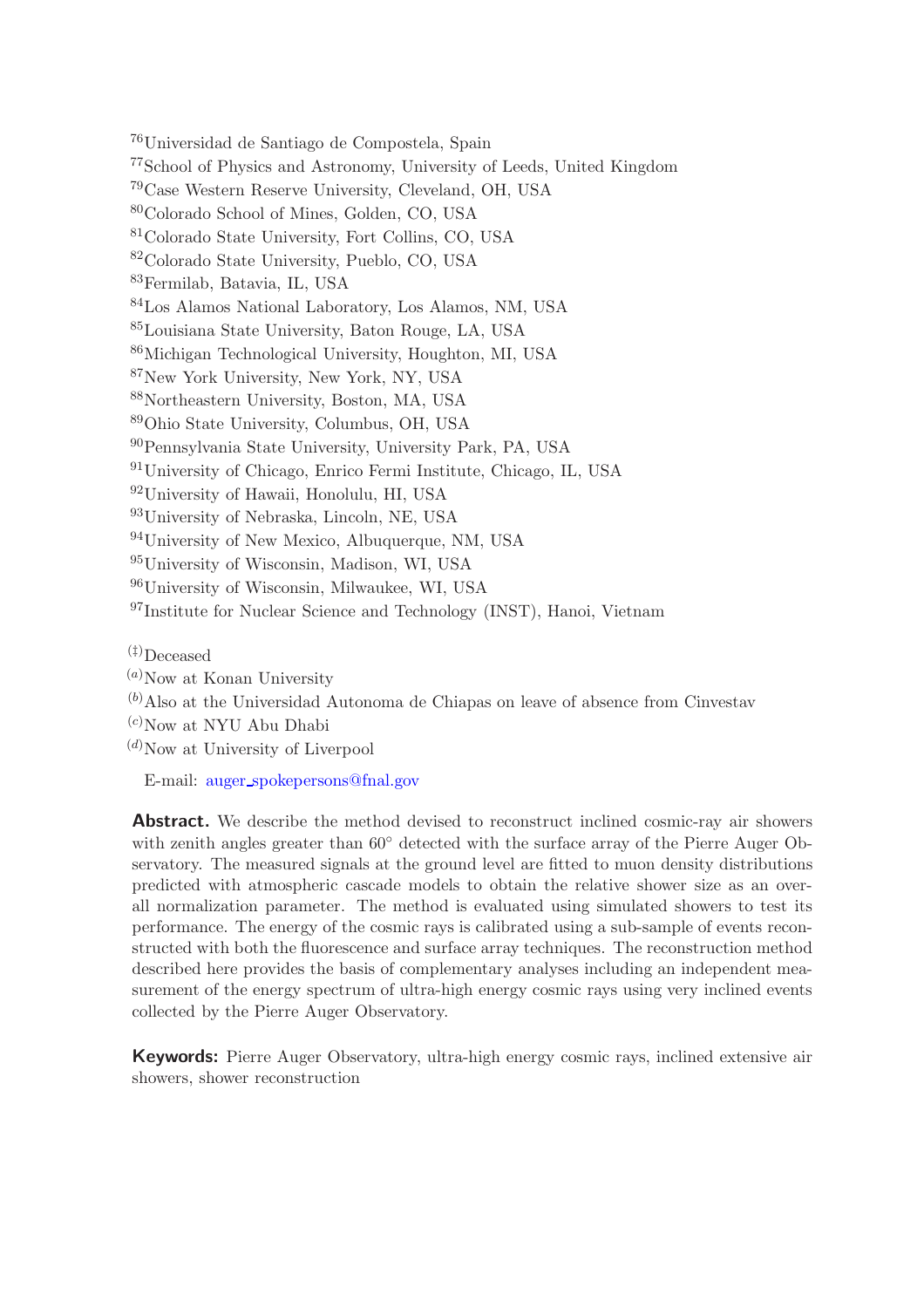### **Contents**

| $\mathbf{1}$ | Introduction                                                   | 1                |
|--------------|----------------------------------------------------------------|------------------|
| $\mathbf{2}$ | Inclined events in the Auger Observatory                       | $\overline{2}$   |
|              | Selection of inclined events with the Surface Detector<br>2.1  | $\overline{4}$   |
|              | General characteristics of inclined SD events<br>$2.2^{\circ}$ | $\overline{5}$   |
| 3            | Modeling particle distributions and detector responses         | $\boldsymbol{6}$ |
|              | Number density of muons at the ground<br>3.1                   | 6                |
|              | Electromagnetic component<br>3.2                               | 8                |
|              | Signal response of the surface detector stations<br>3.3        | 10               |
| 4            | Reconstruction                                                 | 11               |
|              | Angular reconstruction<br>4.1                                  | 12               |
|              | Shower size and core position reconstruction<br>4.2            | 13               |
|              | 4.2.1 Procedure                                                | 13               |
|              | 4.2.2 Performance                                              | 15               |
|              | 4.2.3 Systematic uncertainties                                 | 18               |
| $5^{\circ}$  | Energy calibration and resolution                              | 19               |
| 6            | Summary and conclusions                                        | 23               |

## <span id="page-8-0"></span>1 Introduction

The Pierre Auger Observatory is a hybrid instrument combining an array of particle detectors, the Surface Detector (SD) array, to sample the air shower front as it reaches the ground and Fluorescence Detector (FD) telescopes to capture the ultraviolet light emitted by the nitrogen as showers develop in the atmosphere. The FD is used to monitor the atmosphere, on dark clear nights, above the  $3000 \text{ km}^2$  area over which the SD is laid out. The site is located near the town of Malargüe, in the Argentinian province of Mendoza, at an altitude of about 1400 m above sea level and at an average latitude of  $35.2^{\circ}$  S [\[1](#page-31-0)].

The SD stations are water-Cherenkov detectors which are sensitive to inclined particles, so that the array is also sensitive to very inclined showers. Since the beginning of its deployment the SD of the Pierre Auger Observatory has been routinely recording events with zenith angles up to 90°. However, the reconstruction of events with zenith angles exceeding <sup>∼</sup>60◦ requires a different method to the one used for events nearer the vertical, due to an asymmetry induced in the lateral distribution of the shower particles by the geomagnetic field.

The showers produced by cosmic-ray hadrons at large zenith angles traverse much larger atmospheric depths than vertical showers and, as a result, their shower maximum occurs higher in the atmosphere. By the time the shower front reaches the ground, the generation of electrons and photons in the main cascading process is basically finished, and the bulk of them have been absorbed in the atmosphere. Most of the particles that reach the ground are energetic muons from charged pion decays in the showering process accompanied by a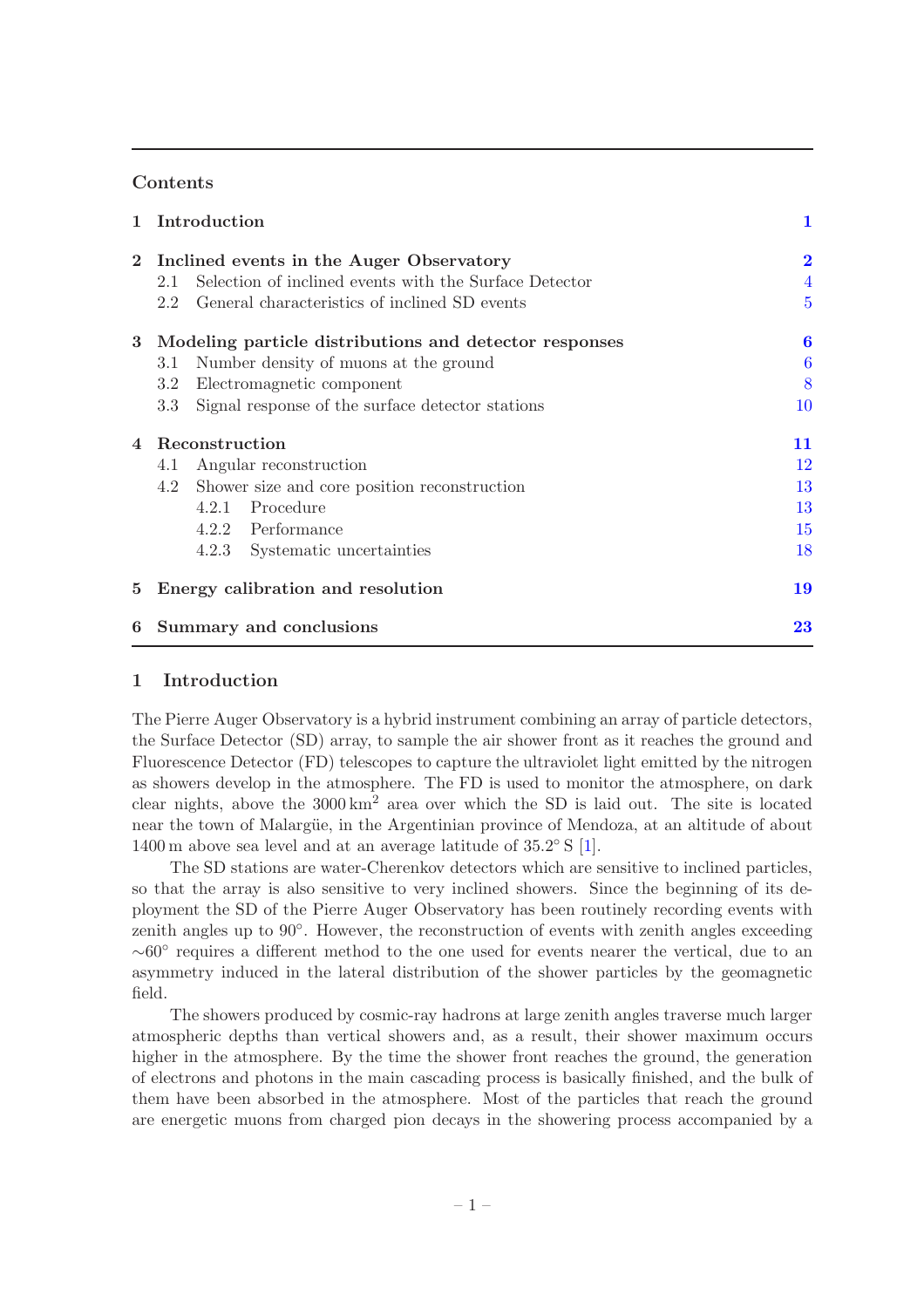smaller electron and photon component that stems from the muons themselves, primarily from decays in flight. These muons travel long distances deviating in the geomagnetic field, so that when they reach the ground the characteristic cylindrical symmetry of the showers is lost.

Although the interest in inclined showers dates to the early days of extensive air shower measurements [\[2\]](#page-31-1), it was only in the beginning of the 2000s, when the patterns of the muons at the ground level were sufficiently understood [\[3](#page-31-2)], that methods were developed to reconstruct data in a reliable way  $\left[4\right]$ . The analysis of these showers is of particular interest because it enhances the exposure of the detector by 30% and extends the sky coverage to regions that are otherwise unobservable. It provides the basis of a completely independent measurement of the cosmic ray spectrum above  $4\times10^{18}$  eV [\[5](#page-32-0)[–9](#page-32-1)], to be updated in a forthcoming publication. Since inclined showers are mainly composed of muons, their study provides an almost uncontaminated measurement of the muon content of the shower, while for events with zenith angles less than about 60<sup>°</sup> the muonic component can not be disentangled from the electromagnetic activity, and thus must be inferred indirectly in the absence of shielded detectors, which is intrinsically more challenging. Therefore, the inclined data also provide complementary information to constrain the nature of the arriving particles [\[10](#page-32-2), [11](#page-32-3)]. In addition, they also constitute the background against which the search for high-energy neutrinos with inclined showers must be made [\[12](#page-32-4), [13](#page-32-5)].

This article deals with inclined showers as follows. Section [2](#page-9-0) describes details of the Surface Detector of the Pierre Auger Observatory that are of relevance for inclined-shower reconstruction. Section [3](#page-13-0) deals with the modeling needed for the reconstruction procedure, namely the muon distribution at the ground level, the treatment of the electromagnetic contribution to the signal and also the signal response of the surface detectors to the passage of muons. In section [4](#page-18-0) the details of the reconstruction procedure are described and the uncertainties addressed. The energy calibration procedure is discussed in section [5,](#page-26-0) and section [6](#page-30-0) summarizes the conclusions.

#### <span id="page-9-0"></span>2 Inclined events in the Auger Observatory

The SD consists of more than 1600 water-Cherenkov stations arranged on a hexagonal grid, each station at a distance of 1.5 km from its six nearest neighbors. Each station is a cylindrical water tank of  $10 \text{ m}^2$  surface area, filled to  $1.2 \text{ m}$  with purified water contained inside a diffusely-reflective liner. The volume of water is viewed by three 9 inch photo-multipliers that detect the Cherenkov light emitted during the passage of charged particles. The signal is digitized in time slots of 25 ns using a Flash Analog-to-Digital Converter (FADC) running at 40 MHz. All the stations are controlled remotely, and data are transmitted from the detectors to a central station by Local Area Network radio links. Synchronization to 8 ns of relative precision is provided by commercial GPS systems. A full description of the SD can be found in [\[1](#page-31-0)]. The stations are calibrated on-line continuously by identifying the maximum in the raw signal histograms of signals produced by atmospheric background muons which are sampled at regular intervals. The integrated charge signal of this maximum is related to that of a vertical muon traversing the detector through its center, Vertical Equivalent Muon or VEM, which provides the signal unit with 3% accuracy [\[14\]](#page-32-6). The total signal at each station in VEM units,  $S<sup>meas</sup>$ , is obtained by integrating the signal traces in time. Examples of FADC traces in VEM units are shown in figure [1.](#page-10-0)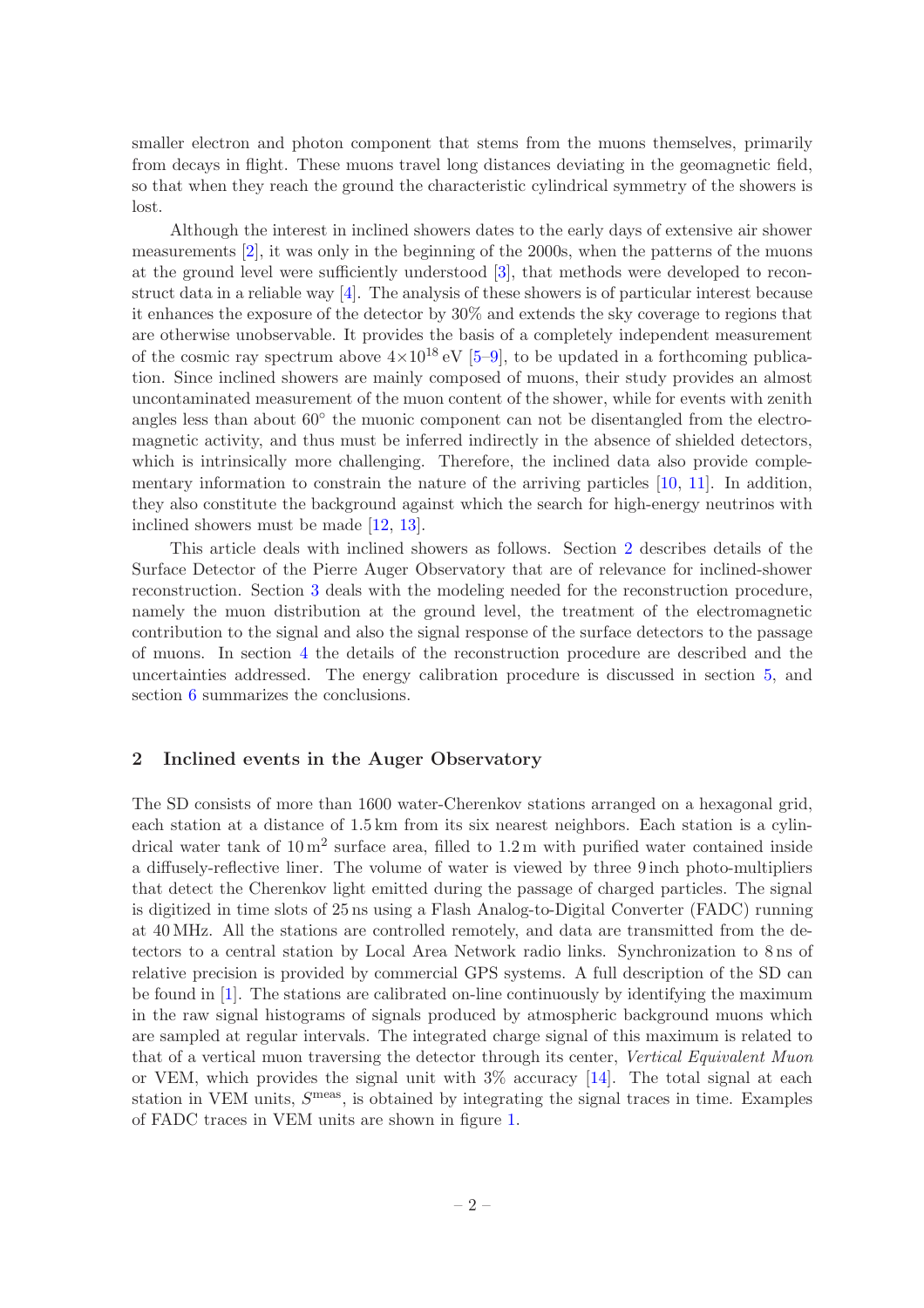

<span id="page-10-0"></span>Figure 1. FADC traces of SD stations at 1 km from the shower core in units of VEM. Left: signal characteristic of a nearly vertical shower (zenith angle <sup>∼</sup>22◦ ), where the electromagnetic component contributes about  $~50\%$  to the total signal size. Right: signal characteristic of an inclined shower (zenith angle  $\sim$ 80°), where the muonic component dominates the total signal.

When shower electrons and photons ( $\langle E \rangle \geq 10 \,\text{MeV}$ ) reach the surface detectors they are absorbed in the water and provide a Cherenkov light signal which is approximately proportional to the total deposited energy. Shower muons are more energetic  $(E \geq 250 \,\text{MeV})$ and travel right through the tanks, typically giving signals proportional to their track length. For vertical showers initiated by protons or nuclei, the contribution of electrons and photons to the signal is often comparable or even larger than that due to the muons [\[15](#page-32-7)]. However, for inclined showers muons dominate the signal due to the electromagnetic component being largely absorbed by the atmosphere. Moreover the detector increases its relative response to muons with respect to electrons and photons as the zenith angle increases since the muon signal scales with the track length and the diameter of the tank exceeds its height.

The FD is distributed in four buildings on the perimeter of the surface array. Each building contains six telescopes that together cover  $180^{\circ}$  in azimuth and nearly  $30^{\circ}$  in elevation. The FD is fully described in [\[16](#page-32-8)]. Whereas the SD measurements are performed with a duty cycle of almost 100%, the FD only operates on clear moonless nights and has a duty cycle of 13%. The FD allows a calorimetric measurement of the shower energy deposited in the atmosphere, in contrast to the SD. The positions of the triggered pixels and the arrival time of the light are used to extract the shower direction. The profile function of the energy deposited in the atmosphere is determined from the signals at the triggered pixels [\[17](#page-32-9)] after taking into account the separate fluorescence and Cherenkov light contributions, as well as light attenuation and dispersion in the atmosphere. The atmospheric conditions are monitored regularly using several techniques to provide relevant data on attenuation and light dispersion parameters [\[18\]](#page-32-10). The electromagnetic energy released by the shower in the atmosphere is obtained by fitting the longitudinal profile to a Gaisser-Hillas function [\[19\]](#page-32-11) and integrating over the range of atmospheric depths. The total energy of the primary particle is derived from the calorimetric energy by adding the invisible energy which accounts for the energy carried by penetrating particles. Most of the detected FD events also induce triggers of at least one SD station and are called hybrid events. The geometry of the shower axis can be determined more precisely for these events by using timing information from the FD pixels, coupled with the arrival time of the shower at the SD station with highest signal. A fraction of these hybrid events, called "golden hybrid" events, have sufficient SD stations triggered to allow for an independent reconstruction with SD techniques.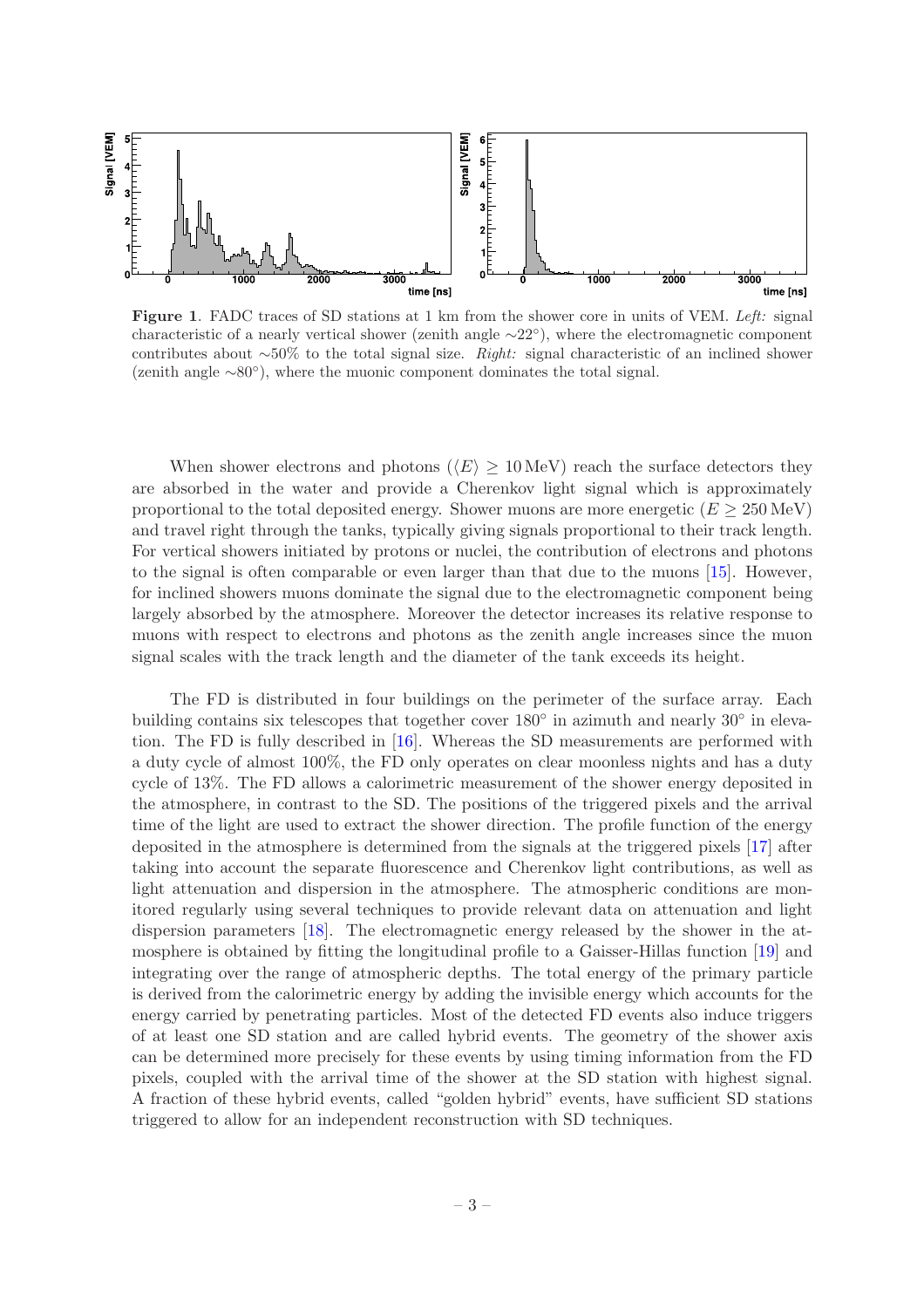

<span id="page-11-2"></span>Figure 2. Inclined events with large number of triggered stations. The left (right) event with 37 (69) triggered stations corresponds to zenith angle  $71°$  (81°) and azimuth angle to the East  $-57°$ (−178◦ ). The dashed line shows the shower axis projected onto the ground and the star indicates the core position. The areas of the circles are proportional to the logarithm of the signal size and the color code denotes the measured arrival time from early (blue) to late (red) stations.

#### <span id="page-11-0"></span>2.1 Selection of inclined events with the Surface Detector

The SD trigger (described in detail in [\[20](#page-32-12)]) has been designed in a hierarchical pattern to identify a cosmic-ray event and reject random coincidences. The first two triggers, T1 and T2, apply at station level. T1 and T2 require that the pulse height of the signal exceeds two preset values (larger for T2 than for T1). Alternatively a second T2 trigger can also be obtained with smaller pulses that are spread in time (T2-ToT), which is a characteristic of the electromagnetic component in showers of near vertical incidence (see left panel of figure [1\)](#page-10-0). The T1 trigger is stored temporarily while the data of all T2 triggers are sent to the central station. T2 triggered stations that lie in a close and compact configuration are checked for coincidences in time. If sufficient coincident stations are found, the third level trigger (T3) is passed and the acquisition process starts. In this process the T1 triggers stored at the local stations are also downloaded and added to the event.

Starting with the T3 triggers, a higher-level trigger hierarchy is implemented to satisfy the precision requirements of the consequent analysis. The T4 and T5 filters are respectively applied off-line for selecting physical events, and to ensure that they fall on a region of the array where the surface detectors were operational at the time of the event, to guarantee their quality. They are defined differently for inclined events. The "inclined T4" condition ensures that the start time of the signals<sup>[1](#page-11-1)</sup> of at least four nearby  $T2$  triggered stations are compatible with a shower front moving at the speed of light. Accidental triggers are removed by eliminating stations that have times outside the window corresponding to the passage of the shower front, as determined by the rest of the stations. Stations are eliminated one by one (selecting the ones with the highest timing offsets) starting from the T3 trigger selection, until a satisfactory configuration with four or more stations in a compact arrangement is found. This removes a large number of showers reconstructed with incorrect arrival directions due to random coincidences. Events that have stations which are all aligned (according

<span id="page-11-1"></span><sup>1</sup> Start time is defined as the arrival time of the first shower particle into the SD station.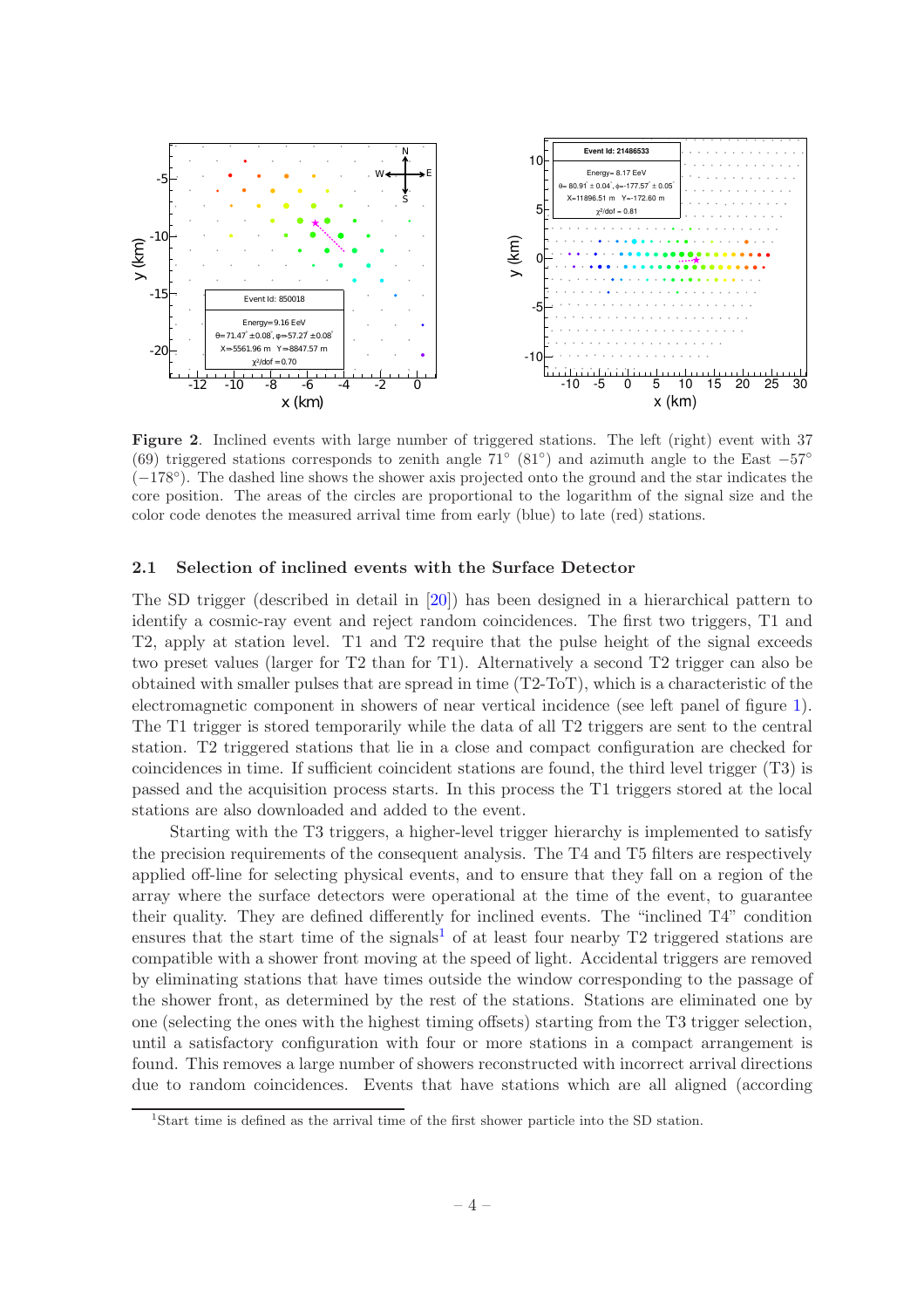

<span id="page-12-1"></span>Figure 3. Left: average number of triggered stations as a function of shower energy. Right: the same as a function of the zenith angle. The vertical error bars correspond to the standard deviation of the number of stations.

to the hexagonal pattern of the array) are excluded since the arrival direction cannot be reconstructed accurately from these start-time data.

The inclined T5 condition is defined so as to select events that fall inside a region of the array in which all stations were operational ("active"), requiring that the station that is nearest to the reconstructed core and its six adjacent stations are all operational. This active region defines an "active unit cell" shaped as a hexagon and forms the basis of the array aperture calculation [\[20\]](#page-32-12). The T5 condition serves two purposes: (i) it avoids the reconstruction of events that fall near to the edge of the array or in regions where a station is temporarily not fully operational, which can have large uncertainties, and (ii) it ensures that the shower falls inside the active area that has been considered to establish the aperture. Note that the T5 condition is the basic trigger of the selection criteria used for the subsequent analysis of inclined showers.

#### <span id="page-12-0"></span>2.2 General characteristics of inclined SD events

As the zenith angle  $\theta$  of the showers increases, and they traverse larger atmospheric depths, the showers that reach the ground are increasingly attenuated. It appears that this would result in a reduced efficiency to detect inclined showers with the SD with increasing zenith angle. On the contrary, there is a compensating geometric effect since the density of stations in the shower plane (perpendicular to the shower axis) increases rapidly in proportion to  $\sec \theta$ . The signal reduction due to the muon attenuation over long path lengths is relatively small and is compensated by some of the surface detectors being closer to the shower axis where the signal is higher (compared to more vertical events) and thus more likely to trigger. Inclined events can have a large number of triggered stations as illustrated in figure [2.](#page-11-2)

This effect manifests itself when considering the number of triggered stations of events with a given energy as a function of zenith angle. For instance, considering an energy around 10 EeV (the energy at which the SD is fully efficient for events out to 80◦ ), a vertical event has on average 8 triggered stations. This number is around 13 for a  $60^{\circ}$  event of the same energy, while at 80° it increases to 25. This effect is illustrated in figure [3](#page-12-1) which shows the average number of stations as a function of shower energy at a fixed zenith angle (left panel) and the average number of stations as a function of zenith angle at a fixed energy (right panel).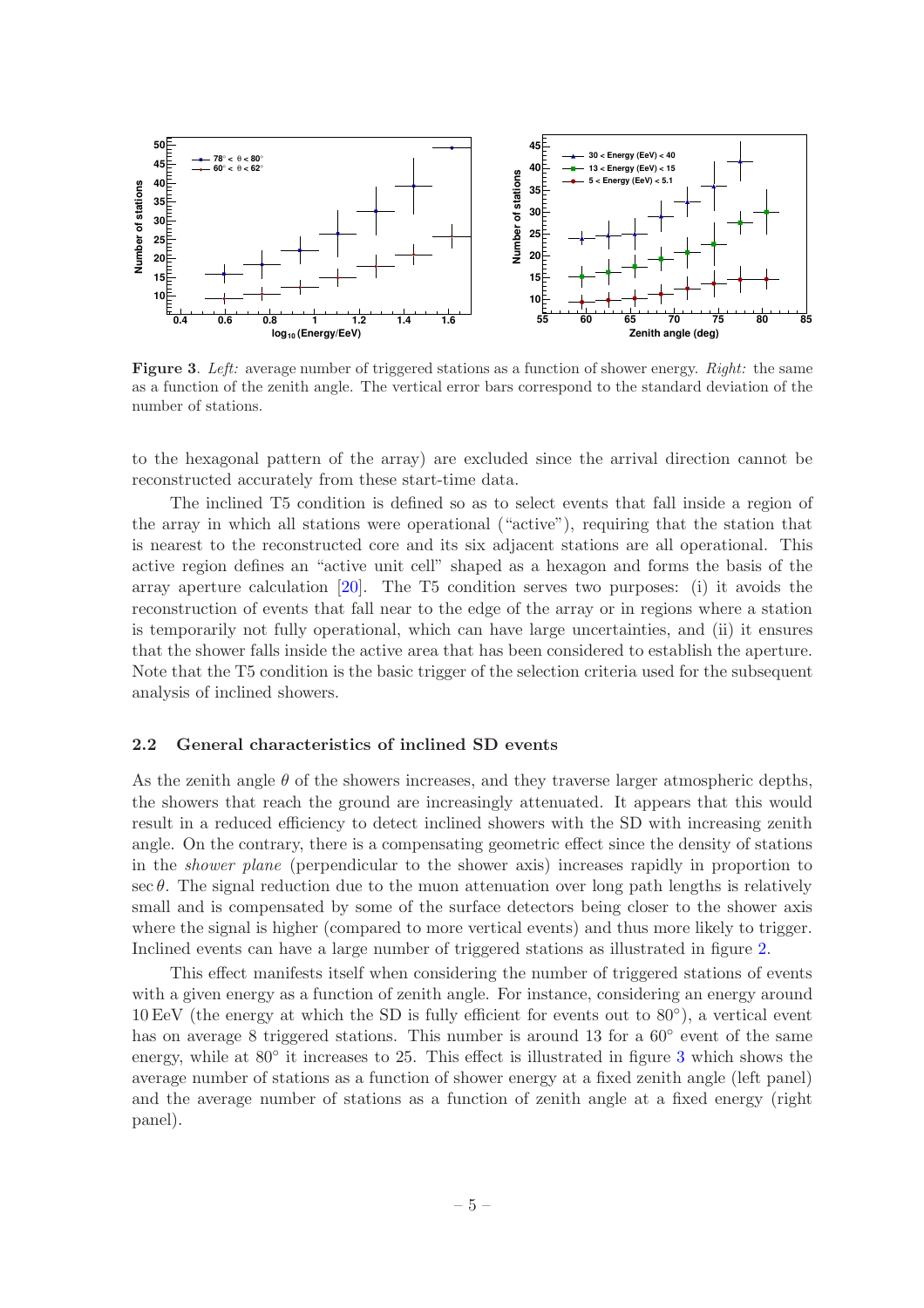

<span id="page-13-2"></span>**Figure 4.** Left: average muon number density as a function of distance to the shower axis  $(r)$  in the shower plane, for showers with zenith angle 80◦ and azimuth angle 0◦ pointing to the East. The right (left) part of the r-axis corresponds to the direction parallel (perpendicular) to the projection of the geomagnetic field  $\vec{B}~$  onto the shower plane,  $B_{\text{proj}}$ . The distributions have been normalized to the equivalent density of 10<sup>19</sup> eV to illustrate the degree to which the shapes are compatible, for three different energies and two primary compositions, as labeled. *Right:* ratio of average muon densities for 1 and 100 EeV proton showers, as a function of  $r$  in the shower plane, after correction of the overall normalization.

#### <span id="page-13-0"></span>3 Modeling particle distributions and detector responses

Showers with  $\theta > 60^{\circ}$  require specific reconstruction methods since they are dominated by muons displaying complex density patterns at the ground level. The method used for the reconstruction of inclined showers is based on a fit of the measured signals to the expected pattern, and requires modeling of a two-dimensional distribution of the muon number densities at the ground, the response of the detectors to the passage of muons, and the treatment of the electromagnetic component of the signal in the detectors.

#### <span id="page-13-1"></span>3.1 Number density of muons at the ground

The number of muons per unit area, i.e. the muon density  $\rho_{\mu}$ , is a two dimensional function of position coordinates  $(x, y)$  relative to the shower axis position  $(x_c, x_c)$ , that is  $\vec{r} = (x - \vec{r})$  $x_c, y - y_c$ , projected onto the shower plane. Descriptions of  $\rho_\mu(\vec{r})$  at the ground level have been obtained and understood with the aid of comprehensive simulations of extensive air showers [\[3,](#page-31-2) [21](#page-32-13)].

As muons traverse the atmosphere they lose energy by ionization and hard muon interactions, namely bremsstrahlung, pair production and nuclear interactions via photo-nuclear processes. Below the critical energy for the muons, which is of order 500 GeV, ionization losses dominate. Decay probability in flight becomes important by effectively removing muons below an energy threshold which depends on both the muon energy and the distance traveled  $[22]$ . As the zenith angle increases from  $60^{\circ}$  to  $90^{\circ}$ , the distance traveled to the ground level increases from ∼10 km to values over an order of magnitude larger, and the average energy of the muons at the ground level rises accordingly. The average energy of muons at the ground level, produced by a primary hadron at zenith angle 70<sup>°</sup> (80<sup>°</sup>), is about 25 (60) GeV.

In the Earth's magnetic field  $\vec{B}$ , the muons are also deflected by the Lorentz force which laterally separates the positively and negatively charged muons [\[2](#page-31-1)]. Typical asymmetries are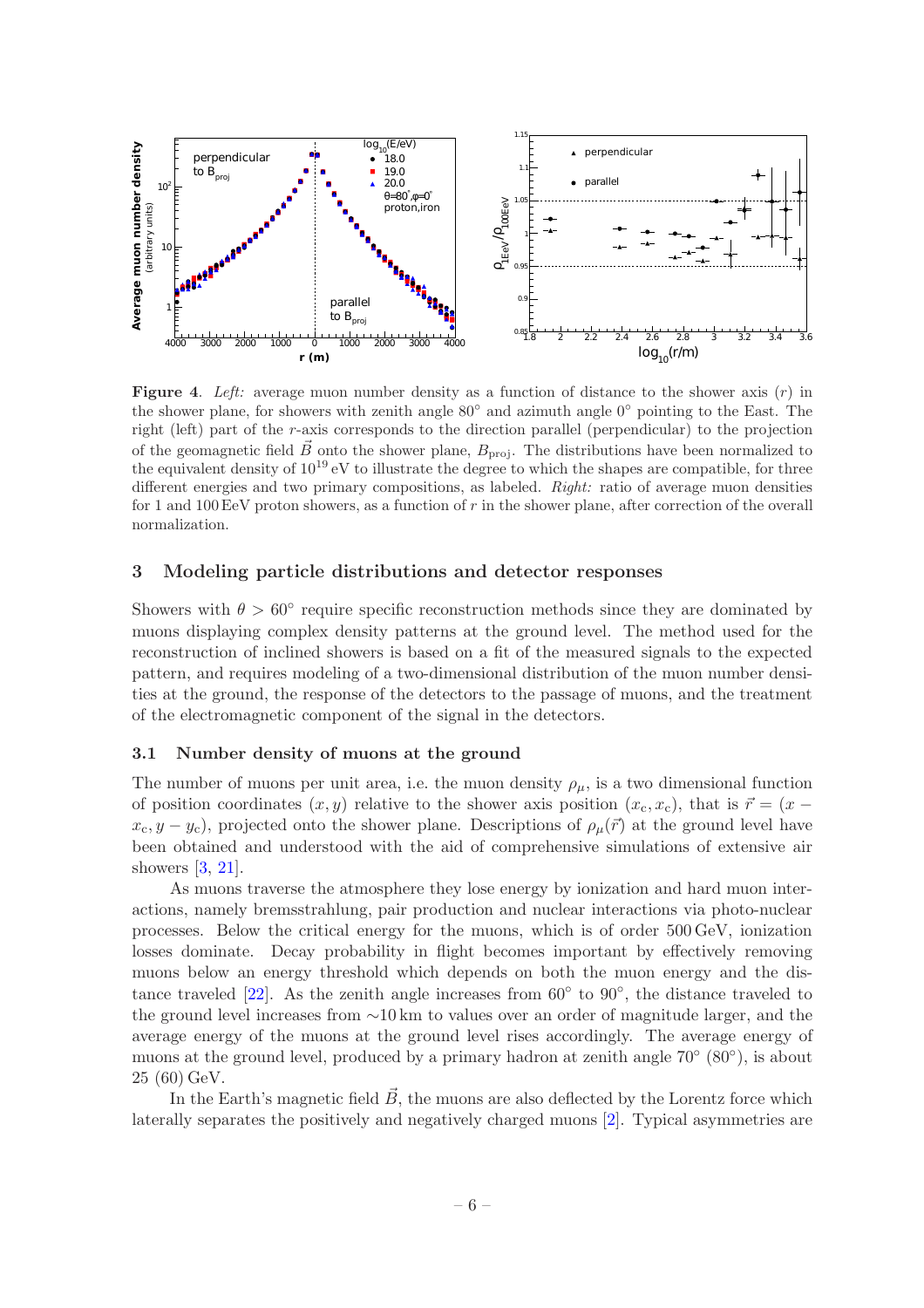

<span id="page-14-0"></span>**Figure 5.** Contour plot of the muon density in the shower plane for  $E = 10 \,\text{EeV}$  proton showers with zenith angles 70° (left) and 84° (right) and azimuth angle 0°, as obtained from simulations based on QGSJETII-03. The y-axis is oriented in the direction of the  $\vec{B}$  field projected onto the shower plane.

illustrated in Figs. [4](#page-13-2) and [5.](#page-14-0) The separation proceeds in the direction perpendicular to the plane defined by the shower axis and the magnetic field. The magnitude of the separation depends mainly on the component of  $\vec{B}$  perpendicular to the shower direction, the muon energy and the distance traveled [\[3](#page-31-2)]. The resulting signal patterns at the ground thus have a quite strong dependency on the arrival directions. As the zenith angle changes, the large variations in the distance traveled by the muons are to a large extent responsible for changes in the patterns at the ground level. As the azimuthal direction of the shower changes, smaller differences in the patterns are also observed, due to the varying angle between the typical muon velocity and the  $\vec{B}$  field. Two different approaches have been used to obtain these distributions. One is based on a transformation of cylindrically symmetric patterns, exploiting the anti-correlation between muon energy and angle to the shower axis [\[3](#page-31-2)]. The other relies on continuous parameterizations in zenith angle and position in the shower plane that are fitted to results obtained from simulations [\[21](#page-32-13)]. Both approaches have been shown to reproduce the average profile of a given set of simulated showers with an accuracy better than 5%.

When the arrival direction and the nature of the primary particle are fixed, the muon number density has been shown to scale nearly linearly with shower energy ( $\rho_{\mu} \propto E^{\alpha}$  with  $\alpha$  typically being in the range [0.90–0.95]) [\[3,](#page-31-2) [21\]](#page-32-13). There are some differences between the distributions depending on the assumed nature of the primary particle, its energy and the hadronic interaction model used in the simulations. It has also been shown that these differences are manifested primarily by an overall normalization of the muon densities, and the shapes of these functions are approximately the same for a given arrival direction [\[23](#page-32-15)], i.e., weakly dependent on both shower energy and composition. Both characteristics are illustrated in figure [4.](#page-13-2)

The universal shape of the muon distribution and the scaling between muon number density and shower energy provide the basis of the fitting procedure. The reconstruction of the shower size is based on the fit of measured signals to the expected muon patterns. Details are fully described below.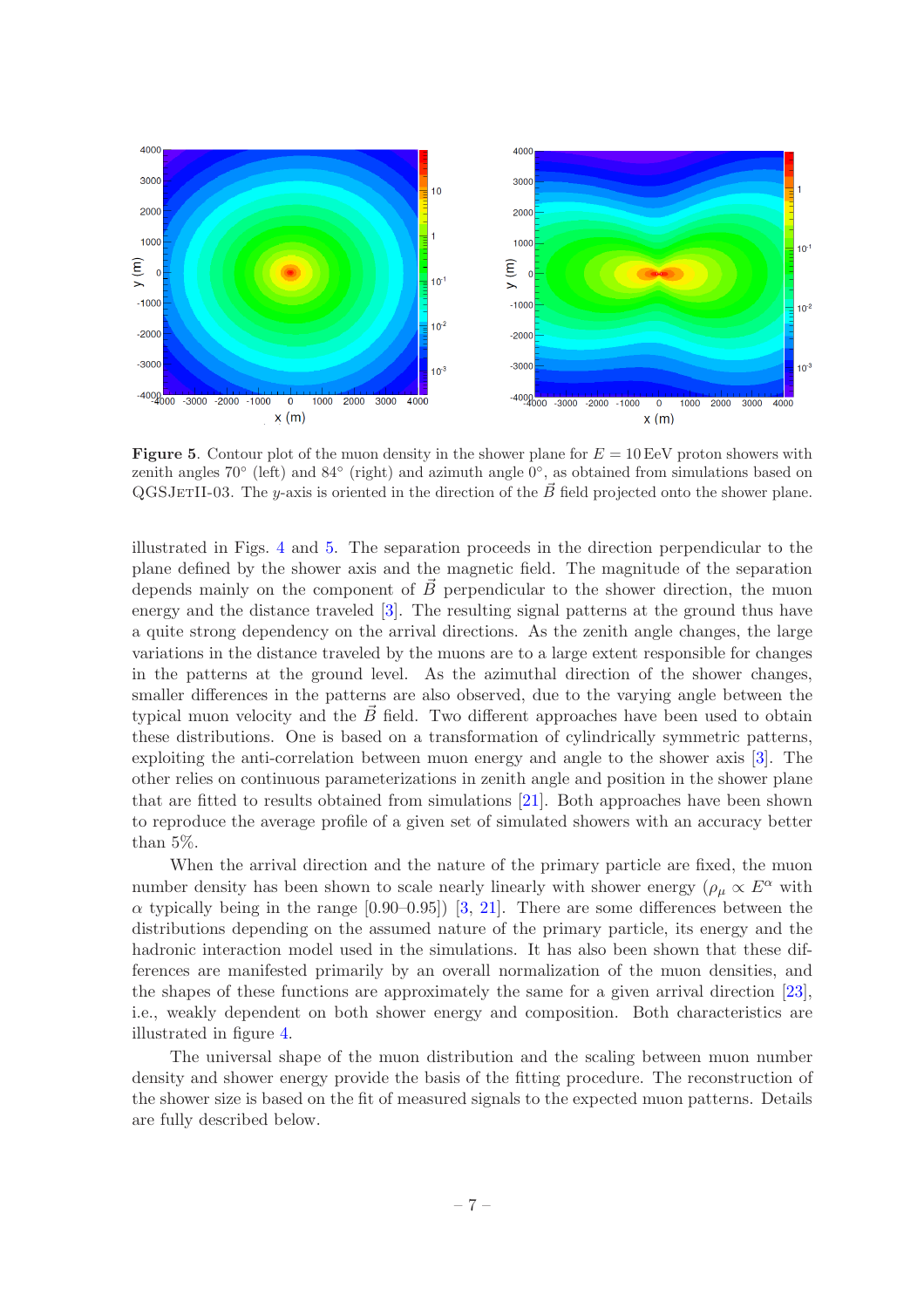| Model           | Proton | <b>Iron</b> |
|-----------------|--------|-------------|
| QGSJET01        | 1.10   | 1.46        |
| QGSJETII-03     | 1.00   | 1.32        |
| QGSJETII-04     | 1.19   | 1.58        |
| Epos 1.99       | 1.25   | 1.65        |
| <b>EPOS LHC</b> | 1.22   | 1.61        |
| SIBYLL 2.1      | 0.90   | 1.20        |

<span id="page-15-1"></span>Table 1. Scale factors of the muon number densities derived for proton and iron showers simulated using different hadronic models [\[24,](#page-33-0) [26,](#page-33-1) [28](#page-33-2)[–31\]](#page-33-3), relative to the reference muon distribution based on protons using QGSJETII-03.

According to the scaling property mentioned above, the expected muon number density at the ground can be written as:

<span id="page-15-2"></span>
$$
\rho_{\mu}(\vec{r}) = N_{19} \; \rho_{\mu,19}(\vec{r}; \theta, \phi). \tag{3.1}
$$

Here  $N_{19}$  is a measure of the shower size and is the relative normalization of a particular event with respect to a reference muon distribution,  $\rho_{\mu,19}(\vec{r};\theta,\phi)$ , conventionally chosen to be the average muon density for primary protons with  $E = 10^{19}$  eV obtained with a chosen shower model,  $QGSJerII-03$  [\[24\]](#page-33-0) reference in our case. The dependence of these functions on the zenith and azimuth angles  $(\theta, \phi)$  is indicated explicitly.

Two sets of muon distributions were generated for comparison purposes, one following [\[3](#page-31-2)] using the AIRES  $[25]$  $[25]$  package for shower simulations with the QGSJET01  $[26]$  $[26]$  model for hadronic interactions, and the other following  $[21]$  with CORSIKA  $[27]$  $[27]$  and QGSJETII-03. Examples of such distributions are shown in figure [5](#page-14-0) for different zenith angles.

The actual value obtained for  $N_{19}$  depends upon the particular choice of composition and hadronic model made for the reference distribution. The proton showers obtained with the QGSJETII-03 model was chosen as a reference for the data analysis presented in this work. For instance, the muon densities for proton showers derived using different high-energy hadronic interaction models scale with the approximate factors relative to the reference distribution given in table [1.](#page-15-1) A primary composition different from protons would also enhance the shower size scaling with the muon content [\[32](#page-33-6)]. In the extreme case of iron, the corresponding approximate factors are also given in table [1.](#page-15-1) These factors are indicative of the large expected uncertainties associated with the hadronic models and the unknown composition. Nevertheless, these uncertainties do not have a large impact on the measurement of the energy spectrum where the energy scale had been inferred from a sub-sample of events measured simultaneously with the FD and SD (see section [5\)](#page-26-0). This analysis mimics the procedure to provide an absolute energy calibration [\[33\]](#page-33-7) used for the reconstruction of events with zenith angle less than 60◦ . Most of the uncertainties associated with the unknown primary composition and hadronic model, as well as many uncertainties associated with the reconstruction, are absorbed in this robust and reliable calibration procedure.

#### <span id="page-15-0"></span>3.2 Electromagnetic component

As inclined showers develop in the atmosphere, the EM cascade produced by the neutral pions in the hadronic collisions is attenuated, leaving a front dominated by muons. The remaining EM component (electrons, positrons and photons) originates from two different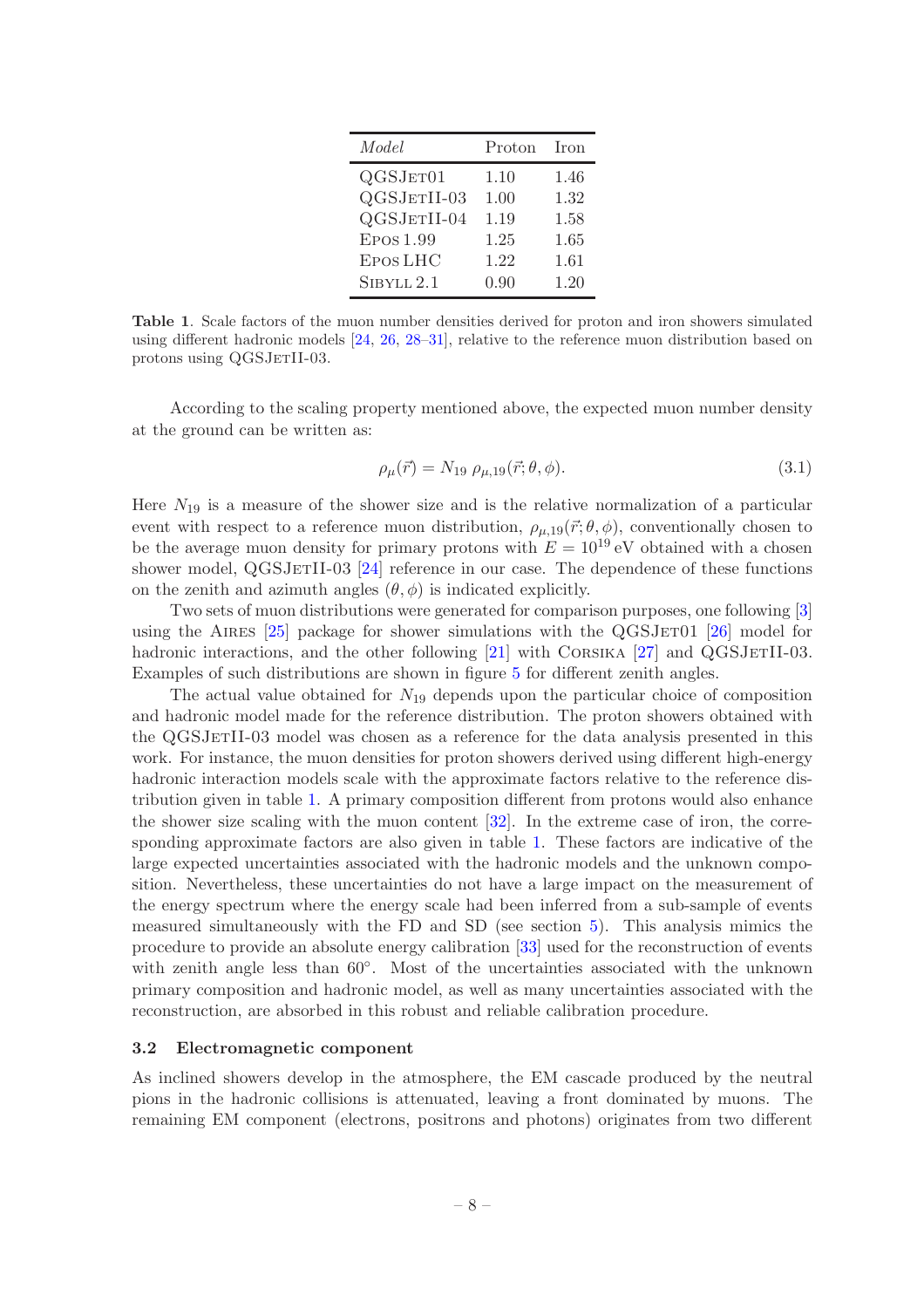

<span id="page-16-0"></span>Figure 6. Ratio of the electromagnetic to muonic contributions to the detector signal averaged over the polar angle as a function of  $r$ , at different zenith angles.

mechanisms. First is due to the tail of the hadronic cascade and decreases very rapidly as the zenith angle increases. Its magnitude depends on composition and interaction models. This component increases with the primary energy and varies according to the fluctuations in shower maximum. This dependence has to be considered as a source of systematic uncertainty in the electromagnetic correction, as will be discussed in section [4.2.3.](#page-25-0) The second component is produced by the muons themselves and closely follows the muon density patterns. It is mainly due to the showering of the electrons from muon decay in flight, although high-energy muons very close to the core also contribute through pair production and bremsstrahlung. More details can be found in [\[15\]](#page-32-7).

In the reconstruction procedure (see section 4) the signals measured with the SD are compared to the reference muon distribution, and for this purpose it is necessary to extract the signal induced by muons from the total signal at each detector. This is achieved by subtracting the EM component from the detector signal using the average ratio,  $R_{EM/\mu}(r, \theta)$ , of the electromagnetic to the muonic contributions:

<span id="page-16-1"></span>
$$
R_{\text{EM}/\mu}(r,\theta) = S_{\text{EM}}(r,\theta)/S_{\mu}(r,\theta). \tag{3.2}
$$

This ratio was studied using Monte-Carlo simulations. Parameterizations of the average electromagnetic  $(S<sub>EM</sub>)$  and muonic  $(S<sub>u</sub>)$  contributions to the signal were obtained separately in terms of distance to the shower axis r, and of zenith angle  $\theta$ . Proton simulations at  $10^{19}$  eV with QGSJET01 was chosen as a reference. The accuracy of this parameterization is better than 5%.

In figure [6](#page-16-0) the ratio  $R_{EM/\mu}$ , averaged over the polar angle (with respect to the shower axis projected onto the shower plane), is shown as a function of r for different  $\theta$ . The ratio can be seen to decrease as  $\theta$  increases from ~60° to 68°. At larger  $\theta$  and near the shower axis,  $R_{EM/\mu}$  can be seen to increase slightly due to hard muon interaction processes. At distances from the shower axis exceeding 1 km,  $R_{EM/\mu}$  changes only weakly with distance, typically lying between 15% and 30%.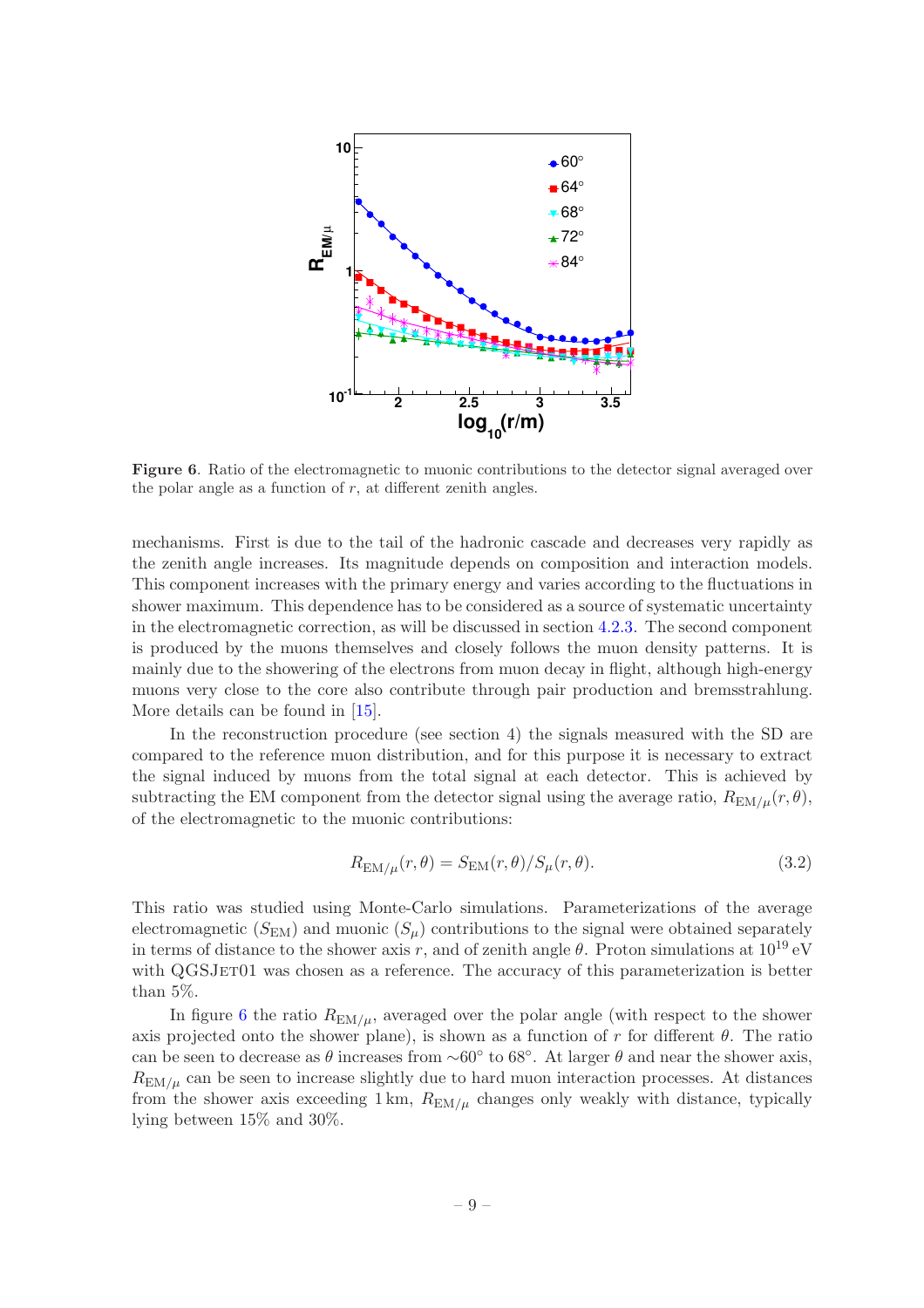![](_page_17_Figure_0.jpeg)

<span id="page-17-1"></span>Figure 7. Left: probability distribution of the signal produced by single muons at a fixed distance of 1000 m from the shower axis, and for three different zenith angles. Right: average values of the signal produced by single muons as a function of zenith angle, for three different distances, as labeled.

#### <span id="page-17-0"></span>3.3 Signal response of the surface detector stations

To reconstruct the position of the shower core and shower size  $N_{19}$ , the measured signals are fitted to the model predictions. The fit requires the evaluation of the probability density function (PDF) of the signal response of each surface detector to the expected number of muons. The PDF distributions are functions of the signal  $S_{\mu}^{\text{meas}}$  deposited by muons in the detector, which is in turn estimated from the measured signal  $S<sup>meas</sup>$ , using the average ratio of electromagnetic-to-muonic signals described in the previous section (eq. [\(3.2\)](#page-16-1)):

<span id="page-17-2"></span>
$$
S_{\mu}^{\text{meas}} = \frac{S^{\text{meas}}}{1 + R_{\text{EM}/\mu}}.\tag{3.3}
$$

The PDF for each surface detector is constructed from the expected number of muons, assuming Poisson statistics and using a simpler PDF corresponding to the passage of a fixed number of muons.

The basic prerequisite for these probability densities is the signal distribution for a detector hit by a single muon. These were obtained with high statistics using a module in the official software framework  $\overline{\text{Offline}}$  [\[34](#page-33-8)] of the Pierre Auger Observatory, which simulates the detector response and interfaces it with the GEANT4 package [\[35](#page-33-9)]. Multiple histograms for the signal response were generated for discrete values of  $\theta$ , and different relative positions of the station with respect to the shower core [\[36](#page-33-10)]. They are illustrated in Figs. [7](#page-17-1) and [8.](#page-18-1) The signal is mainly due to the Cherenkov light emission by the muon tracks, and the PDF is closely related to the track-length distributions of the muons inside the detectors, which have a strong dependence on the zenith angle, as explicitly shown in figure [7.](#page-17-1)

The simulations include also contributions that do not scale with the muon track length and are dependent on the relative position of the stations. Delta rays (i.e., scattered electrons within the detector) account for an enhancement of the signal of order 20\%, which increases with energy [\[4\]](#page-31-3). For high-energy muons bremsstrahlung, pair production and nuclear interactions inside the detector [\[4](#page-31-3)] give contributions which appear as harder tails of the response functions for stations close to the shower core. Low-energy muons have a reduced Cherenkov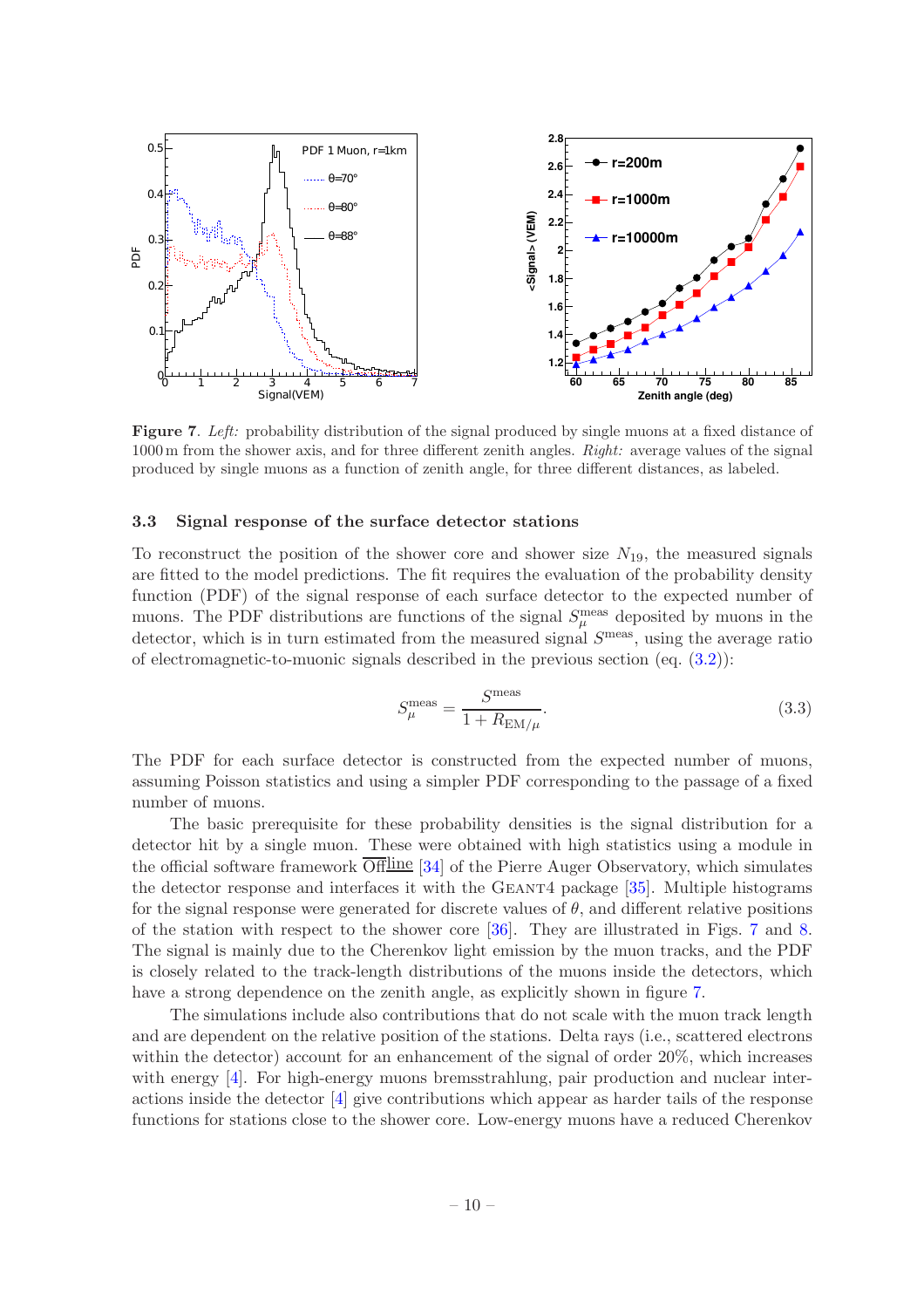![](_page_18_Figure_0.jpeg)

<span id="page-18-1"></span>Figure 8. Left: probability distribution of the signal produced by single muons of  $80°$  and three different distances r to shower core. Right: average signal produced by single muons as a function of  $r$ , for three zenith angles, as labeled.

efficiency (enhanced by energy loss), becoming zero at the Cherenkov threshold. The average signal increases as the distance to the shower axis is reduced (as illustrated in figure [8\)](#page-18-1) due to the increase in muon energy. The contribution, to the average signal, of the direct Cherenkov light that hits the photomultipliers without any reflection from the walls of the detector, ranges from  $3\%$  at  $\theta = 60^{\circ}$  to  $10\%$  at  $80^{\circ}$ .

Response histograms for single muons are used to obtain the response of the detector to the passage of multiple  $(k)$  muons by convolution in an iterative fashion, when k is between 1 and 8. When  $k > 8$  a Gaussian approximation is used with an average  $\xi_k = k \xi_1$  and a standard deviation of  $\sigma_k = \sqrt{k} \sigma_1$ , in terms of the averages  $(\xi_1)$  and standard deviations  $(\sigma_1)$ of the corresponding single muon histograms. As the number of muons grows, histograms rapidly become Gaussian-like, as anticipated from the Central Limit Theorem, see Fig [9.](#page-19-1) We label these PDF distributions as:

<span id="page-18-2"></span>
$$
p_{\rm st}(S_{\mu}^{\rm meas}; k, \vec{r}, \theta), \tag{3.4}
$$

explicitly indicating the dependence on k,  $\theta$  and  $\vec{r}$ . The statistical uncertainty of these histograms is below 5%. A total of 12960 histograms is needed to describe the signal distributions for the passage of k muons ( $k \leq 8$ ) in 15 bins of  $\theta$ , 12 bins of polar angle and 9 bins of distance r.

## <span id="page-18-0"></span>4 Reconstruction

The reconstruction of inclined showers is performed first by fitting the arrival directions of the events using the start times of the signals, and then fitting the muon density patterns at the ground level to the signals measured by the surface detectors.

The reconstruction was also validated using large samples of simulated events. Extensive libraries of isotropically arriving proton and iron showers were made with a thinning level [\[37](#page-33-11)] of 10<sup>-6</sup>. A set of events simulated with AIRES and QGSJET01 and a spectral index of  $\gamma = 2.6$  in the energy range  $\log_{10}(E/\text{eV}) = [18.5, 20]$ , and a zenith angle between  $50^{\circ}$  and 89<sup>°</sup> (100 000 events each) was used. A second and third set were simulated with CORSIKA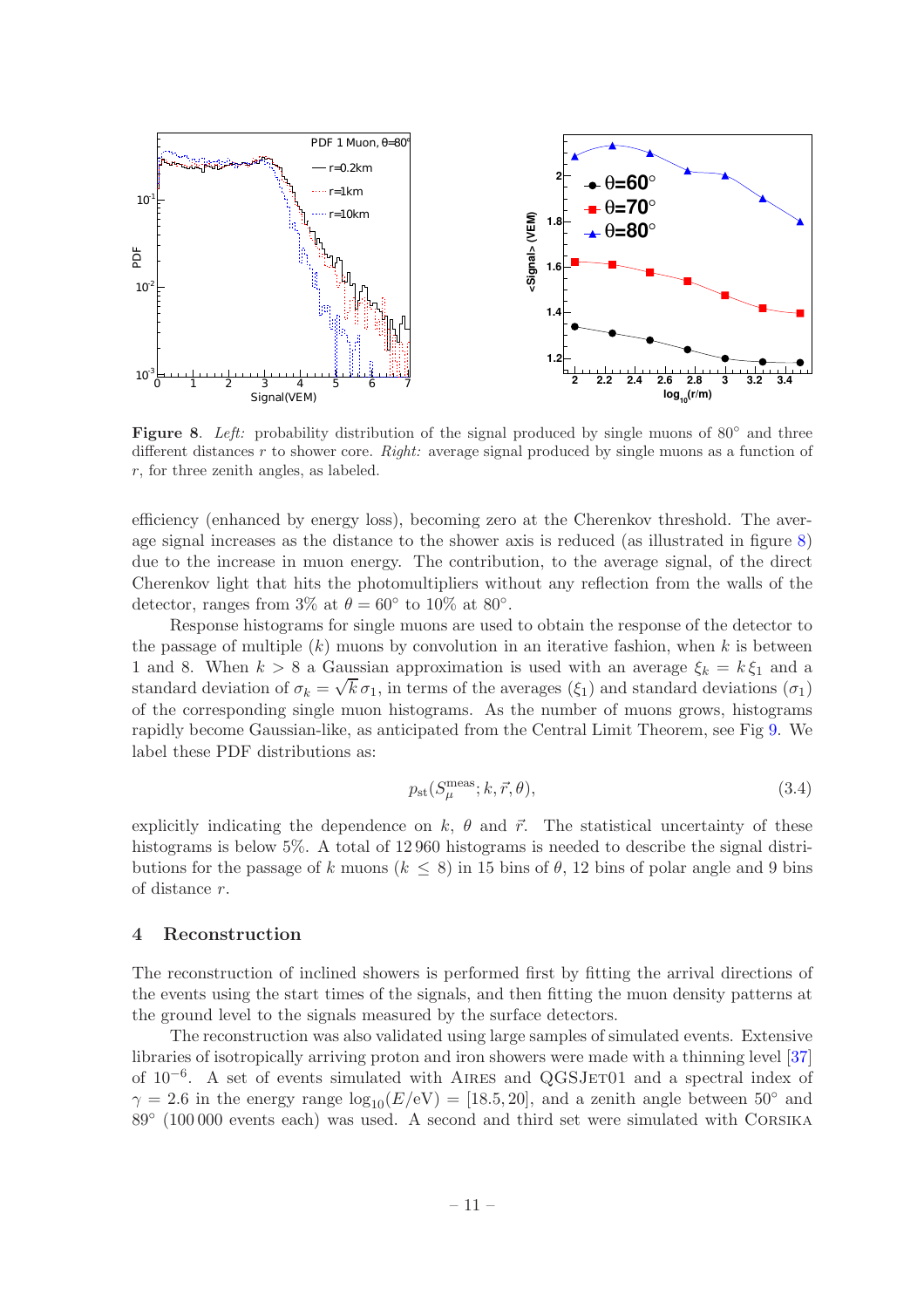![](_page_19_Figure_0.jpeg)

<span id="page-19-1"></span>Figure 9. Probability distribution of the signal for a single muon with a zenith angle of 80°, falling 1000 m from the shower core, compared to the convolution for 2, 5 and 8 such muons. The distributions have been rescaled by a convenience factor given in labels.

using QGSJET-04 or EPOSLHC, with a spectral index of  $\gamma = 1$  between 60<sup>°</sup> and 89<sup>°</sup>. Each of these sets covers proton and iron in the same energy interval and is further split into three equal subintervals in  $log_{10} E$  (each energy subinterval has 30 000 events). Further libraries were also generated with QGSJETII-03 and EPOS 1.99. All of these showers have subsequently undergone a full simulation of the detector with random impact points in the SD array, within the  $\overline{Offline}$  framework, to generate databases of simulated events.

Unless otherwise indicated, the criteria used to select the simulated events for comparison match the selection that will be used for the measurement of the spectrum with inclined data. Events with  $60° < \theta < 80°$  are required to pass the inclined T4 and T5 conditions, with also  $N_{19} > 0.7$  to ensure the SD array is fully efficient.

#### <span id="page-19-0"></span>4.1 Angular reconstruction

The directions of the incident cosmic rays are determined from the relative arrival times of the shower front in the triggered stations. The start times of the signals are fitted to those expected from a shower front with curvature, using a standard  $\chi^2$  minimization procedure.

The angular accuracy depends on the number of triggered stations, on sizes of their signals, and also on the zenith angle of the shower itself. Typically, as the shower becomes more inclined, the arrival direction is reconstructed better, although this trend is inverted for events above 80°. As the shower becomes dominated by the muons, its front develops a smaller time spread than for vertical showers, and the start time can be established more precisely. In addition, as the zenith angle increases, the curvature of the shower front is reduced since the muons are produced further away from the ground and have higher energies. Finally, the number of triggered stations in a shower tends to increase as the zenith angle rises, due simply to the projection of the station positions into the shower plane.

Equivalent precision on angular reconstruction has been obtained with the different models used to describe the shower front and the variance reported in [\[22,](#page-32-14) [38](#page-33-12)].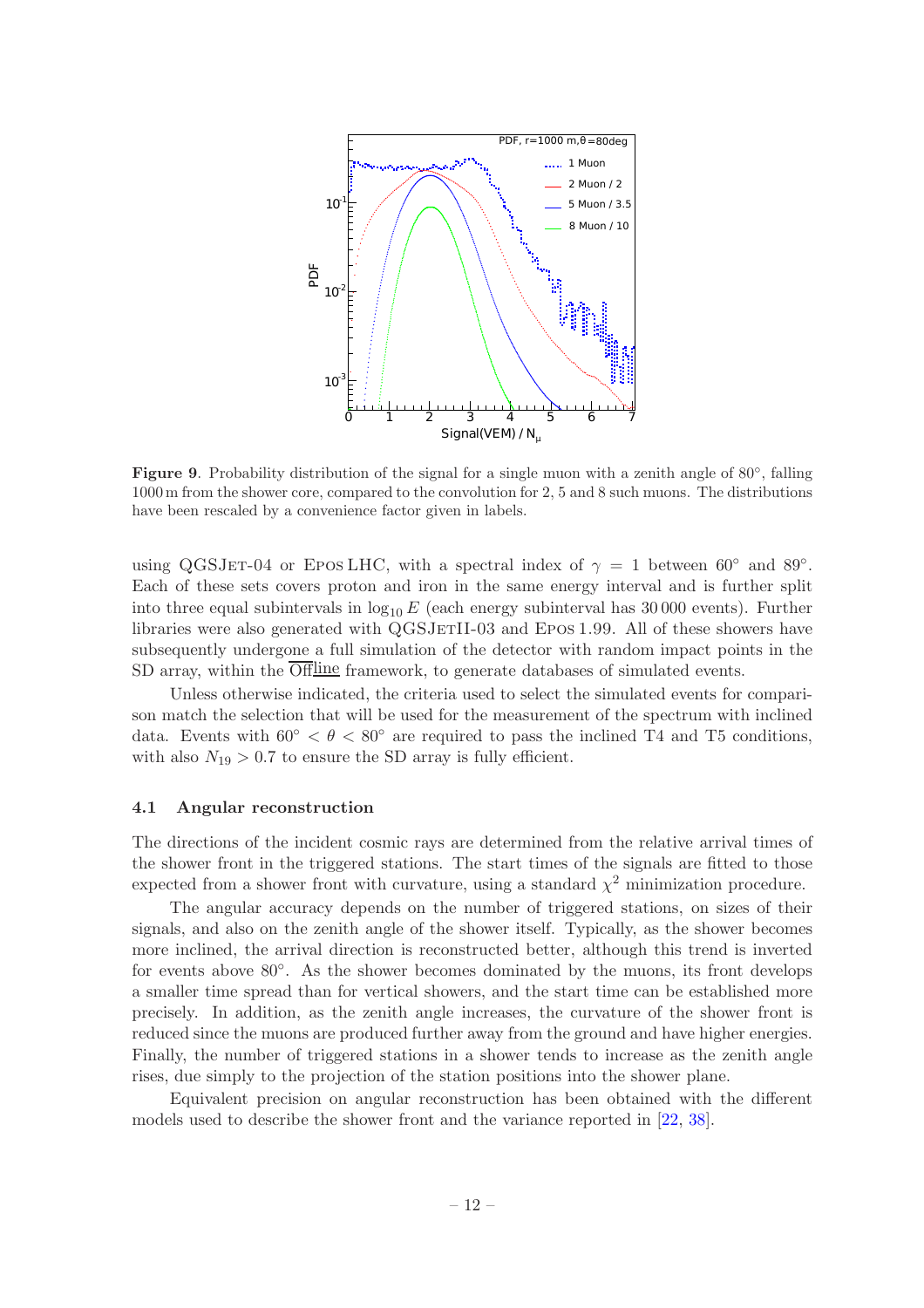![](_page_20_Figure_0.jpeg)

<span id="page-20-2"></span>Figure 10. Comparison of reconstructed and true arrival directions with simulated events. Left: difference between true and reconstructed zenith (blue stars) and azimuth (red triangles) angles, as a function of the true zenith angle, for proton SD events simulated with QGSJET01. The angular resolution (black circles) is also shown. Right: angular resolution as a function of shower size for different hadronic models, QGSJET01 (black circles), QGSJETII-04 (red triangles) and EPOSLHC (blue squares).

The angular reconstruction was tested with simulations. The left panel of figure [10](#page-20-2) displays the difference between true and reconstructed angles, as well as the angular resolution as a function of zenith angle for showers simulated with QGSJET01 and for model [\[22\]](#page-32-14). The angular resolution, defined as the angle at 68% of the cumulative distribution function of the space angle (angular separation between the true and reconstructed directions), is obtained by fitting this distribution with a Gaussian resolution function,  $dp \propto \exp(-\alpha^2/2\sigma^2) d \cos \alpha d\phi$ , and corresponds to  $1.5 \times \sigma$  [\[39](#page-33-13)]. The right panel of figure [10](#page-20-2) displays the angular resolution as a function of shower size, comparing the performance using different shower simulations and hadronic models. The reconstructed zenith and azimuth angles have a bias less than  $0.08°$ and 0.02°, respectively, and the angular resolution better than 0.5°, improving to better than 0.35° for the highest energies.

The angular reconstruction of the SD was studied using hybrid data, data from a region of the array with stations on a 750 m grid, events with stations that are duplicated at given positions, and different samples of simulated SD events. These approaches have yielded compatible results.

#### <span id="page-20-1"></span><span id="page-20-0"></span>4.2 Shower size and core position reconstruction

#### 4.2.1 Procedure

Once the arrival direction is established, the expected number of muons  $n_{\mu}$  at each station can be obtained multiplying the corresponding muon number density (eq. [\(3.1\)](#page-15-2)) by the detector area  $A_{\perp}$  projected onto the shower plane:

<span id="page-20-3"></span>
$$
n_{\mu} = \rho_{\mu}(\vec{r}) A_{\perp}(\theta) = N_{19} \rho_{\mu,19}(\vec{r}; \theta, \phi) A_{\perp}(\theta).
$$
 (4.1)

Estimates of the position of the shower core  $(x_c, y_c)$  and the shower size  $N_{19}$  are obtained by fitting the expected number of muons  $n<sub>\mu</sub>$  to the muonic part of the measured signal  $S_{\mu}^{\text{meas}}$  (eq. [\(3.3\)](#page-17-2)). The fitting is performed using a maximum-likelihood method including the information from non-triggered and saturated stations. This constrains the shower size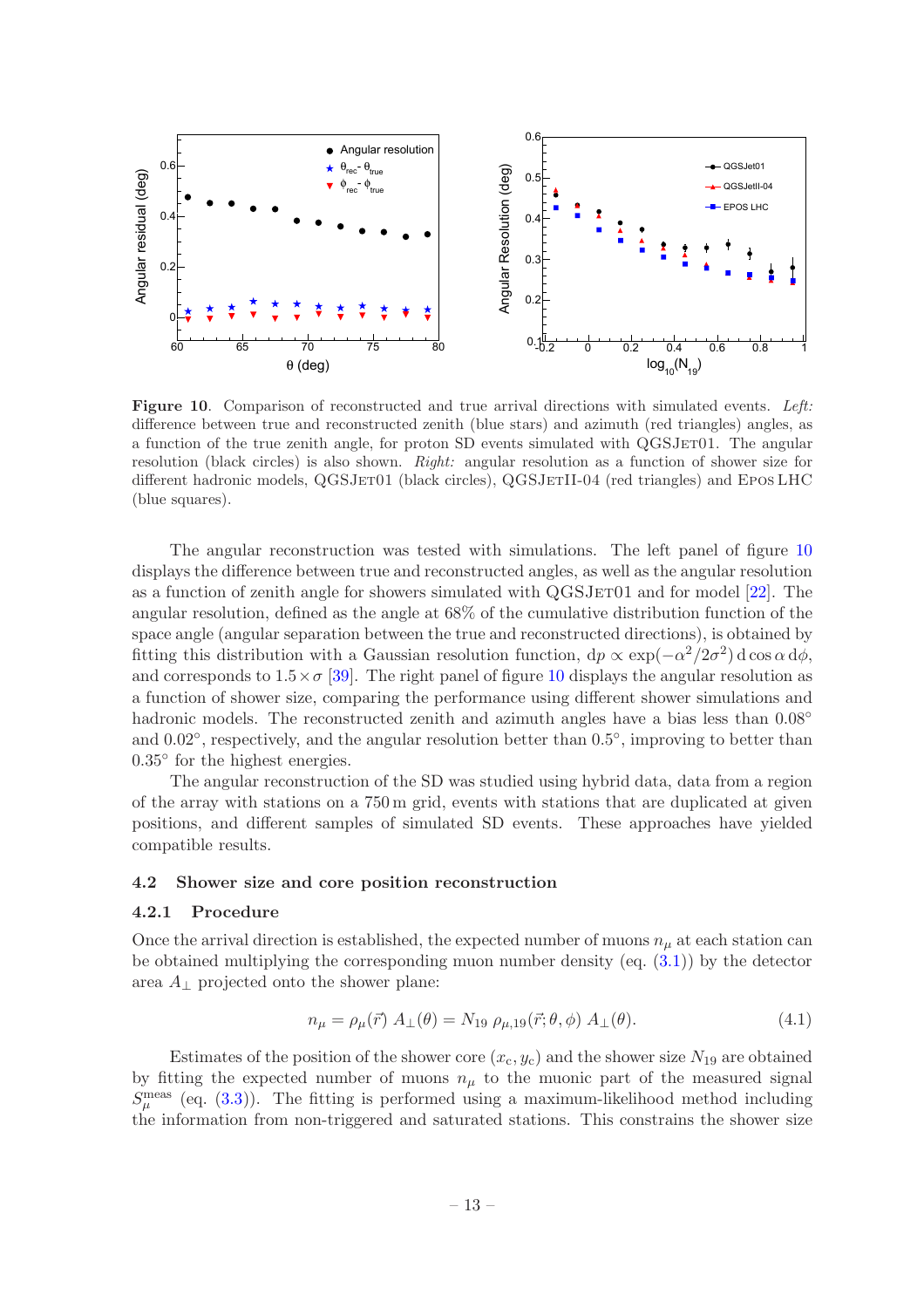![](_page_21_Figure_0.jpeg)

<span id="page-21-0"></span>Figure 11. Estimate of the average probability that a detector triggers in terms of the measured signal.

and reduces any selection bias due to the threshold trigger. The log-likelihood function is the logarithm of the combined probability  $p$  to obtain the measured signals in all detectors. For each triggered and non-triggered participating station, this is taken as the product of the probability densities of getting the muonic signal  $S_{\mu}^{\text{meas}}$  when  $n_{\mu}$  muons are expected. Therefore, the log-likelihood function is given by:

$$
\log \mathcal{L} = \sum_{i=1}^{N} \log p_i(S_{\mu}^{\text{meas}}; n_{\mu}, \vec{r}, \theta)
$$
\n(4.2)

and depends on the three free parameters which enter the calculation of  $n_{\mu}$  (eq. [\(4.1\)](#page-20-3)), two for the shower core position  $(x_c, y_c)$  and one for the shower size  $N_{19}$ .

The measured signal  $S_{\mu}^{\text{meas}}$  when  $n_{\mu}$  muons are expected, can be produced by different number of muons k, each with different probability density function  $p_{st}$  (see eq. [\(3.4\)](#page-18-2) and figure [9\)](#page-19-1). To compute each local probability p, the sum over all the probabilities  $p_{\rm st}$  for all possible numbers of muons k to produce the measured signal has to be computed. Each probability must be weighted by the Poisson probability  $\mathcal{P}_{\text{oisson}}(k; n_{\mu})$  of k muons entering the station when  $n_{\mu}$  are expected. Then, the overall probability of obtaining  $S_{\mu}^{\text{meas}}$  in a given detector becomes:

$$
p(S_{\mu}^{\text{meas}}; n_{\mu}, \vec{r}, \theta) = P_{\text{tr}}(S^{\text{meas}}) \sum_{k=1}^{\infty} \mathcal{P}_{\text{oisson}}(k; n_{\mu}) p_{\text{st}}(S_{\mu}^{\text{meas}}; k, \vec{r}, \theta), \tag{4.3}
$$

where the average trigger probability  $P_{tr}(S^{\text{meas}})$  in terms of the signal at each station is also included.  $P_{tr}(S^{\text{meas}})$ , estimated using the signal distributions of the triggered stations in the data, is shown in figure [11.](#page-21-0)

The sum naturally accounts for Poisson fluctuations in the number of muons but additional signal fluctuations enter through  $p_{\rm st}$ . The infinite sum is truncated for practical reasons.

For stations that have no signal the probability distribution has to be replaced by the probability that the detector does not trigger. The probability that a station does not trigger can be obtained by integrating the detector response functions  $p_{st}$ , weighted by the probability function  $1-P_{tr}(S^{\text{meas}})$  for not triggering. This is in turn obtained by summing the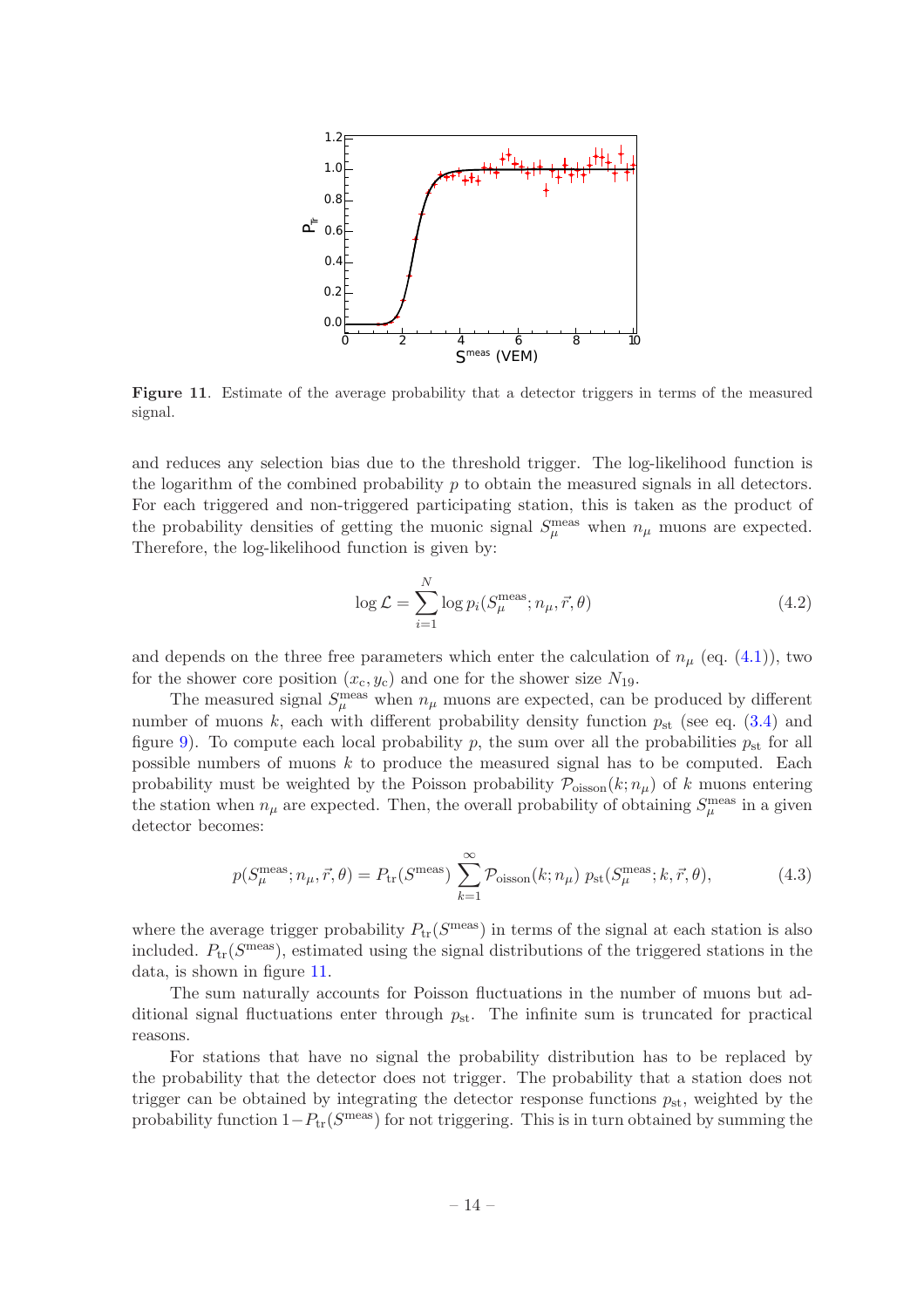![](_page_22_Figure_0.jpeg)

<span id="page-22-1"></span>Figure 12. Left: display of a particular event projected onto the shower plane with the contour plot of the fitted distribution superimposed, indicating the signal measured in the 37 triggered stations and the position of the reconstructed core. The reconstructed zenith angle is 71◦ and the best fit value of  $N_{19}$  is 9.2 which corresponds to an energy of 54.6 EeV after the calibration procedure. The color code indicates the start time from early (blue) to late (red) stations. Right: signal sizes in the triggered stations as a function of the distance to the shower core in the shower plane for the same event. Filled and open symbols indicate measured and expected signals, respectively.

Poisson probabilities of having  $k$  muons traversing the station, weighted by the corresponding probabilities for not triggering:

$$
p(S_{\mu}^{\text{meas}} = 0, n_{\mu}; \vec{r}, \theta) = \sum_{k=0}^{\infty} \mathcal{P}_{\text{oisson}}(k; n_{\mu}) \int_{0}^{\infty} (1 - P_{\text{tr}}(S)) p_{\text{st}}(S; k, \vec{r}, \theta) \, dS.
$$

To limit the computing time of the minimization procedure, only detector stations that have no signal and are within four concentric hexagons around all the triggered stations are included in the likelihood maximization procedure. For instance, the number of nontriggering stations entering the fit is on average ∼8 times the number of stations with signal. The number of stations without signal used for the reconstruction has a minor effect on the best fit value of  $N_{19}$ , and becomes negligible when sufficient stations have been considered. The average change in shower sizes when switching from four to two hexagons are below 5%.

#### <span id="page-22-0"></span>4.2.2 Performance

An example of a reconstructed event from the data is shown in the left panel of figure [12](#page-22-1) indicating the position of the shower core and the contour plots of the average muon number density, in relation to the measured signals in the stations. The expected muon densities can be obtained by multiplying the density of the model distribution by the reconstructed value of  $N_{19}$ . The values of the expected and measured signals are shown in the right panel of figure [12](#page-22-1) for the same event. For each triggered station, the expected muonic signal  $S_{\mu}^{\text{exp}}$  is obtained by summing over all the average signal responses for all possible numbers of muons k with Poisson weights,  $\mathcal{P}_{\text{oisson}}(k; n_\mu)$ . Then, the expected signal  $S^{\text{exp}}$  is estimated from  $S_{\mu}^{\text{exp}}$  using the average ratio of electromagnetic and muonic signals:  $S^{\text{exp}} = S_{\mu}^{\text{exp}}(1 + R_{\text{EM}/\mu})$ (analogous to eq.  $(3.3)$ ).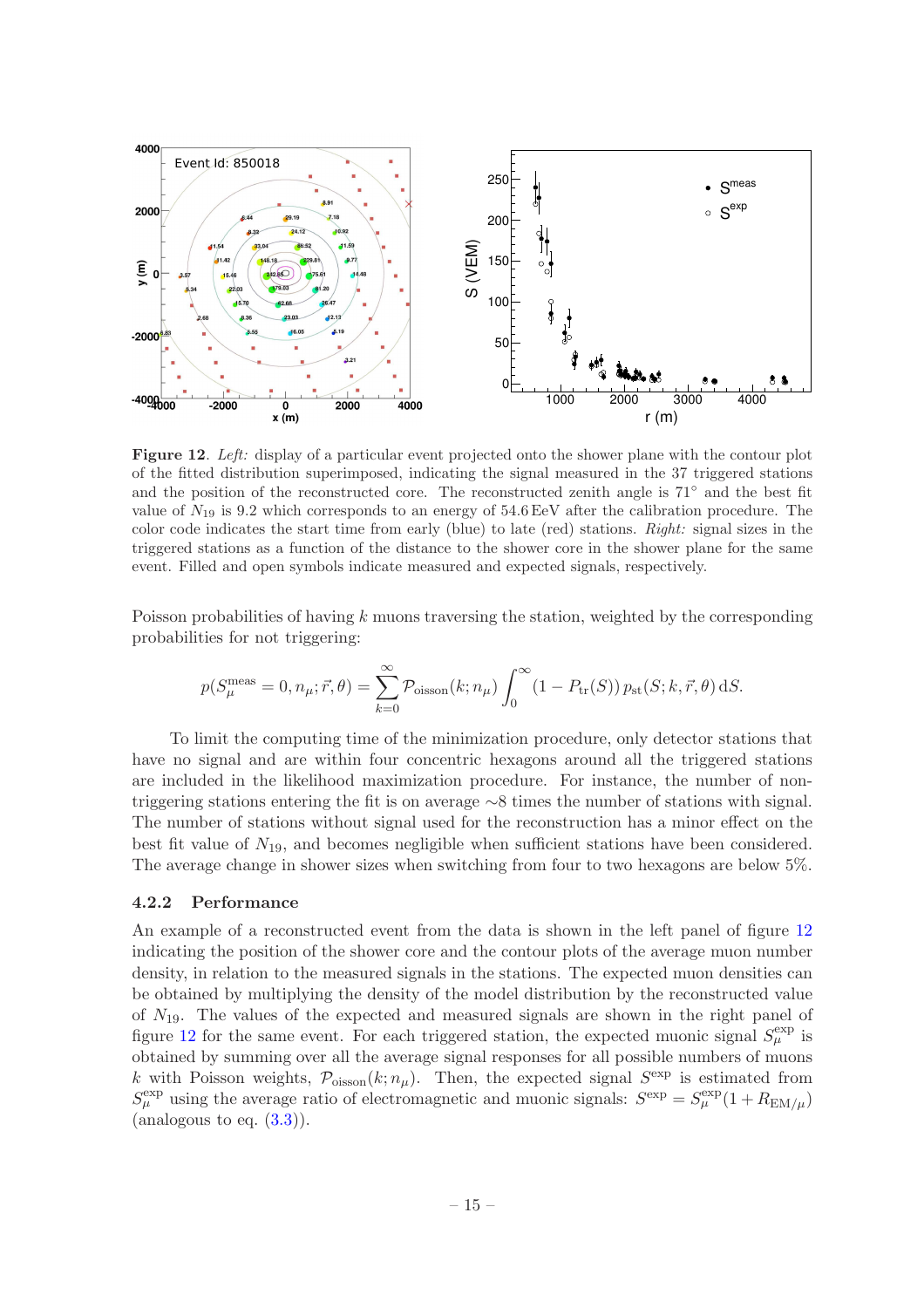![](_page_23_Figure_0.jpeg)

<span id="page-23-0"></span>Figure 13. Left: signal size as a function of the distance to the shower core in the shower plane, for proton events simulated with QGSJET01. Filled and open symbols indicate measured and expected signals, respectively. Right: the average statistical relative uncertainty in  $N_{19}$  as a function of  $\log_{10} N_{19}$ for data and simulated events.

The performance is evaluated by studying the reconstruction of events obtained with full simulation. In the left panel of figure [13](#page-23-0) the expected and measured signals are compared for a sample of simulated events. The reconstruction procedure achieves an agreement between expected and measured signals at the 5% level for expected signals above 10 VEM. Below this number, the comparison is not relevant due to the trigger effects and associated upward fluctuations of the signal. This is the reason why the "non-triggered" stations should be considered in the reconstruction, as explained in the previous section [4.2.1.](#page-20-1)

The reconstruction of the core position depends on the zenith angle, nevertheless this dependency is reduced when converted to the shower plane. The average distance between the reconstructed and true core positions in this plane is 108 m, ranging between 80 to 160 m as the zenith angle increases from  $60^{\circ}$  to  $80^{\circ}$ .

The relative uncertainty in  $N_{19}$  as obtained from the fit is shown in the right panel of figure [13](#page-23-0) for data and simulated events. It decreases from about 13% at  $N_{19} = 0.7$  $(E = 4 \,\text{EeV})$  to about 4% at  $N_{19} = 10 \,(E = 60 \,\text{EeV})$ .

An approximate estimate of the true value of  $N_{19}$  can be made for each simulated shower and compared to the reconstructed value. The number of muons  $N_{\mu}$  that have reached the ground is obtained and normalized to the number of muons  $N_{\mu,19}$  in the reference distribution (i.e. the integral of  $\rho_{\mu,19}$  in eq. [\(3.1\)](#page-15-2) over an area),

$$
R_{\mu} = \frac{N_{\mu}}{N_{\mu,19}}.\t(4.4)
$$

The total number of muons in the reference distribution is shown in figure [14](#page-24-0) where it is clear that the muon number is attenuated with the zenith angle, whereas, by definition,  $N_{19}$ is independent of the zenith angle. The muon number is essentially independent of azimuth angle. For a given particle species and arrival direction the ratio,  $R_{\mu}$ , scales with shower energy, on average, and is normalized to  $10^{19}$  eV, so that it can be compared directly with  $N_{19}$ .

The difference between  $N_{19}$  and  $R_{\mu}$ , and its standard deviation, are illustrated in the left and right panels of figure [15,](#page-25-1) respectively, for protons in a variety of models. The relative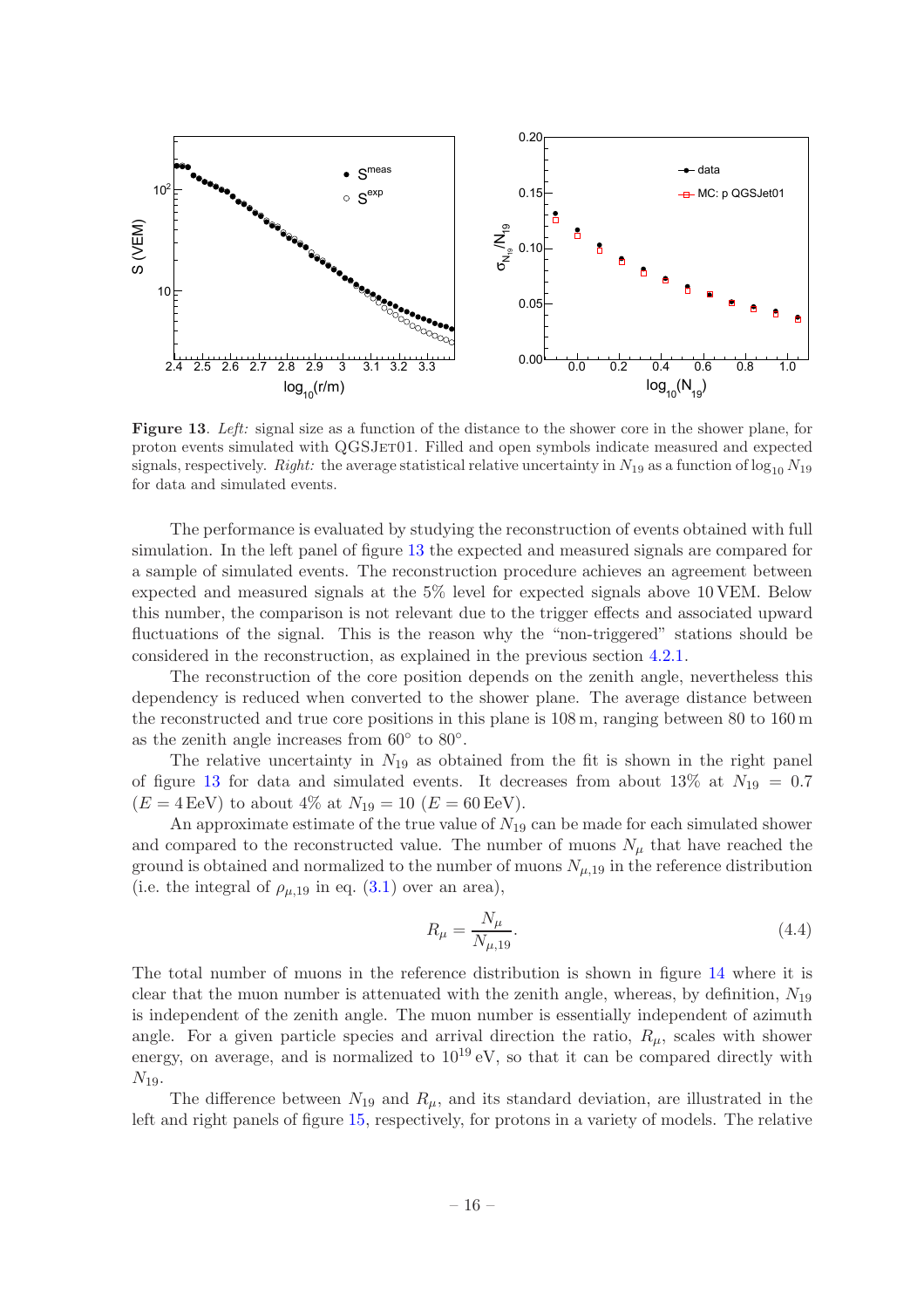![](_page_24_Figure_0.jpeg)

<span id="page-24-0"></span>Figure 14. Total number of muons in the reference distribution as a function of the shower zenith angle. The reference distribution is based on proton showers with the energy of  $10^{19}$  eV simulated using the QGSJETII-03 hadronic interaction model.

difference is on average less than 6%. This implies that  $N_{19}$  is a good estimator of the number of muons in the shower. The relative difference observed can be interpreted as a bias in the measurement of the number of muons. It can be corrected for if  $N_{19}$  is to be used as a measurement of the number of muons in the shower  $[40, 41]$  $[40, 41]$  $[40, 41]$ . However, such a bias has no relevance for the spectrum calculation, since the energy is finally obtained with the calibration procedure using events with their energy determined by the FD. The standard deviation decreases as the shower size increases, since for larger showers there are more stations entering the fit. Relative standard deviation ranges from 16 to 19% for the smaller shower sizes considered ( $R_{\mu} \sim 0.7$ ) and drops to 5 to 9% for the largest events with  $R_{\mu} > 10$ .

The presented standard deviation is an upper limit of the uncertainty of the fit to the muon distribution due to the shower-to-shower fluctuations. The shower-to-shower fluctuations imply variations in both the total number of muons and the shape of the muon distribution of a given shower with fixed arrival direction, energy and primary mass. If the showers only fluctuated by changing the scale of the muon distribution, the fitted value of  $N_{19}$  would directly reflect the changes of normalization of the shower-to-shower fluctuations.<sup>[2](#page-24-1)</sup> But the fluctuations in the shape of the lateral profile are not taken into account in the fit which uses the average profile of the muon distribution. As a result, an unknown part of the shower-to-shower fluctuations propagates into the standard deviation shown in the right panel of figure [15.](#page-25-1) This is expected to be relatively small since the standard deviation at the larger shower sizes is well below the value of the fluctuations in  $N_{\mu}$  for protons, which is about 20%.

In addition, the shown standard deviation includes the angular uncertainty propagated into  $N_{19}$ , nevertheless it has only a small effect.<sup>[3](#page-24-2)</sup> This is consistent with the uncertainties in  $N_{19}$  obtained in the fitting procedure and shown in the right panel of figure [13.](#page-23-0)

<span id="page-24-1"></span><sup>&</sup>lt;sup>2</sup>The total number of muons fluctuates in a broad range between 3 and 28%, depending primarily on composition and to a lesser extent on hadronic model assumptions [\[6](#page-32-16), [42\]](#page-33-16). The minimum values are obtained with pure iron, and the maximum with a proton-iron mixture.

<span id="page-24-2"></span><sup>&</sup>lt;sup>3</sup>This is since the angular accuracy is quite good. A systematic uncertainty of  $0.4^{\circ}$  in the zenith angle reconstruction corresponds to an uncertainty in  $N_{19}$  of 2% (3%) for a shower with the zenith angle of 60°  $(80^{\circ})$ .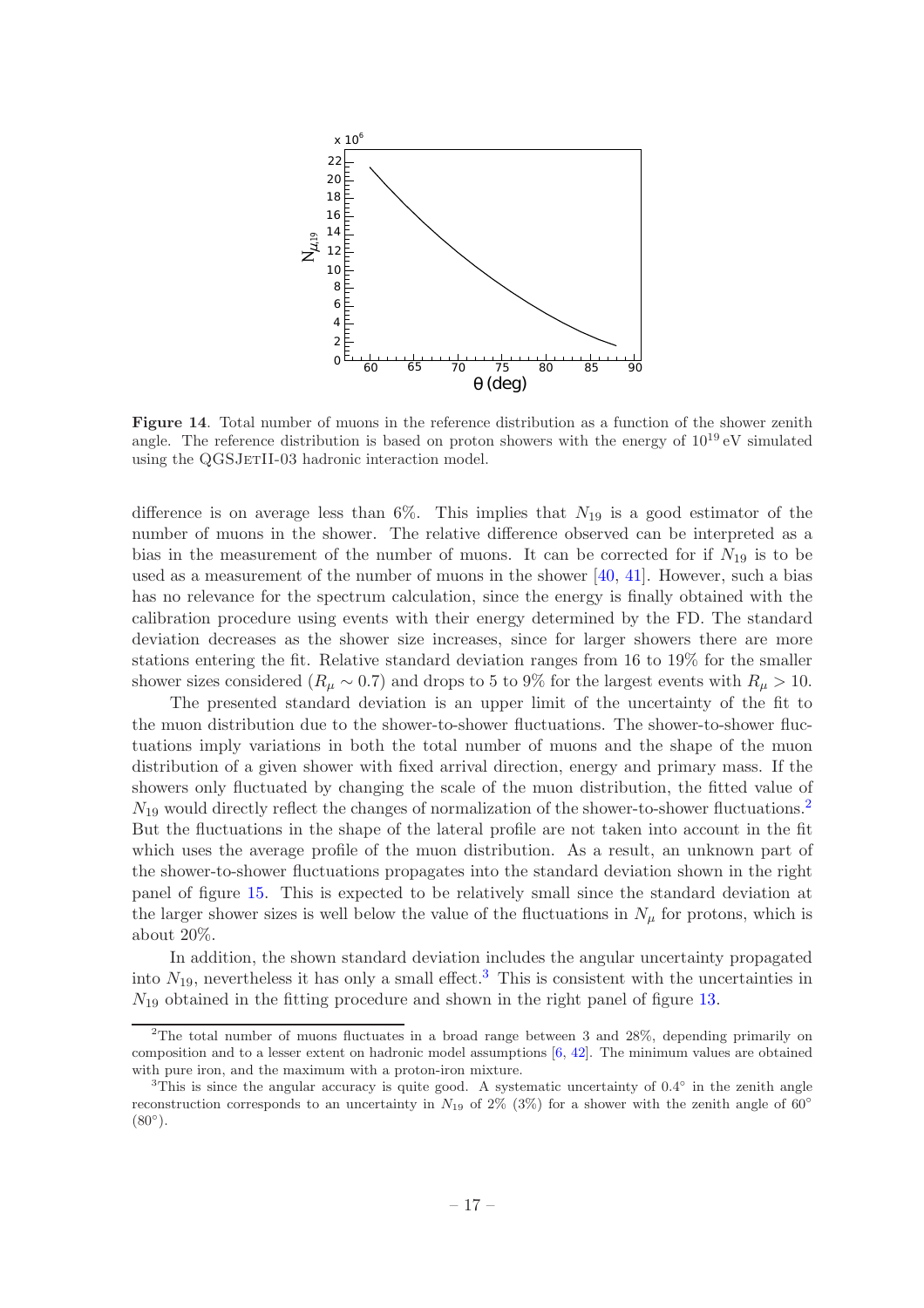![](_page_25_Figure_0.jpeg)

<span id="page-25-1"></span>**Figure 15.** Mean (left) and standard deviation values (right) of the relative difference between  $N_{19}$ and  $R_{\mu}$  (see text), as a function of  $R_{\mu}$  for simulated proton events.

The standard deviation is slightly lower (by  $\sim$ 3%) for showers simulated with QGSJETII-04 and EPOS LHC than for those simulated with QGSJET01. This is possibly due to shower fluctuations and to the fact that the reference muon distributions were simulated with QGSJETII-03.

#### <span id="page-25-0"></span>4.2.3 Systematic uncertainties

The EM correction to the detector signal (section [3.2\)](#page-15-0) depends on the primary energy, on the composition and on the hadronic interaction model, and becomes largest in the reconstruction of shower size at zenith angles close to  $60^{\circ}$ . The actual value obtained for  $N_{19}$  depends upon the particular choice of energy, composition and hadronic model made for the reference EM correction, which correspond to proton simulations at  $10^{19}$  eV with QGSJET01 in this work. The systematic effect in  $N_{19}$  associated with the unknown composition and the hadronic model was evaluated by computing alternative EM corrections (as defined in eq. [\(3.2\)](#page-16-1)) with simulated showers using different combinations of energy  $(10^{18} \text{ and } 10^{20} \text{ eV})$ , composition (proton and iron) and interaction models (QGSJET01 and SIBYLL). A sample of data was reconstructed using these variations of the EM correction, leading to corresponding new values of the shower size,  $N_{19}^{\text{corr}}$ . The relative differences in shower size with respect to the reference provide estimates of the systematic uncertainties.

In figure [16](#page-26-1) the relative differences for several scenarios are shown as a function of the shower zenith angle. The largest uncertainty in  $N_{19}$  corresponds to the case of the correction computed with 100 EeV proton showers simulated with SIBYLL. It decreases from 12% at  $\theta \sim 60^{\circ}$  to less than 3% in absolute value at >65°. This is a conservative estimate since it corresponds to an extreme situation in which the majority of data having energies of a few EeV are reconstructed with the electromagnetic correction corresponding to a 100 EeV shower.

There can be other possible systematic effects on the shower size which depend on zenith angle and are not absorbed in the calibration procedure. Different hadronic interaction models and primary compositions may have different muon attenuations that is manifested in the zenith angle dependence of the muon distributions. These have an intrinsic dependence on the zenith angle which could in principle differ from that of the data. In addition, there are implicit uncertainties which can have zenith angle, dependence due to the accuracy of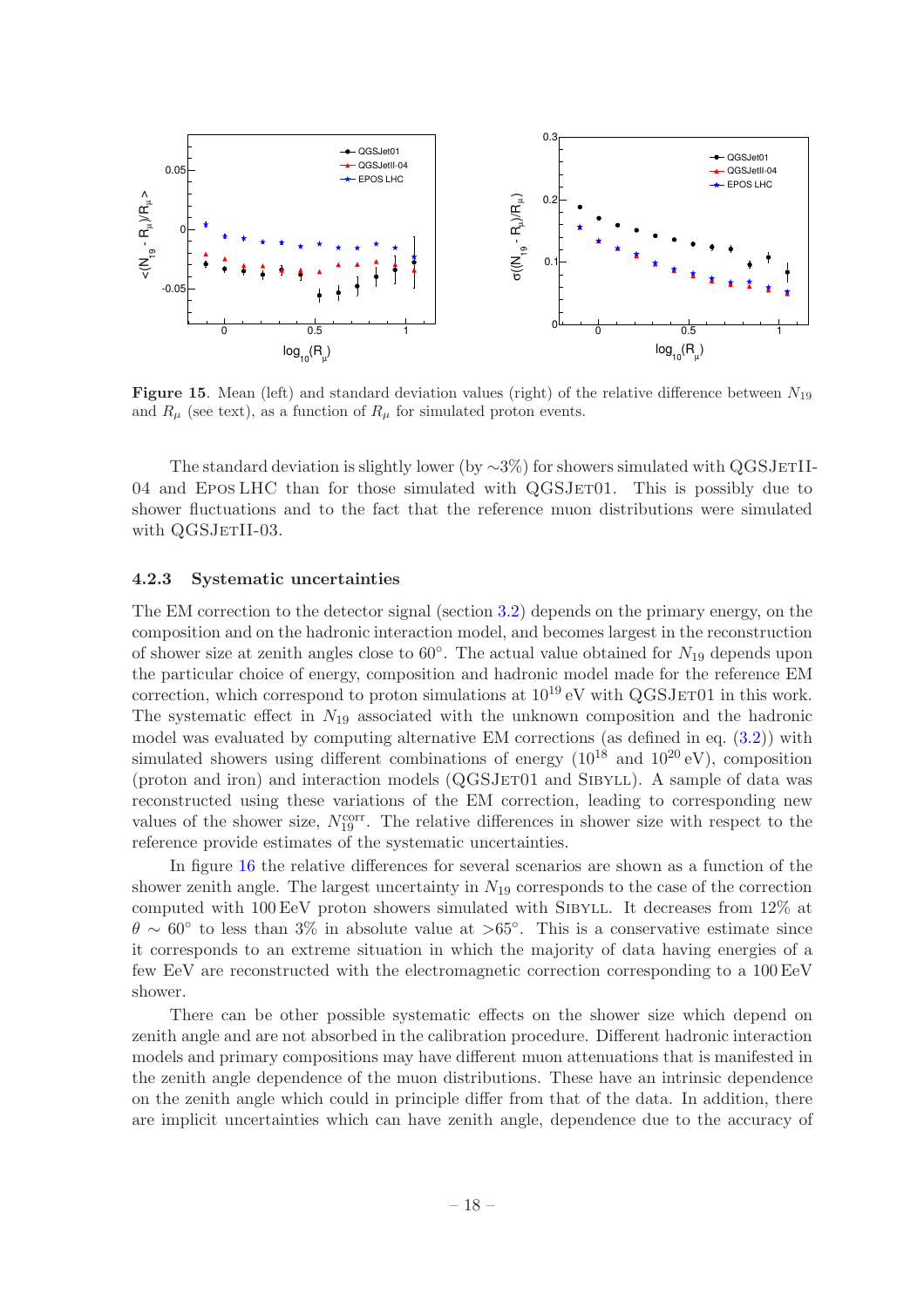![](_page_26_Figure_0.jpeg)

<span id="page-26-1"></span>Figure 16. Systematic uncertainties in shower size of a data sample obtained by taking the difference between reconstructed values of  $N_{19}$ , using the default correction (10 EeV proton showers with QGSJet01), and alternative corrections derived from other simulations (as labeled). The energy dependence of the systematic effect is illustrated for 1 EeV (open squares) and 100 EeV (open circles) proton showers. Other scenarios are also shown for comparison (as labeled).

the models used for the muon distributions, the detector response and, most importantly, the electromagnetic correction.

The extent of these systematic uncertainties can be tested by exploring the zenith angle distribution of events above given thresholds of shower size. If the arrival directions are isotropically distributed and the detector has an efficiency that is independent of zenith angle θ, the events should have a flat distribution in  $\sin^2 θ$ . Possible systematic effects associated with the zenith angle will appear as deviations from a uniform distribution. This test is quite sensitive due to the steeply falling spectrum. For a spectral index  $\gamma$  it can be shown that a relative systematic shift of shower size  $\Delta_{N_{19}}^{\rm sys}/N_{19}$  in a given zenith angle bin should lead to a relative increase in the corresponding bin of  $\sim$ ( $\gamma$  − 1)  $\Delta_{N_{19}}^{\rm sys}/N_{19}$ .

Figure [17](#page-27-0) displays the distribution of events with  $N_{19} > 1$  in bins of equal geometrical exposure. The array is fully efficient for showers of this size. The plot indicates that systematic deviations are within a 15% band with a standard deviation of ∼8%. Assuming a spectral index  $\gamma \simeq 2.69 \pm 0.02$  as obtained with events below 60<sup>°</sup>, and for energies above  $4 \,\text{EeV}$  [\[33](#page-33-7)] this systematic uncertainty corresponds to a potential shift in  $N_{19}$  of less than  $\pm 9\%$ , well within the combined estimated uncertainties of the muon distributions, detector response and electromagnetic corrections.

#### <span id="page-26-0"></span>5 Energy calibration and resolution

It is possible to relate  $N_{19}$  to the shower energy using simulations, but due to the lack of knowledge of composition and hadronic models the corresponding systematic uncertainties become quite large (see section [3.1\)](#page-13-1). Alternatively, the correlation between  $N_{19}$  and shower energy reconstructed with the FD can be obtained from a subset of "golden hybrid" events (events for which both FD and SD reconstructions are possible), similarly to what has been used to calibrate events below  $60^{\circ}$  [\[33](#page-33-7)]. The energy scale inferred from this subset is applied to all the inclined showers recorded with the SD.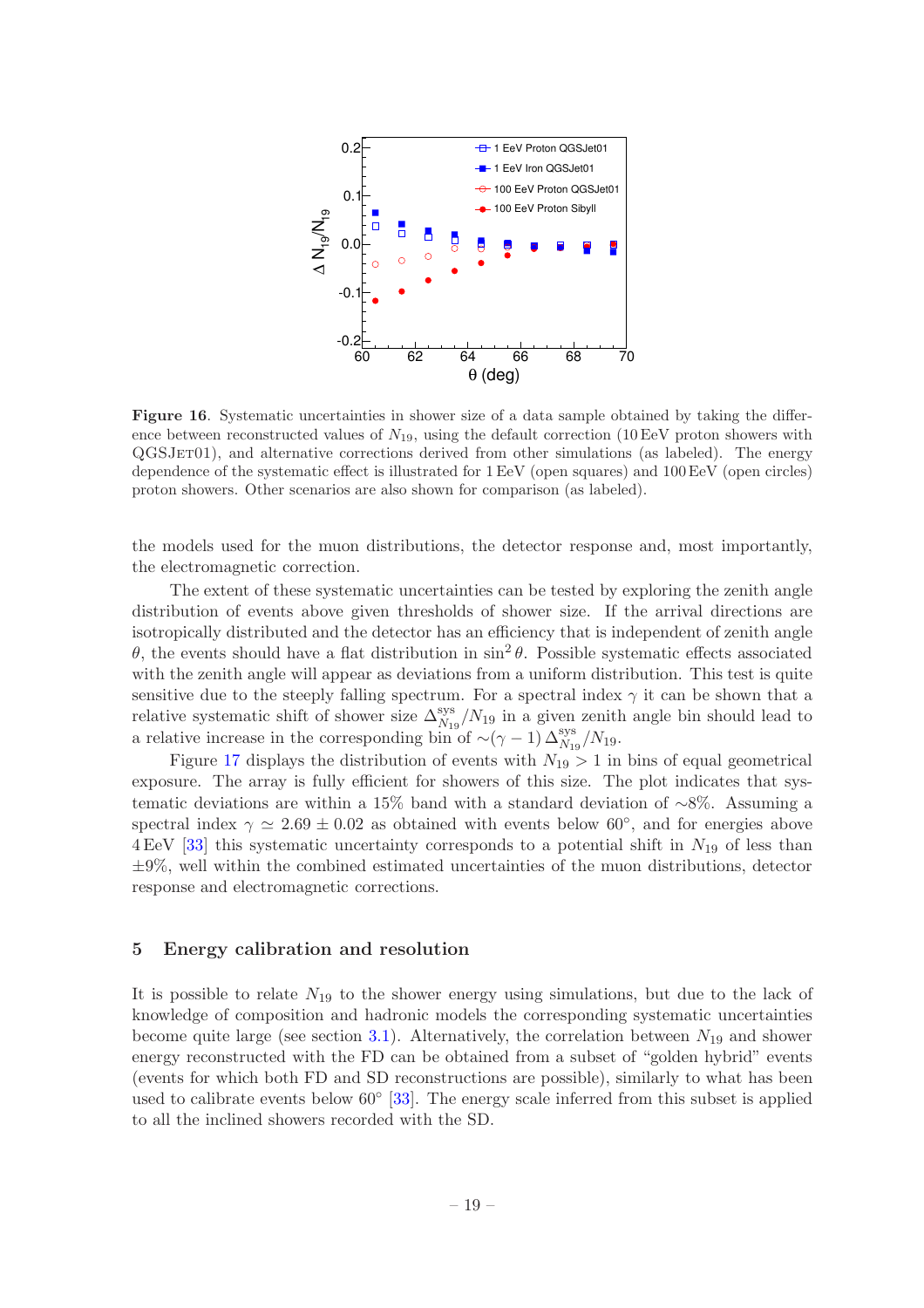![](_page_27_Figure_0.jpeg)

<span id="page-27-0"></span>Figure 17. Distribution of data events with  $N_{19} > 1$  in sin<sup>2</sup>  $\theta$  bins. A shaded band of 15% is shown to account for systematic uncertainties associated with the zenith angle in the models (see text).

The golden hybrid events with zenith angle greater than 60◦ are required to pass the inclined T4 and T5 conditions and, in addition, to satisfy a set of FD quality cuts specifically designed to ensure an accurate reconstruction of the arrival direction and of the longitudinal profile. The cuts are adapted versions of those used in the calibration of events with  $\theta < 60^{\circ}$  [\[43](#page-33-17)]. The station closest to the shower core which is used for the geometrical reconstruction must be at a distance less than  $750 \,\mathrm{m}$ . For a precise estimate of the energy, we require an adequate monitoring of the atmospheric conditions (vertical aerosol optical depth up to 0.1; cloud coverage less than 25% in the FD field of view, distance of the cloud layer to the measured profile greater than  $50 \text{ g/cm}^2$ , and thickness of the cloud layer less than  $100 \text{ g/cm}^2$ ). Furthermore, we exclude a residual contamination of shower profiles distorted by clouds and aerosols by requiring a Gaisser-Hillas fit with a residual  $(\chi^2 - n_{\text{dof}})/\sqrt{2n_{\text{dof}}}$ smaller than 3 and a negative value of the parameter  $X_0$  of the fitted Gaisser-Hillas pro-file.<sup>[4](#page-27-1)</sup> Moreover, the maximum accepted uncertainty of  $X_{\text{max}}$  is  $150 \text{ g/cm}^2$ . In addition to the quality selection criteria, a fiducial cut on the FD field of view (FOV) is applied [\[46](#page-34-0)], ensuring that it is large enough to observe all plausible values of the shower maximum  $X_{\text{max}}$ . This "fiducial FOV cut" includes a restriction on the minimum viewing angle of the light in the FD telescope (25<sup>°</sup>). Finally, only events with FD energies greater than  $4 \times 10^{18}$  eV are accepted to ensure a trigger probability of nearly 100% for the SD and FD detectors. For the period from 1 January 2004 to 31 December 2012 the sample has 223 hybrid events with  $\theta \geq 60^{\circ}.$ 

To describe the correlation it is sufficient to perform a power-law fit to the shower size  $N_{19}$  as a function of the calorimetric hybrid energy  $E_{FD}$ ,

<span id="page-27-2"></span>
$$
N_{19} = A \left( E_{\rm FD} / 10^{19} \, \text{eV} \right)^B,\tag{5.1}
$$

which is then inverted to give the energy conversion. The slope parameter B is related to  $\alpha$  $(\rho_{\mu} \propto E^{\alpha})$  as discussed in section [3.1.](#page-13-1) The fit must be handled with care since it is performed

<span id="page-27-1"></span><sup>&</sup>lt;sup>4</sup>In the Gaisser-Hillas function,  $X_0$  is a parameter not to be confused with the depth of the first interaction. Showers in both data and simulation are found to be best described by negative values [\[44](#page-34-1), [45](#page-34-2)].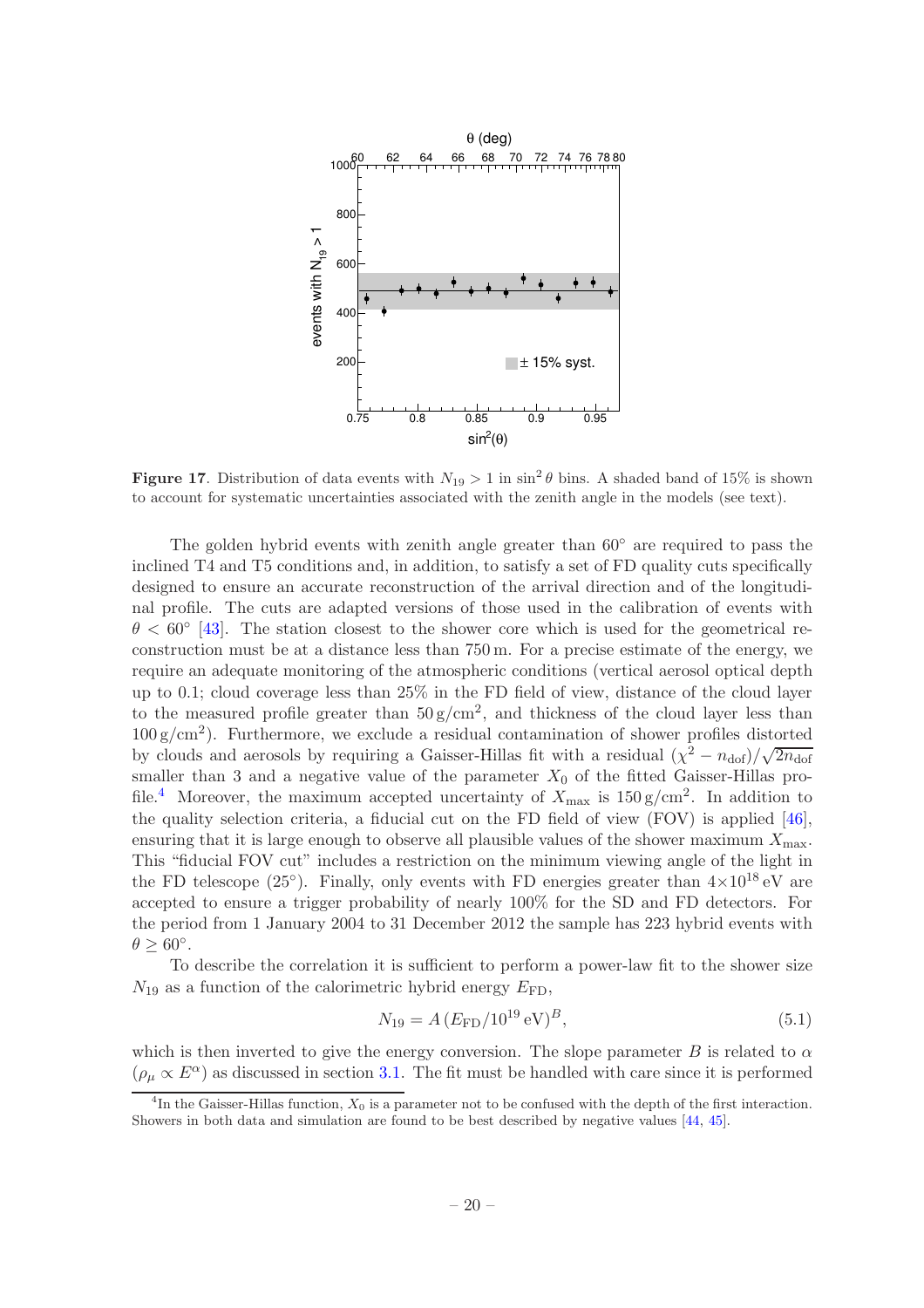![](_page_28_Figure_0.jpeg)

<span id="page-28-0"></span>**Figure 18.** Correlation between  $N_{19}$  and  $E_{FD}$  for golden hybrid data with  $\theta \ge 60^{\circ}$ . The solid line is the best fit of the power-law  $N_{19} = A (E_{FD}/10^{19} \text{ eV})^B$  to the data (see text).

on a subset of the data used to calculate the spectrum. A bias can be expected at low energies due to the threshold trigger effects of the SD stations.

The fit is based on a tailored maximum-likelihood method [\[47](#page-34-3)] that takes into account the effect of the cut on energies greater than  $4\times10^{18}$  eV, which would otherwise distort a standard least-squares fit. The ability to include both the uncertainties of the reconstructions of  $N_{19}$  (see figure [13](#page-23-0) in section [4.2.1\)](#page-20-1) and  $E_{\text{FD}}$ , without relying on approximations, is another advantage of this approach. We achieve this by regarding the data as drawn from a twodimensional probability density function  $f(E_{FD}, N_{19})$  that describes the random fluctuations away from the ideal curve given by eq. [\(5.1\)](#page-27-2). The PDF is centered around this curve and its width is given by the uncertainties of the reconstructed values of  $N_{19}$  and  $E_{\text{FD}}$ . Shower-toshower fluctuations of  $N_{19}$  also contribute to the spread and are taken into account. Their relative size is assumed to be constant in the energy range of interest and fitted to the data as an extra parameter. Since the data are described by a two-dimensional PDF, we are able to model the effect of an energy cut by setting the probability to observe events below the cut to zero. The effect of event migration in and out of the accepted region is also treated correctly. The method was validated with extensive Monte-Carlo studies and was found to fit the calibration curve without bias. The details will be presented in a dedicated article.

The result of this fit is illustrated in figure [18](#page-28-0) and the best resulting parameters are  $A = 1.723 \pm 0.023$  and  $B = 0.984 \pm 0.020$ . The calibration accuracy at the highest energies is limited by the number of events (the most energetic is at  $\sim$ 5×10<sup>19</sup> eV). An alternative fitting method based on least-squares minimization was used to calibrate the selected hybrid set as a cross-check. In this method the trigger bias is removed with an elliptical cut in the shower-size-energy plane to ensure that trigger effects can be ignored. The parameters obtained from the best fit are compatible with the maximum-likelihood fit.

Eq.  $(5.1)$  can be used to convert  $N_{19}$  to shower energy  $E_{SD}$  for all the inclined events recorded with the SD. The statistical uncertainties of the calibration constants  $A$  and  $B$  were converted to uncertainties in  $E_{SD}$  in the left panel of figure [19.](#page-29-0) The latter range between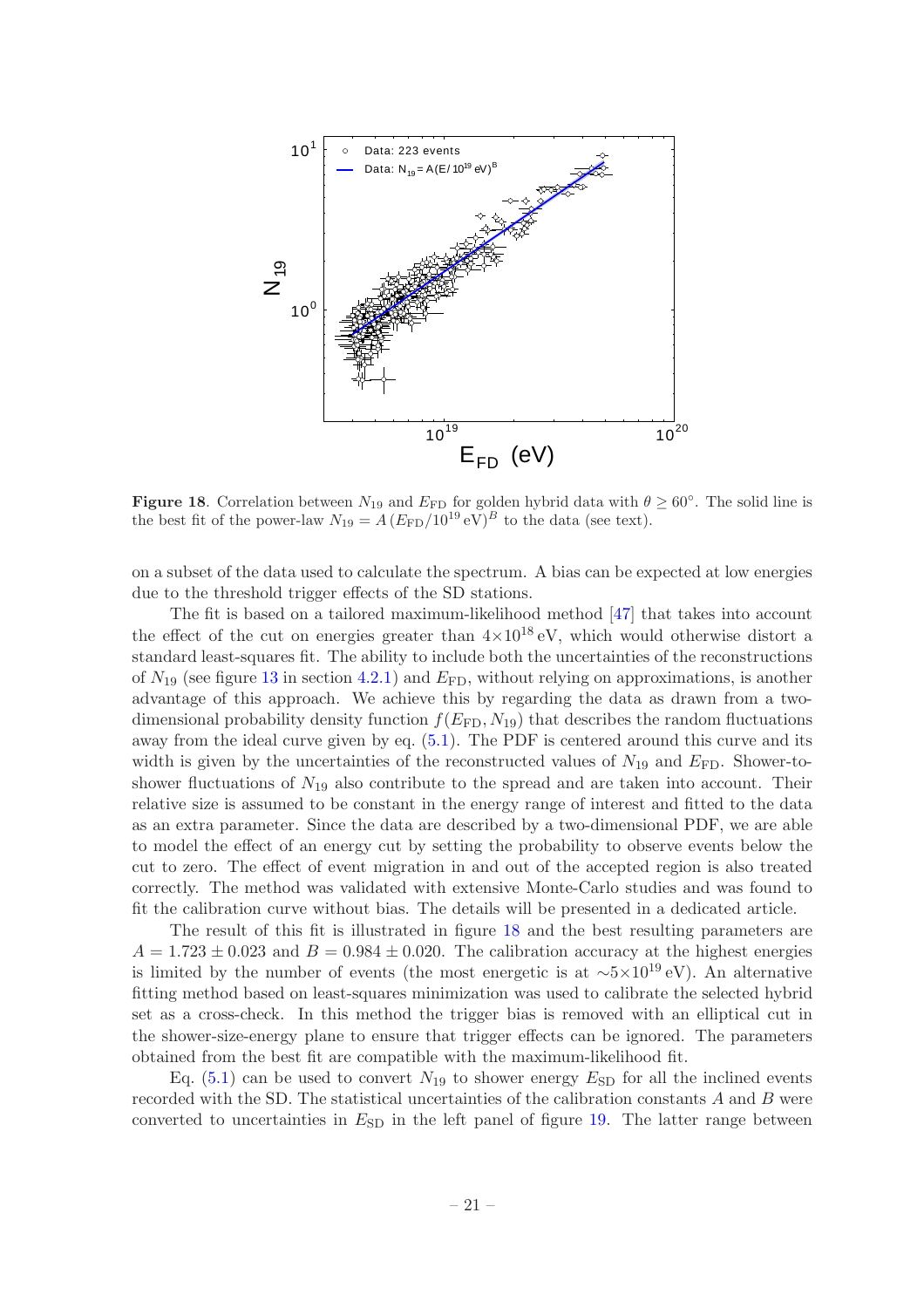![](_page_29_Figure_0.jpeg)

<span id="page-29-0"></span>Figure 19. Left: relative systematic uncertainty in  $E_{SD}$  as a function of shower energy as obtained by propagating the uncertainties from the correlation fit. Right: energy resolution inferred from the distribution of the ratio between calibrated SD energy  $E_{SD}$  and FD energy  $E_{FD}$  for all the golden hybrid data used in the calibration.

1.5% at  $10^{19}$  eV and 5% at  $10^{20}$  eV.

To be detected with the FD the showers must have a depth of maximum well within the field of view, and to be detected with the SD the shower core must fall inside the array. The two simultaneous conditions suppress events with large zenith angles due to the geometrical layout of the Observatory  $[48]$ . The systematic uncertainty in  $E_{SD}$ , accounting for the different angular distributions of the golden hybrid events and the full inclined data set used to calculate the spectrum, is on average  $~\sim 2\%$ .

In addition, there is an overall systematic uncertainty of 14% from the FD energy measurement which relies on the knowledge of the fluorescence yield used in the energy determination of the FD events (3.6%), atmospheric conditions (3.4 to 6.2%), absolute detector calibration  $(9.9\%)$ , invisible energy  $(3 \text{ to } 1.5\%)$ , stability of the energy scale  $(5\%)$ , and shower reconstruction  $(6.5 \text{ to } 5.6\%)$  [\[49](#page-34-5)].

The total systematic uncertainty in  $E_{SD}$  ranges between 14% at  $10^{19}$  eV and 17% at  $10^{20}$  eV, and is obtained by adding the uncertainties described above in quadrature.

The right panel of figure  $19$  illustrates the ratio of the inferred SD energy  $E_{SD}$  (after the calibration procedure) and the reconstructed FD-Hybrid energy  $E_{FD}$ . The resolution in the SD energy can be inferred from this ratio distribution [\[50\]](#page-34-6), by fixing the FD energy resolution to 7.6% [\[49\]](#page-34-5). The resulting average SD energy resolution is  $(19.3 \pm 1.4)\%$  for the selected golden hybrid set. This SD energy resolution is attributed to the combined effect of shower-to-shower fluctuations and the reconstruction uncertainty of the fitting procedure (see figure  $13$  in section  $4.2.1$ ).

The fact that the value of the calibration parameter  $A$  is not exactly equal to one reflects the fact that the signals detected with the SD are larger than expected from the reference distribution using protons. This is similar to the situation for events at zenith angles less than 60°, where the measured signal exceeds that expected for proton showers at the same energy, but the energy of the muons involved in inclined showers is significantly higher [\[3](#page-31-2)]. The obtained value of A implies that  $N_{19} = 1$  corresponds to an FD energy of 5.75 EeV, about 42% less than the energy of 10 EeV used for the proton reference distributions. Equivalently,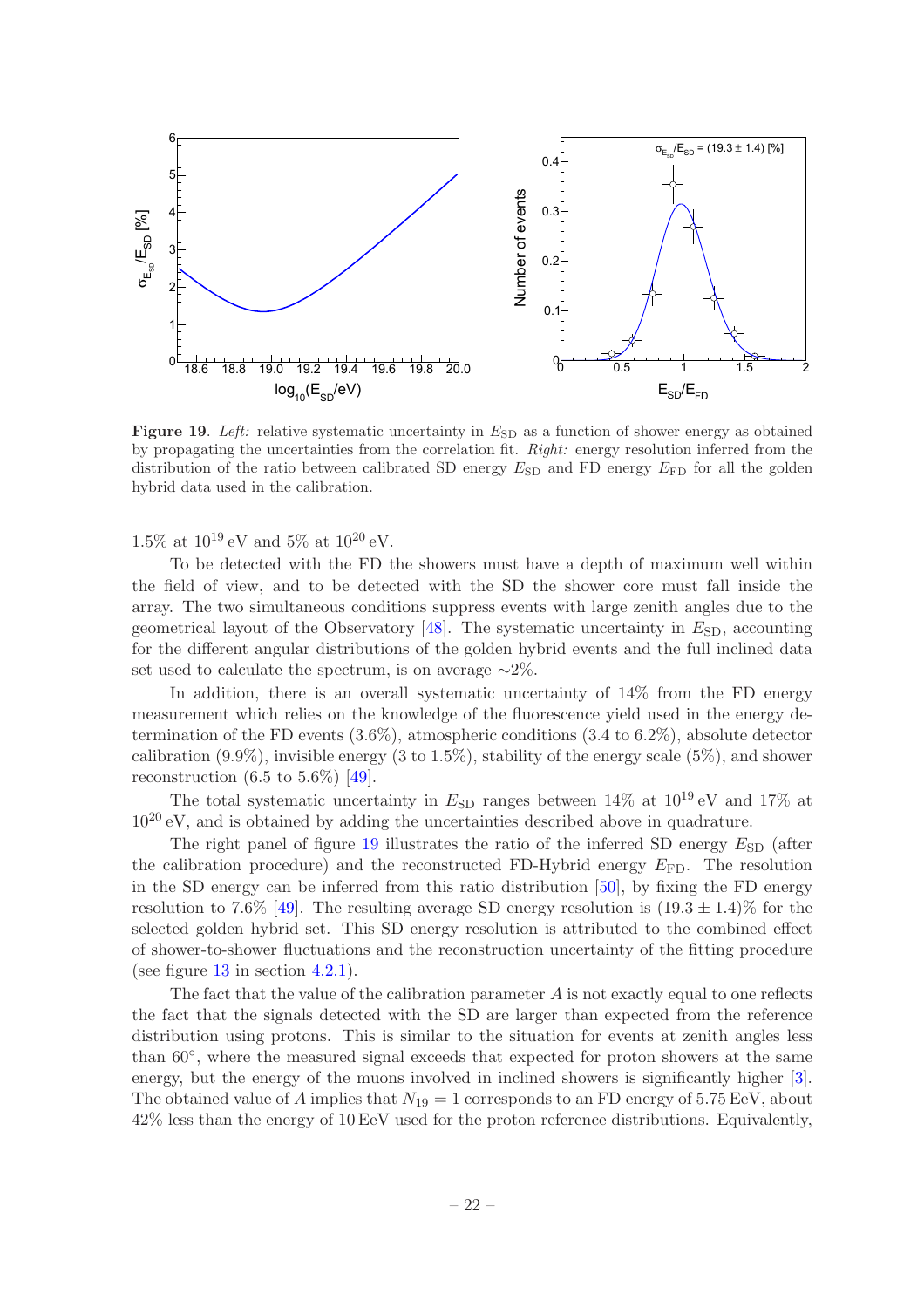it implies that the number of muons in a 10 EeV shower is larger than the average muon content of the reference proton showers simulated with  $QGSJETII-03$  [\[51\]](#page-34-7). This result has important implications concerning composition and hadronic models, which will be addressed in a separate article.

#### <span id="page-30-0"></span>6 Summary and conclusions

We have developed a procedure to reconstruct inclined showers detected with the SD of the Pierre Auger Observatory. After reconstructing the arrival direction in a standard way using the start times of the recorded signals in the triggered stations, the signals of each event are fitted to the expected shape of the muon distribution at the ground. This requires modeling of the corresponding muon patterns, the response of the detectors to the passage of particles, and the amount of electromagnetic component of inclined showers, all of which were obtained with the aid of comprehensive simulations. The reference patterns for the muon distribution for each arrival direction are based on proton simulations with QGSJETII.03 at a fixed energy of 10 EeV. A size parameter  $N_{19}$  has been introduced to scale the SD measurements to the reference distributions.  $N_{19}$  is used as an energy estimator, calibrating it with the calorimetric energy measured by the FD, using a sub-sample of quality hybrid events which can be reconstructed independently using both the FD and SD techniques. In this process the simulated proton showers used to obtain the reference distributions of muons at the ground are shown to have a large deficit of muons with respect to the measured data.

The performance of the reconstruction was studied for events in the zenith angle range between  $60°$  and  $80°$ , and with  $N_{19}$  exceeding 0.7, to ensure nearly full efficiency for the trigger, selection and reconstruction of events that fall in active regions of the array. The angular resolution was shown to be better than  $0.5^{\circ}$ . The SD energy resolution was obtained, comparing the reconstructed SD and FD energies for the subset of events used in the energy calibration. The average SD energy resolution was shown to be about 19.3% attributed both to the reconstruction procedure and to the shower-to-shower fluctuations. Systematic uncertainties due to the calibration procedure were estimated to be energy dependent, and to fall in the range from 1.5 to 5%. In addition, there is an overall systematic uncertainty of 14% associated with the FD energy assignment. The procedure to analyze inclined events has a resolution in size and angular accuracy which is comparable to that obtained for events with  $\theta < 60^{\circ}$ . The analysis of these events opens the possibility to measure the cosmic ray spectrum in an independent way, to explore primary composition, to study the fidelity of current hadronic models extrapolated to the high energies relevant to these events, and to analyze arrival directions from parts of the sky that are not accessible using events with zenith angles less than 60°. An independent measurement of the energy spectrum of ultrahigh energy cosmic rays using very inclined showers is to be presented in a forthcoming publication.

## Acknowledgments

The successful installation, commissioning, and operation of the Pierre Auger Observatory would not have been possible without the strong commitment and effort from the technical and administrative staff in Malargüe.

We are very grateful to the following agencies and organizations for financial support: Comisión Nacional de Energía Atómica, Fundación Antorchas, Gobierno De La Provincia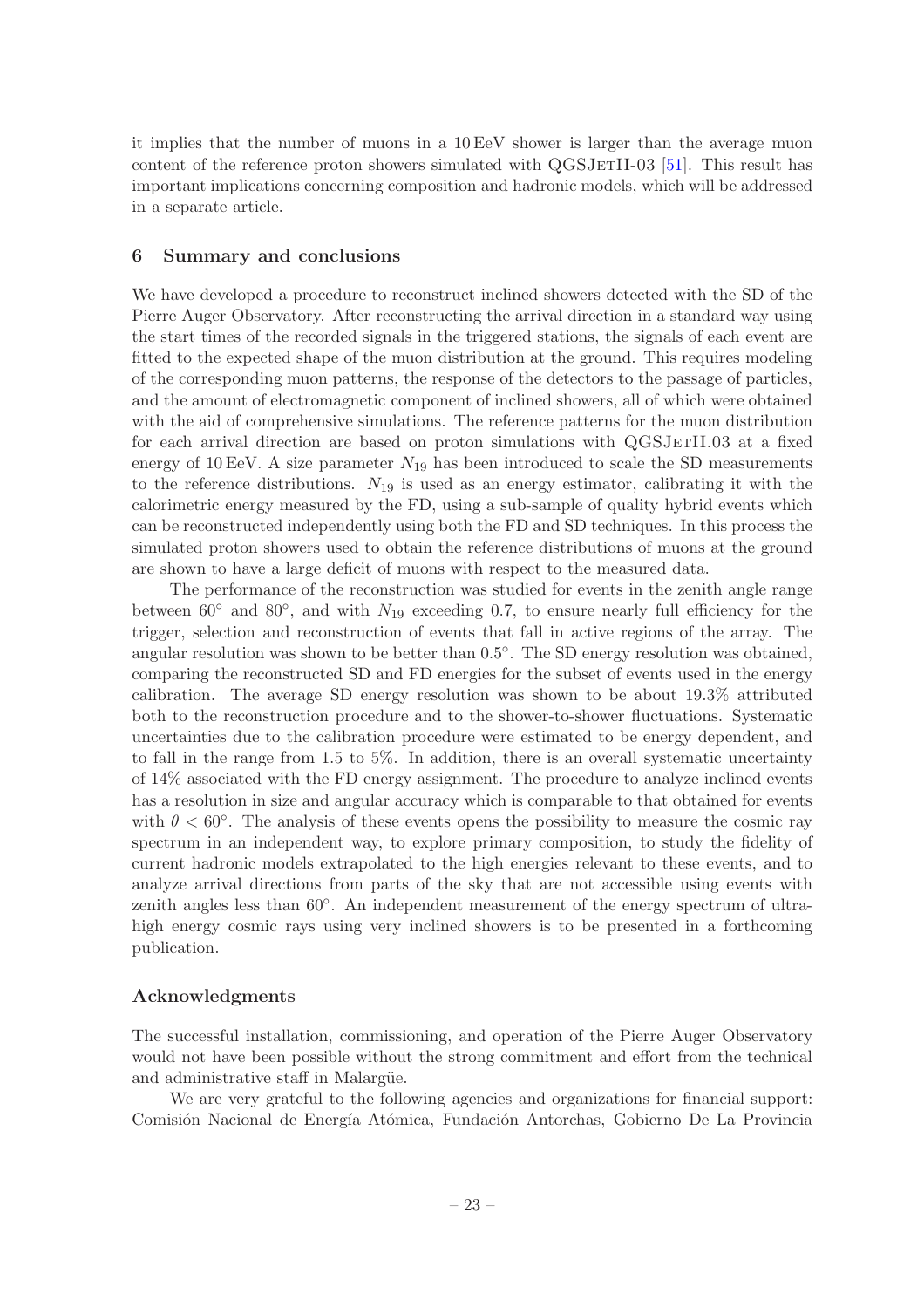de Mendoza, Municipalidad de Malargüe, NDM Holdings and Valle Las Leñas, in gratitude for their continuing cooperation over land access, Argentina; the Australian Research Council; Conselho Nacional de Desenvolvimento Científico e Tecnológico (CNPq), Financiadora de Estudos e Projetos (FINEP), Fundação de Amparo à Pesquisa do Estado de Rio de Janeiro (FAPERJ), São Paulo Research Foundation (FAPESP) Grants # 2010/07359-6, # 1999/05404-3, Ministério de Ciência e Tecnologia (MCT), Brazil; MSMT-CR LG13007, 7AMB14AR005, CZ.1.05/2.1.00/03.0058 and the Czech Science Foundation grant 14-17501S, Czech Republic; Centre de Calcul IN2P3/CNRS, Centre National de la Recherche Scientifique (CNRS), Conseil Régional Ile-de-France, Département Physique Nucléaire et Corpusculaire (PNC-IN2P3/CNRS), D´epartement Sciences de l'Univers (SDU-INSU/CNRS), France; Bundesministerium für Bildung und Forschung (BMBF), Deutsche Forschungsgemeinschaft (DFG), Finanzministerium Baden-W¨urttemberg, Helmholtz-Gemeinschaft Deutscher Forschungszentren (HGF), Ministerium für Wissenschaft und Forschung, Nordrhein Westfalen, Ministerium für Wissenschaft, Forschung und Kunst, Baden-Württemberg, Germany; Istituto Nazionale di Fisica Nucleare (INFN), Ministero dell'Istruzione, dell'Università e della Ricerca (MIUR), Gran Sasso Center for Astroparticle Physics (CFA), CETEMPS Center of Excellence, Italy; Consejo Nacional de Ciencia y Tecnología (CONACYT), Mexico; Ministerie van Onderwijs, Cultuur en Wetenschap, Nederlandse Organisatie voor Wetenschappelijk Onderzoek (NWO), Stichting voor Fundamenteel Onderzoek der Materie (FOM), Netherlands; National Centre for Research and Development, Grant Nos.ERA-NET-ASPERA/01/11 and ERA-NET-ASPERA/02/11, National Science Centre, Grant Nos. 2013/08/M/ST9/00322 and 2013/08/M/ST9/00728, Poland; Portuguese national funds and FEDER funds within COMPETE - Programa Operacional Factores de Competitividade through Fundação para a Ciência e a Tecnologia, Portugal; Romanian Authority for Scientific Research ANCS, CNDI-UEFISCDI partnership projects nr.20/2012 and nr.194/2012, project nr.1/ASPERA2/2012 ERA-NET, PN-II-RU-PD-2011-3-0145-17, and PN-II-RU-PD-2011-3-0062, the Minister of National Education, Programme for research - Space Technology and Advanced Research - STAR, project number 83/2013, Romania; Slovenian Research Agency, Slovenia; Comunidad de Madrid, FEDER funds, Ministerio de Educación y Ciencia, Xunta de Galicia, Spain; The Leverhulme Foundation, Science and Technology Facilities Council, United Kingdom; Department of Energy, Contract No. DE-AC02-07CH11359, DE-FR02-04ER41300, and DE-FG02-99ER41107, National Science Foundation, Grant No. 0450696, The Grainger Foundation, USA; NAFOSTED, Vietnam; Marie Curie-IRSES/EPLANET, European Particle Physics Latin American Network, European Union 7th Framework Program, Grant No. PIRSES-2009-GA-246806; and UNESCO.

## References

- <span id="page-31-0"></span>[1] Pierre Auger collaboration, J. Abraham et al., Properties and performance of the prototype instrument for the Pierre Auger Observatory, Nucl. Instrum. Meth. A 523 (2004) 50.
- <span id="page-31-1"></span>[2] A. M. Hillas, in Proceedings of the  $11^{th}$  ICRC, Budapest, Hungry, Acta Phys. Acad. Sci. Hung. 29 (1970) 533.
- <span id="page-31-2"></span>[3] M. Ave, R. A. Vazquez, and E. Zas, Modelling horizontal air showers induced by cosmic rays, Astropart. Phys. 14 (2000) 91 [astro-ph/0011490].
- <span id="page-31-3"></span>[4] M. Ave, R. A. Vazquez, E. Zas, J. A. Hinton, and A. A. Watson, The rate of cosmic ray showers at large zenith angles: A step towards the detection of ultra-high energy neutrinos by the Pierre Auger Observatory, Astropart. Phys. 14 (2000) 109 [astro-ph/0003011].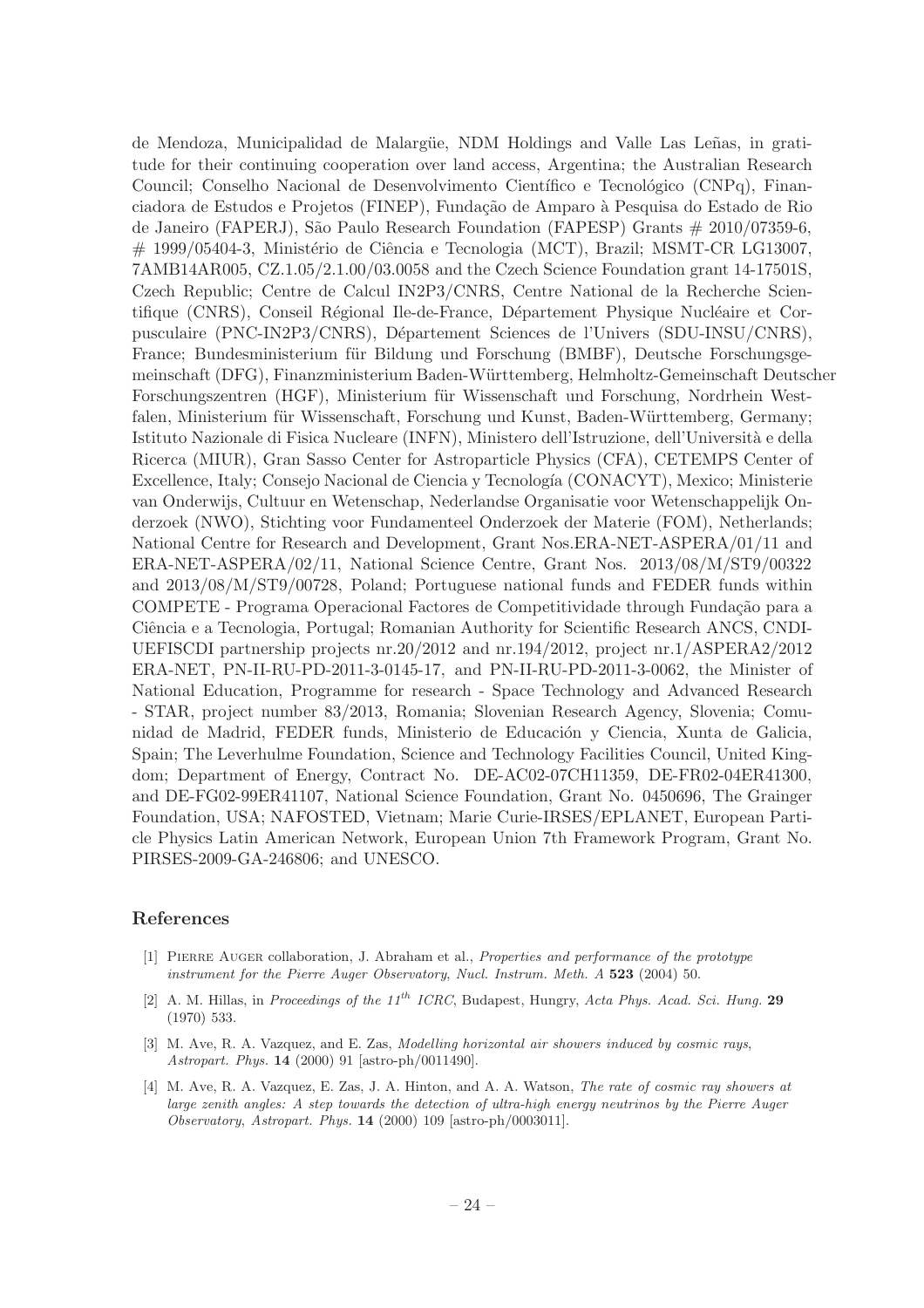- <span id="page-32-0"></span>[5] V. M. Olmos Gilbaja, A Complete method to obtain the energy spectrum of inclined cosmic rays detected with the Pierre Auger Observatory (PhD thesis), University of Santiago de Compostela, Spain (2009).
- <span id="page-32-16"></span>[6] H. Dembinski, Measurement of the ultra-high energy cosmic ray flux using data from very inclined air showers at the Pierre Auger Observatory (PhD thesis), RWTH Aachen University, Germany (2009).
- [7] R. A. Vazquez, for the PIERRE AUGER collaboration, The cosmic ray flux observed at zenith angles larger than  $60^{\circ}$  with the Pierre Auger Observatory, in Proceedings of the  $31^{st}$  ICRC, Lódź, Poland (2009) [arXiv:0906.2189].
- [8] H. Dembinski, for the PIERRE AUGER collaboration, *The cosmic ray spectrum above*  $4\times10^{18}$  eV as measured with inclined showers recorded at the Pierre Auger Observatory, in Proceedings of the 32<sup>nd</sup> ICRC, Beijing, China, 2 (2011) 101 [arXiv:1107.4809].
- <span id="page-32-1"></span>[9] A. Schulz, for the PIERRE AUGER collaboration, The measurement of the energy spectrum of cosmic rays above  $3\times10^{17}$  eV with the Pierre Auger Observatory, in Proceedings of the  $33^{rd}$  ICRC, Rio de Janeiro, Brasil (2013) [arXiv:1307.5059].
- <span id="page-32-2"></span>[10] M. Ave, J. A. Hinton, R. A. Vazquez, A. A. Watson and E. Zas, New constraints from Haverah Park data on the photon and iron fluxes of UHE cosmic rays, Phys. Rev. Lett. 85 (2000) 2244 [astro-ph/0007386].
- <span id="page-32-3"></span>[11] M. Ave, J. A. Hinton, R. A. Vazquez, A. A. Watson, and E. Zas, Sensitivity of the Auger Observatory to ultra high energy photon composition through inclined showers, Phys. Rev. D 67 (2003) 043005 [astro-ph/0208228].
- <span id="page-32-4"></span>[12] V. S. Berezinsky and A. Y. .Smirnov, Cosmic neutrinos of ultra-high energies and detection possibility, Astrophys. Space Sci. 32 (1975) 461.
- <span id="page-32-5"></span>[13] K. S. Capelle, J. W. Cronin, G. Parente and E. Zas, On the detection of ultrahigh-energy neutrinos with the Auger Observatory, Astropart. Phys. 8 (1998) 321 [astro-ph/9801313].
- <span id="page-32-6"></span>[14] PIERRE AUGER collaboration, X. Bertou et al., Calibration of the surface array of the Pierre Auger Observatory, Nucl. Instrum. Meth. A 568 (2006) 839.
- <span id="page-32-7"></span>[15] I. Valino, J. Alvarez-Muniz, M. Roth, R. A. Vazquez, and E. Zas, Characterisation of the electromagnetic component in ultra-high energy inclined air showers, Astropart. Phys. 32 (2010) 304 [arXiv:0910.2873].
- <span id="page-32-8"></span>[16] Pierre Auger collaboration, J. Abraham et al., The Fluorescence Detector of the Pierre Auger Observatory, Nucl. Instrum. Meth. A 620 (2010) 227 [arXiv:0907.4282].
- <span id="page-32-9"></span>[17] M. Unger, B. R. Dawson, R. Engel, F. Schussler, and R. Ulrich, Reconstruction of Longitudinal Profiles of Ultra-High Energy Cosmic Ray Showers from Fluorescence and Cherenkov Light Measurements, Nucl. Instrum. Meth. A 588 (2008) [arXiv:0801.4309].
- <span id="page-32-10"></span>[18] PIERRE AUGER collaboration, J. Abraham et al., A Study of the Effect of Molecular and Aerosol Conditions in the Atmosphere on Air Fluorescence Measurements at the Pierre Auger Observatory, Astropart. Phys. 33 (2010) 108 [arXiv:1002.0366].
- <span id="page-32-11"></span>[19] T. K.Gaisser and A. M. Hillas, Reliability of the method of constant intensity cuts for reconstructing the average development of vertical showers in Proceedings of the  $15^{th}$  ICRC, Plotdiv, Bulgaria, 8 (1977) 353.
- <span id="page-32-12"></span>[20] PIERRE AUGER collaboration, J. Abraham et al., Trigger and aperture of the surface detector array of the Pierre Auger Observatory, Nucl. Instrum. Meth. A **613** (2010) 29 [arXiv:1111.6764].
- <span id="page-32-13"></span>[21] H. P. Dembinski, P. Billoir, O. Deligny, and T. Hebbeker, A phenomenological model of the muon density profile on the ground of very inclined air showers, Astropart. Phys. 34 (2010) 128 [arXiv:0904.2372].
- <span id="page-32-14"></span>[22] L. Cazon, R. A. Vazquez, A. A. Watson, and E. Zas, Time structure of muonic showers, Astropart. Phys. 21 (2004) 71 [astro-ph/0311223].
- <span id="page-32-15"></span>[23] M. Ave, J. A. Hinton, R. A. Vazquez, A. A. Watson and E. Zas, Constraints on the ultrahigh-energy photon flux using inclined showers from the Haverah Park array, Phys. Rev.  $D$  65 (2002) 063007 [astro-ph/0110613].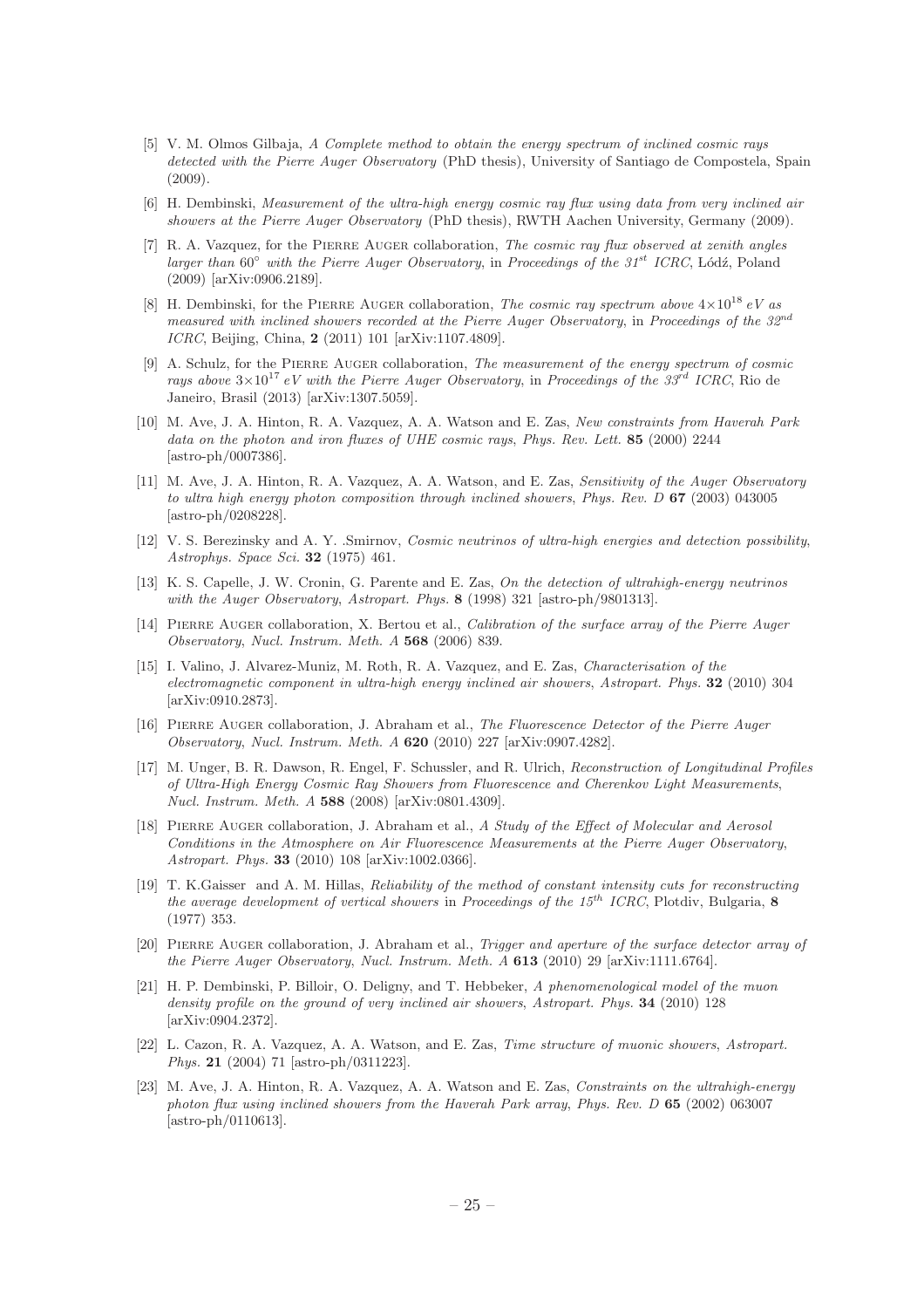- <span id="page-33-0"></span>[24] S. Ostapchenko, Non-linear screening effects in high energy hadronic interactions, Phys. Rev. D 74 (2006) 014026 [hep-ph/0505259].
- <span id="page-33-4"></span>[25] S. J. Sciutto, The AIRES system for air shower simulations: An Update, in Proceedings of the  $27^{th}$ ICRC, Hamburg, Germany, 1 (2001) 237, (Copernicus Gesellschaft, Hamburg, 2001) [astro-ph/0106044].
- <span id="page-33-1"></span>[26] N. N. Kalmykov and S. S. Ostapchenko, The Nucleus-nucleus interaction, nuclear fragmentation, and fluctuations of extensive air showers, Phys. Atom. Nucl. 56 (1993) 346 [Yad. Fiz. 56N3 (1993) 105]; N. N. Kalmykov, S. S. Ostapchenko and A. I. Pavlov, EAS and a quark - gluon string model with jets, Bull. Russ. Acad. Sci. Phys. 58 (1994) 1966 [Izv. Ross. Akad. Nauk Ser. Fiz. 58N12 (1994) 21].
- <span id="page-33-5"></span>[27] D. Heck, G. Schatz, T. Thouw, J. Knapp and J. N. Capdevielle, CORSIKA: A Monte Carlo code to simulate extensive air showers, Report FZKA 6019, Forschungszentrum Karlsruhe, 1998.
- <span id="page-33-2"></span>[28] S. Ostapchenko, Monte Carlo treatment of hadronic interactions in enhanced Pomeron scheme: I. QGSJET-II model, Phys. Rev. D 83 (2011) 014018 [arXiv:1010.1869].
- [29] T. Pierog and K. Werner, EPOS Model and Ultra High Energy Cosmic Rays, Nucl. Phys. Proc. Suppl. 196 (2009) 102–105 [arXiv:0905.1198].
- [30] T. Pierog, I. .Karpenko, J. M. Katzy, E. Yatsenko and K. Werner, EPOS LHC : test of collective hadronization with LHC data [arXiv:1306.0121].
- <span id="page-33-3"></span>[31] R. Engel, T. K. Gaisser, P. Lipari, and T. Stanev, Nucleus-nucleus collisions and interpretation of cosmic-ray cascades Phys. Rev. D 46 (1992) 5013; R. S. Fletcher, T. K. Gaisser, P. Lipari, and T. Stanev, SIBILL: An event generator for simulation of high energy cosmic ray cascades, Phys. Rev. D 50 (1994) 5710.
- <span id="page-33-6"></span>[32] M. Ave, J. A. Hinton, R. A. Vazquez, A. A. Watson and E. Zas, A New approach to inferring the mass composition of cosmic rays at energies above  $10^{**}18$  eV, Astropart. Phys. 18 (2003) 367 [astro-ph/0112071].
- <span id="page-33-7"></span>[33] PIERRE AUGER collaboration, J. Abraham et al., Observation of the suppression of the flux of cosmic rays above  $4 \times 10^{19}$  eV, Phys. Rev. Lett. **101** (2008) 061101 [arXiv:0806.4302].
- <span id="page-33-8"></span>[34] S. Argiro, S. L. C. Barroso, J. Gonzalez, L. Nellen, T. C. Paul, T. A. Porter, L. Prado, Jr. and M. Roth et al., The Offline Software Framework of the Pierre Auger Observatory, Nucl. Instrum. Meth. A 580 (2007) 1485 [arXiv:0707.1652].
- <span id="page-33-9"></span>[35] GEANT4 collaboration, S. Agostinelli et al., GEANT4: A Simulation toolkit, Nucl. Instrum. Meth. A 506 (2003) 250; J. Allison et al., *Geant4 developments and applications, IEEE Trans. Nucl. Sci.* 53 (2006) 270.
- <span id="page-33-10"></span>[36] G. Rodríguez Fernández, *Horizontal air showers at the Pierre Auger Observatory* (PhD thesis), University of Santiago de Compostela, Spain (2007).
- <span id="page-33-11"></span>[37] A. M. Hillas, in Proceedings of the  $17^{th}$  ICRC, Paris, France, 8 (1981) 193.
- <span id="page-33-12"></span>[38] PIERRE AUGER collaboration, C. Bonifazi et al., A model for the time uncertainty measurements in the Auger surface detector array, Astropart. Phys. 28 (2008) 523 [arXiv:0705.1856].
- <span id="page-33-13"></span>[39] Pierre Auger collaboration, C. Bonifazi, The angular resolution of the Pierre Auger Observatory, Nucl. Phys. Proc. Suppl. 190 (2009) 20 [arXiv:0901.3138].
- <span id="page-33-14"></span>[40] I. Valiño, for the PIERRE AUGER collaboration, A measurement of the muon number in showers using inclined events recorded at the Pierre Auger Observatory, in Proceedings of the  $33^{rd}$  ICRC, Rio de Janeiro, Brasil (2013) [arXiv:1307.5059].
- <span id="page-33-15"></span>[41] PIERRE AUGER collaboration, A measurement of the muon number in showers using inclined events detected at the Pierre Auger Observatory, in preparation.
- <span id="page-33-16"></span>[42] J. Alvarez-Muniz, R. Engel, T. K. Gaisser, J. A. Ortiz and T. Stanev, Atmospheric shower fluctuations and the constant intensity cut method, Phys. Rev. D 66 (2002) 123004 [astro-ph/0209117].
- <span id="page-33-17"></span>[43] R. Pesce, for the PIERRE AUGER collaboration, Update of the energy calibration of data recorded with the surface detector of the Pierre Auger Observatory, in Proceedings of the 32<sup>nd</sup> ICRC, Beijing, China, 2 (2011) 214 [arXiv:1107.4809].